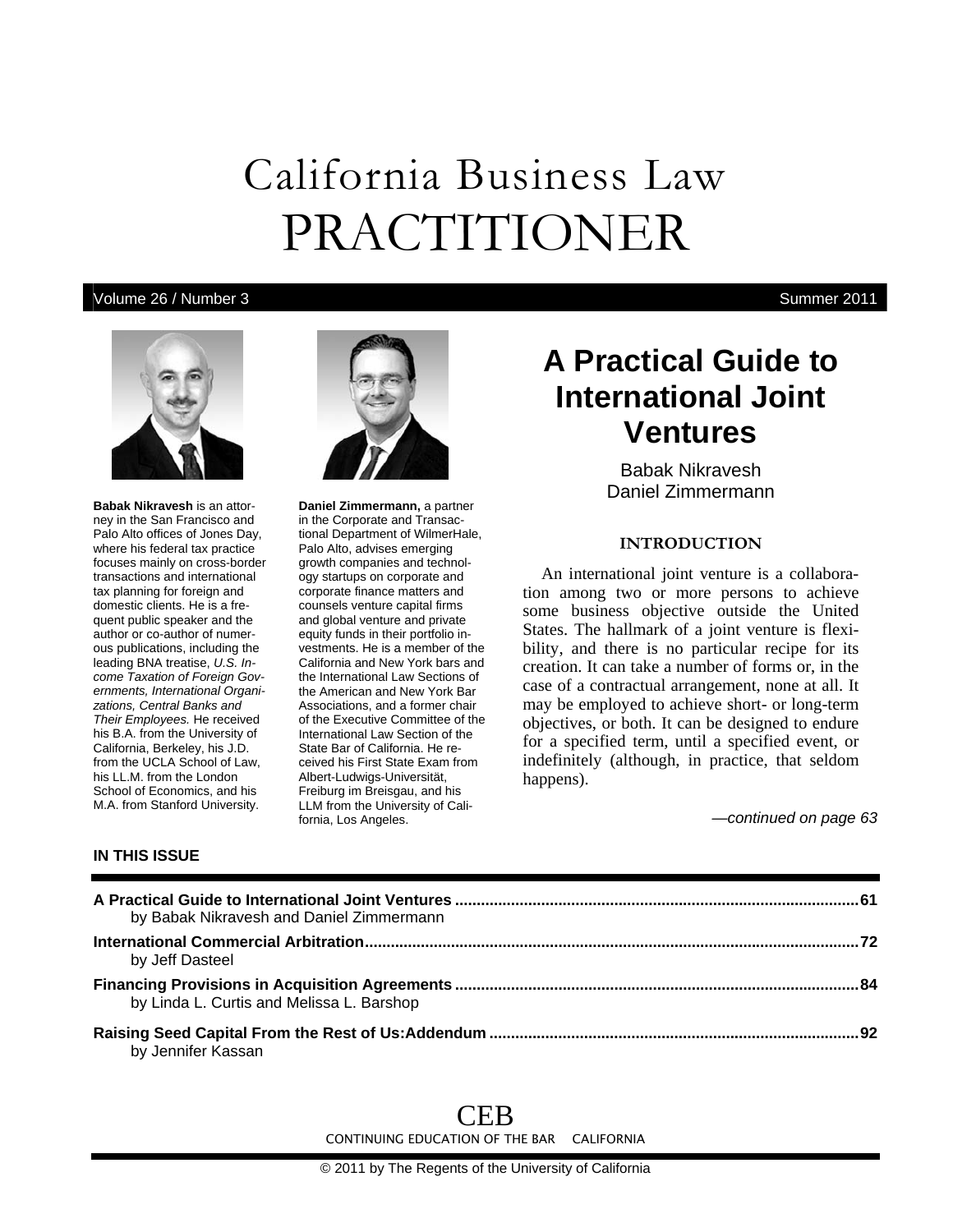California Business Law Practitioner (ISSN 0892–2349), Volume 26, Number 3 (Summer 2011). Published quarterly by Continuing Education of the Bar—California, University of California, Department CEB-CBLP, 2100 Franklin St., Suite 500, Oakland, CA 94612.

Periodicals Postage Paid at Oakland, California, and additional mailing offices. POSTMASTER: Send address changes to California Business Law Practitioner, Department CEB-CBLP, 2100 Franklin St., Suite 500, Oakland, CA 94612.

#### **CONTRIBUTING AUTHORS FOR THIS ISSUE**

**Melissa L. Barshop**  Gibson, Dunn & Crutcher

**Linda L. Curtis**  Gibson, Dunn & Crutcher

**Jeff Dasteel**  Dasteel Mediation-Arbitration

> **Babak Nikravesh**  Jones Day

**Daniel Zimmermann**  Wilmer Cultler Pickering Hale and Dorr LLP

### **PUBLISHER EDITORS**

Suzanne L. Weakley Editor-in-Chief CEB Attorney

Paul Green, CEB Editor

SUBSCRIPTION: \$289 for one year, plus \$7.95 for shipping and handling. Back issues, beginning with Spring 1986, are \$63 each to subscribers. Storage binders are \$12.50 plus tax. For more information, call toll-free 1–800–232–3444, or mail your order to CEB, 2100 Franklin St., Suite 500, Oakland, CA 94612.

This publication may be cited as 26 CEB Cal Bus L Prac \_ (Summer 2011).

By agreement between the Board of Governors of the State Bar of California and The Regents of the University of California, Continuing Education of the Bar—California (CEB) offers an educational program for the benefit of practicing lawyers. This program is administered by a Governing Committee whose members include representatives of the State Bar and the University of California.

Authors are given full opportunity to express their individual legal interpretations and opinions; these opinions are not intended to reflect the position of the State Bar of California or of the University of California. Materials written by employees of state or federal agencies are not to be considered statements of governmental policies.

CEB is self-supporting. CEB receives no subsidy from State Bar dues or from any other source. CEB's only financial support comes from the fees that lawyers pay for CEB publications, programs, and other products. CEB's publications are intended to provide current and accurate information and are designed to help attorneys maintain their professional competence. Publications are distributed with the understanding that CEB does not render any legal, accounting, or other professional service. Attorneys using CEB publications in dealing with a specific client's or their own legal matters should also research original sources of authority. CEB's publications are not intended to describe the standard of care for attorneys in any community, but rather to be of assistance to attorneys in providing high quality service to their clients and in protecting their own interests.

#### **Future Issues**

The California Business Law Practitioner is interested in publishing articles on the following topics:

**Application of Insider Trading Rules to Private Company Stock Transactions** 

**Attorney-Client Confidentiality** 

**Basics of Advertising Law** 

**Business Method Patents After** *Bilski*

**Corporate Tax 101** 

**Defending Governmental Investigations** 

**Delaware vs. California Incorporation** 

**Employee Use of Employer Computers for Personal Communications** 

**Foreign and Pseudo-Foreign Corporations** 

**Foreign Corrupt Practices Act Compliance** 

**Introduction to Trade Financing** 

**Intercreditor Agreements** 

**Investment Adviser Regulation After the Dodd-Frank Act** 

**IP Licenses in Government Contracts** 

**Responding to an Auditor's Inquiry Letter** 

**Shareholder Agreements** 

**Strategic Alliances; Collaborations** 

**Using LLC Profits Interests as Employee Incentive Awards** 

If you would like to write an article on any of the topics listed above, please contact Suzanne L. Weakley, California Business Law Practitioner, 2100 Franklin St., Suite 500, Oakland, CA 94612 (510) 302–2171; Suzanne.Weakley@ceb.ucla.edu. We would also like to hear from you if you would like to submit an article on any other topic appropriate for this publication.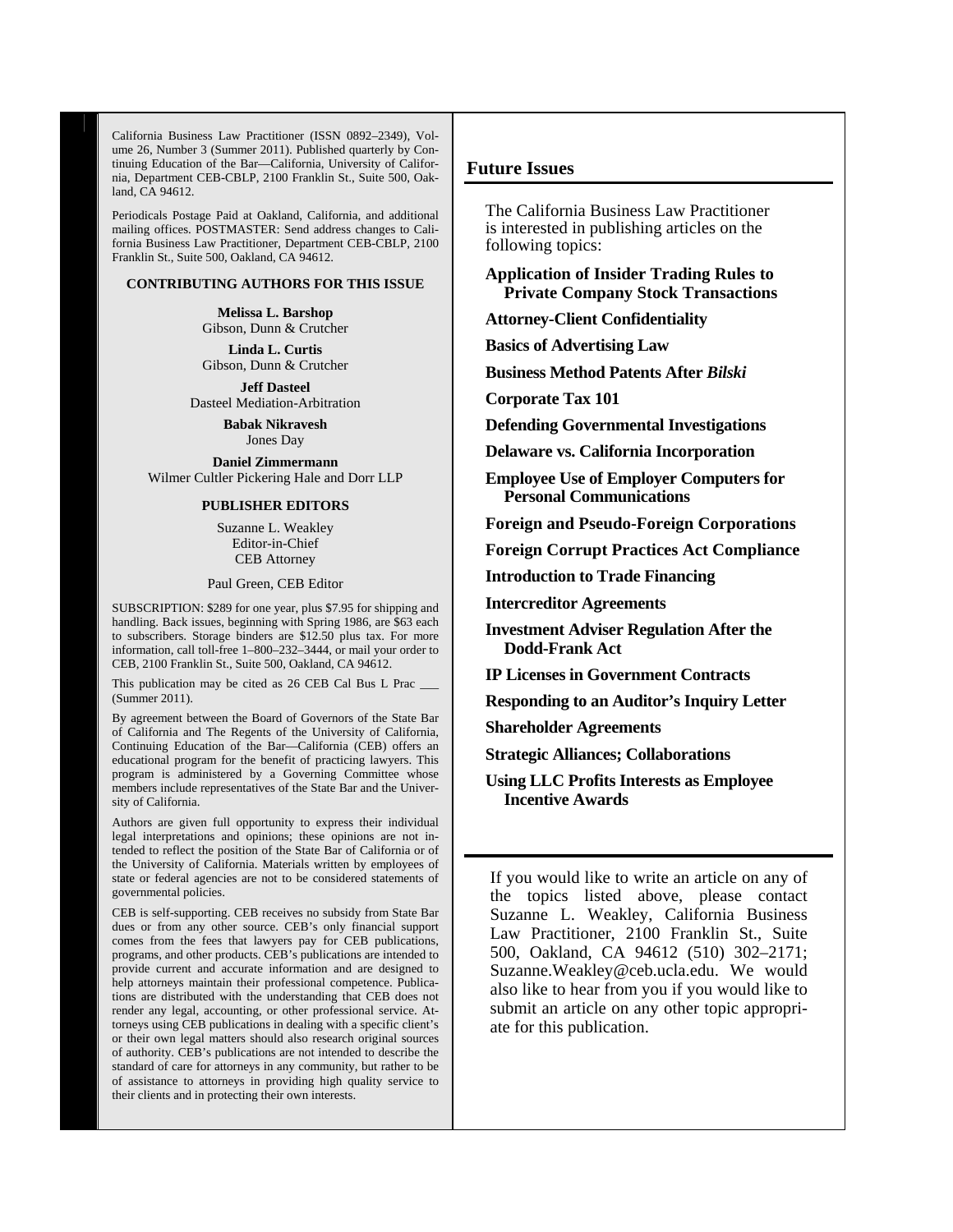The motivation for counterparties to enter joint ventures can also vary, as can their intended roles in the conduct of the joint venture. In some cases, a counterparty may have limited involvement aside from the contribution of a critical local business license, concession, or contract. In other cases, both parties may be expected to contribute substantial resources to the enterprise, from cash and assets to personnel and know-how. In short, a joint venture can mean different things to different people, taking shape in accordance with those different expectations and purposes, and it is that inherent flexibility that makes joint venture arrangements so attractive, yet also so fraught with complexity.

This article aims to provide a practical and straightforward discussion of some of the legal issues that arise in negotiating, structuring, organizing, operating, and eventually terminating an international joint venture when at least one counterparty is a U.S. person. To that end, this article is divided into six parts. The first part looks at the process of negotiating, concluding, and executing an international joint venture agreement, with an emphasis on practical considerations for the joint venture lawyer. The second part addresses the structural considerations, including tax considerations, that go into deciding what form a joint venture should take. The third part identifies the issues arising in capitalizing and financing the enterprise. The fourth part focuses on the manner in which the joint venture operates and is controlled, and how operational and control disputes between the counterparties may be resolved. The fifth part highlights the legal concerns arising at the conclusion of the joint venture, from events triggering termination to the division of business assets. The last part concludes with a summary and a few final insights.

## **PROCESS AND PRACTICAL CONSIDERATIONS**

There can be various reasons for parties to pursue a joint venture. Risk sharing, cost savings, and access to technology, customers, local business knowledge, production sources, financing, or any number of other resources can inspire collaboration. The decision to enter into a joint venture is typically motivated by a recognition by one or more parties that pursuing a particular foreign business opportunity alone is not, for whatever reason, feasible at a particular time. Of course, a counterparty may hope to capture the opportunity for itself in the future, and therefore may build into the joint venture agreement the ability to buy out its co-venturer(s) or otherwise to secure greater control over the enterprise. Yet, at the time the joint venture is consummated, the parties usually believe that they need to cooperate and pool their resources in order to succeed.

**Defining the purpose and scope of the venture comprehensively and clearly is particularly important in the international context because language barriers and negotiation styles may lead to fundamental misunderstandings with respect to each party's expectations.** 

#### **Preliminary Considerations**

Defining the purpose and scope of a joint venture for parties that are looking to combine their resources and know-how, while allowing them to remain independent for other purposes, involves important strategic decisions that the parties must clearly understand and agree to. Defining the purpose and scope of the venture comprehensively and clearly is particularly important in the international context because language barriers and negotiation styles may lead to fundamental misunderstandings with respect to each party's expectations. Co-venturers typically do not commence their relationship by surgically limiting their allocations of resources or by specifically curtailing the purpose and scope of the joint venture. Nonetheless, each party may find it beneficial to determine for itself what the contemplated joint venture should not do and where the joint venture would compete with that party's existing or anticipated activities or business lines. Often, counsel is asked to limit the scope of the collaboration in the definitive agreement, after the term sheet stage, which can lead to protracted negotiations and frustrations on both sides. Once the purpose and scope of the joint venture are well defined, the parties and their counsel will have a much easier time rounding up the remaining terms of the contemplated deal and crafting a definitive joint venture agreement.

## **Preliminary Agreements: Framing the Relationship With NDAs and MOUs**

Joint ventures often involve highly sensitive technical and business data that need to be exchanged without jeopardizing each co-venturer's respective interest in its own confidential information. Therefore, comprehensive and tightly drafted nondisclosure or confidentiality agreements (NDAs) are a necessity.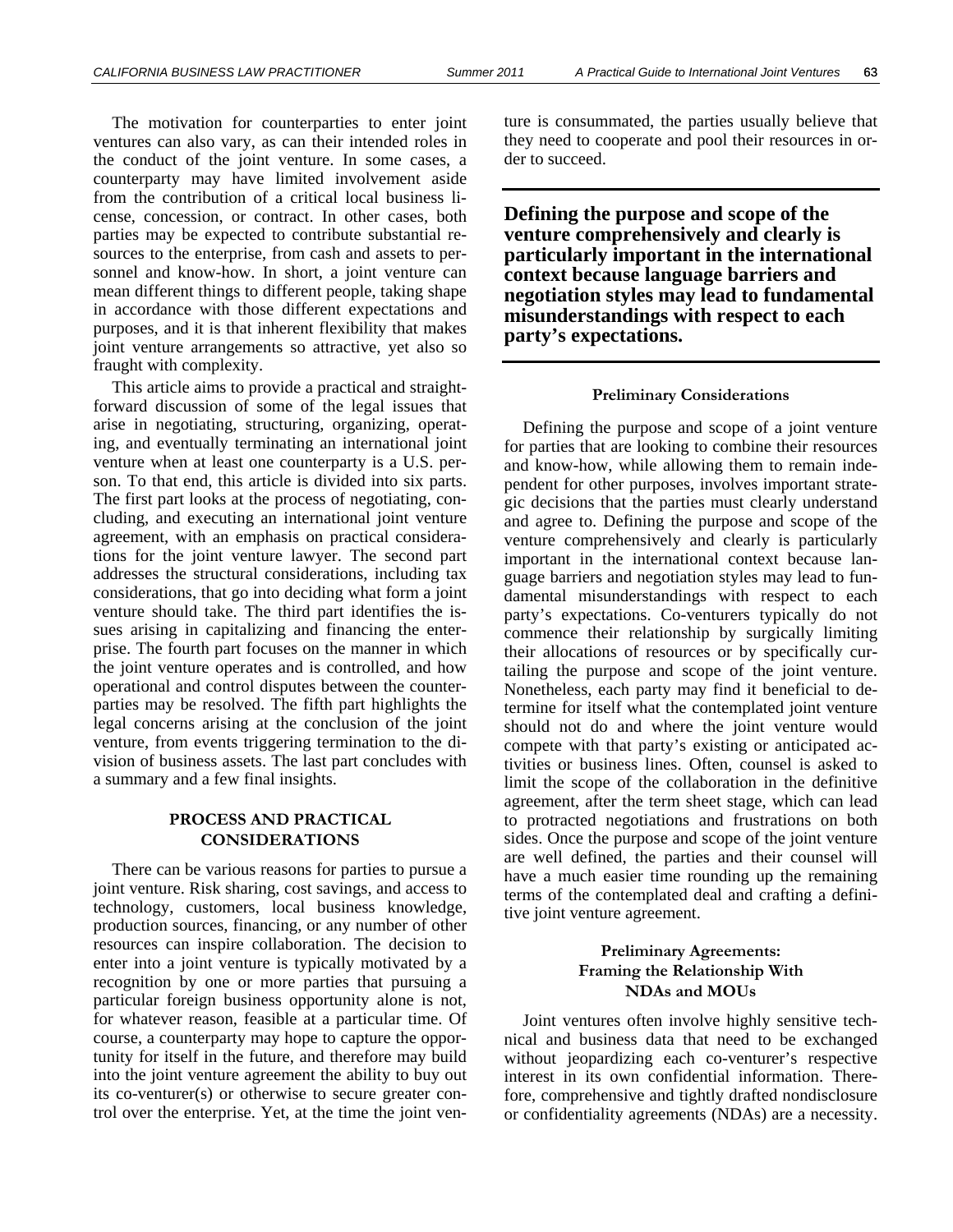NDAs in domestic or other commercial contexts may have different terms for protection of technical and nontechnical information (*e.g*., nontechnical information may not be subject to an absolute nondisclosure obligation without a time limitation). In an international joint venture, however, even nontechnical business information may remain sensitive over a longer period of time and should therefore be protected by a robust NDA between the co-venturers. NDAs often also include nonsolicitation and no-hire provisions and usually allow the parties to seek injunctive relief through courts of regular jurisdiction when necessary, even if alternative dispute resolution is mandated for certain other contested issues. Given different cultural and legal expectations, NDAs may take time to negotiate. In addition, determining choice of law and choice of venue in the international realm has obvious importance.

## **[N]egotiation styles in the cross-border context vary greatly, and these differences can easily obstruct successful completion of the joint venture agreement.**

Once an NDA has been concluded, the parties are well advised to prepare a detailed memorandum of understanding, term sheet, or heads of agreement (MOU). An MOU typically contains a host of provisions fleshing out the joint venture structure, including governance matters, and reflects a common understanding about the nature of the joint venture's activities. In most circumstances, the MOU is nonbinding and simply an expression of interest by the coventurers. Nevertheless, because the parties are potentially exchanging highly confidential information about their respective intellectual property positions, organizational structures, and inner workings in general, certain provisions can be expected to be binding. Aside from the nondisclosure obligations of the parties (which may be subject to separate agreements), certain binding provisions such as exclusivity or noshop provisions, noncompetition provisions, and nohire provisions are often included. In some situations, break-up fees or reverse break-up fees may also be warranted, although these mechanisms are rarely used, mainly because the co-venturers are typically optimistic at the start of their relationship.

The necessity for and the benefit of a wellnegotiated MOU in most cases cannot be overemphasized. MOUs usually constitute the roadmap for the joint venture and incorporate the spirit of the relationship that the co-venturers are seeking to establish.

Even when the provisions of an MOU are nonbinding, the parties view those provisions as the foundation on which the joint venture will be built. Moreover, while the MOU is being negotiated, the organizations behind the co-venturers will be able to explore how the relationship will work in the future.

#### **Obtaining Specialist Input**

In drafting the MOU, it is often advisable to seek the advice of knowledgeable tax and intellectual property advisors to ensure that the parties' goals are achievable and will be implemented within an efficient framework that can produce the desired outcome. Many joint ventures involve a rigorous taxstructuring exercise as clients and their advisors consider tax objectives and weigh tax minimization strategies. Further, in technology joint ventures, the ownership of the resulting intellectual property is an important piece of the joint venture puzzle. At this stage, it is also equally important to have the proposal reviewed by local foreign counsel. This input is usually most valuable in the early stages of the drafting of the MOU, because certain assumptions of the counterparties will be based on this fundamental advice.

### **Negotiating the Definitive Joint Venture Agreement**

On completion and signing of the MOU, coventurers typically proceed quickly with negotiation of the definitive joint venture agreement. The negotiation itself is usually guided by the spirit embodied in the MOU. If the MOU clearly states that the parties are equal partners, the negotiations for the joint venture should reflect that spirit. The parties need to tread carefully and should engage in a respectful negotiation because the ultimate relationship will be based on (and potentially tainted by) these discussions. Further, negotiation styles in the cross-border context vary greatly, and these differences can easily obstruct successful completion of the joint venture agreement. Sometimes even the location of the venue where the joint venture is negotiated may have negative connotations. Thus, in a joint venture of equals, the parties often choose a neutral venue so as to emphasize the balanced nature of the relationship between them.

#### **The Definitive Joint Venture Agreement**

The joint venture agreement is the guiding document between the co-venturers and should allow the co-venturers to understand their respective positions and ultimately to achieve their respective goals. Structural choices, discussed below, can influence whether the agreement will be embodied in the organizational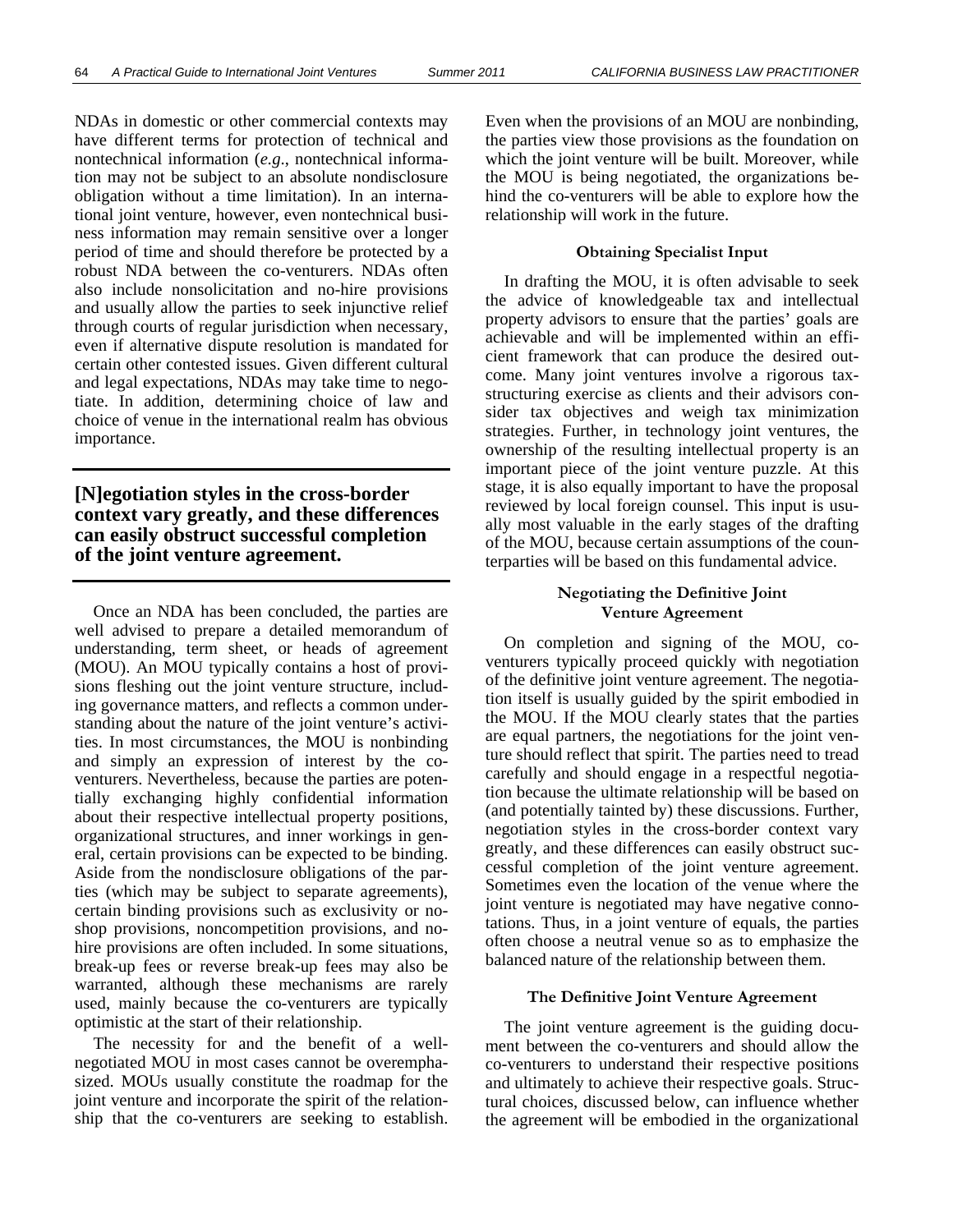documents of the venture or in a separate agreement. For instance, if the joint venture is structured as a foreign corporation, the joint venture agreement is typically an instrument separate and apart from the corporation's constitutive documents. However, if the joint venture is structured as a pass-through entity such as a partnership or limited liability company (LLC), the joint venture agreement can be either a separate agreement or incorporated in the governing partnership or LLC operating agreement.

The joint venture agreement should not necessarily dictate every aspect of the relationship between the co-venturers, although it should define clearly each co-venturer's governance and veto rights. If there are more than two co-venturers, careful consideration must be given to the agreement's provisions for amendment. The agreement should, of course, include the necessary protections for important assets and interests of each co-venturer. Because joint venture relationships tend to develop organically over time, however, the co-venturers should take care not to legislate every detail, but rather to allow their representatives on the venture's governing body to work productively on solutions to the real-world issues that arise over the life of the joint venture. The definitive joint venture agreement will be symbolic to the extent that it embodies the spirit of the relationship between the coventurers. The ideal agreement should be clear and precise, yet also forward looking and flexible.

#### **STRUCTURAL CONSIDERATIONS**

There are numerous business and tax considerations driving the structure of an international joint venture, and the unique facts of each proposed arrangement will inform the joint venture lawyer of the structure that makes the most sense for his or her client. Structuring is best addressed early in the negotiation process, and timely coordination with domestic and foreign tax counsel is essential. The complexity of this analysis cannot be overstated.

#### **Location of Activities and Assets**

Does the joint venture need to operate in, or have employees who reside in or work from, a particular place? If the venture's operations need to be located in a particular place, selecting a vehicle that can conduct business in that place is paramount. Moreover, the assets that a joint venture may need must be housed and used somewhere, and the place where certain assets are to be housed may differ from where they are to be used. Thus, counsel must take stock of a joint venture's personnel and assets and then consider

how and where they are to be used in the conduct of the venture's business in a particular location.

**The joint venture agreement should not necessarily dictate every aspect of the relationship between the co-venturers, although it should define clearly each coventurer's governance and veto rights.** 

#### **Regulatory Considerations**

Once it has been determined where a joint venture needs to operate, the next question is whether local law demands that the business take a particular form, have particular owners, or possess a particular license. Often the requirements are more strict when a new enterprise seeks a governmental grant or tax concession. Therefore, in selecting a structure, it is important to be cognizant of local legal and regulatory limitations. To appreciate fully these requirements, it is advisable to consider each proposed local activity and the regulatory regime applicable to each activity. If a particular form is mandated, the ability of the joint venturers to accommodate their own business and tax concerns may be more challenging.

#### **Liability and Operational Considerations**

It is desirable from a commercial law perspective to select a joint venture form that will afford its owners limited liability protection in the places where the joint venture will operate. The structural considerations for the joint venture should always include a practical assessment of what the joint venture should be able to accomplish commercially. This assessment normally requires careful consideration of the local rules and regulations that guide the choice of entity. In certain jurisdictions, the choice of entity may indicate commitment to the marketplace and may also be important to gain market access to local sales channels. More importantly, the co-venturers may be guided by practical considerations such as easy access to local talent and licensing and regulatory environments that are conducive to facilitating and simplifying venture operations. In many instances, management of the joint venture will be located in a specific place, which may implicate the choice of jurisdiction. Further, minimum capitalization requirements may be a consideration in some cases that will influence the location of the joint venture. Depending on the specific exit strategies of the joint venture, a particular jurisdiction may be more or less advantageous. If an acquisition scenario is likely, then corporate govern-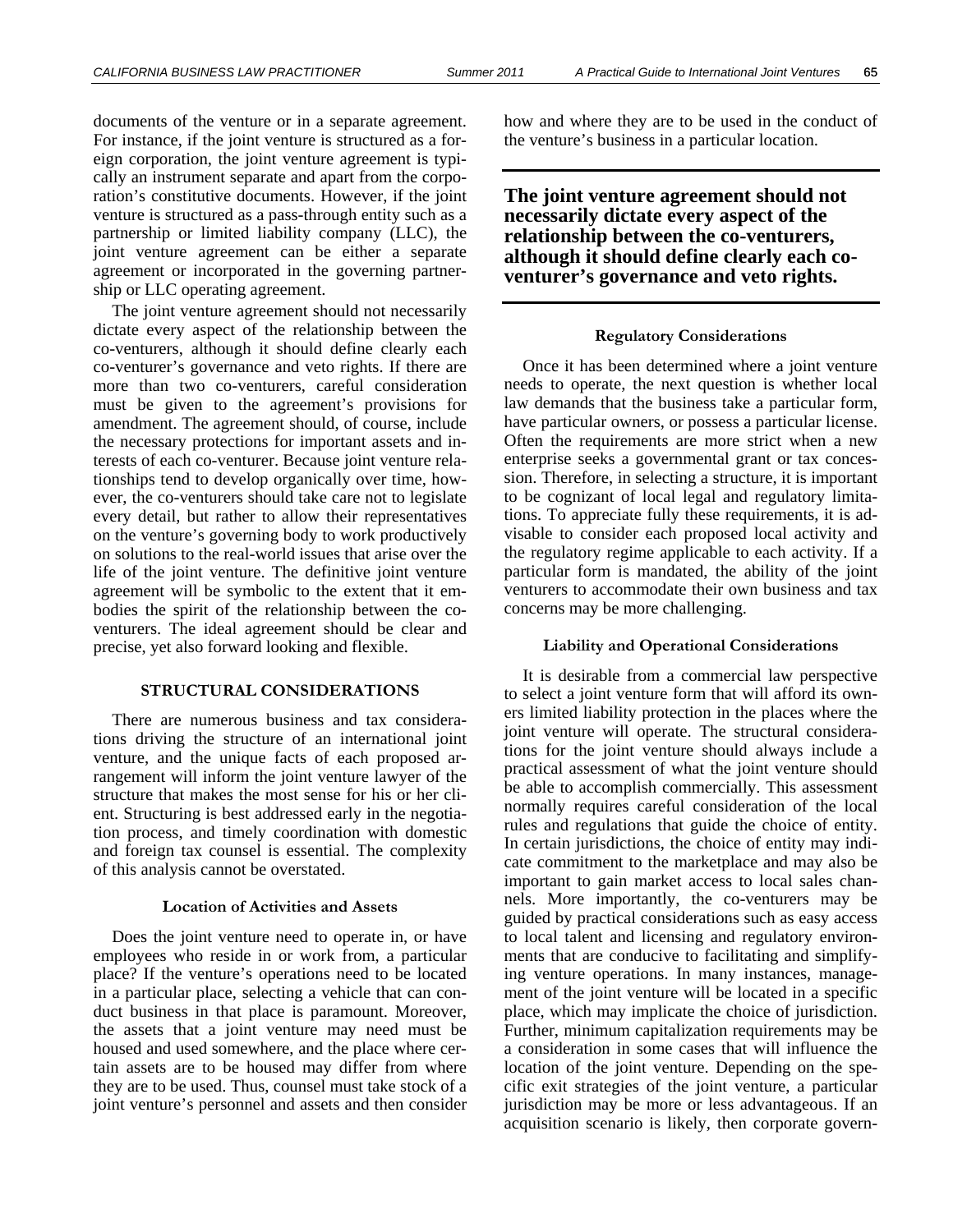ance structures of potential acquirers may also be taken into account when choosing a jurisdiction. Similarly, if an exit would most likely occur through a public offering of joint venture interests, corporate governance rules would form an integral part of the considerations for the decision on where to locate the entity ab initio. Finally, employee compensation, especially deferred equity compensation, may be a feature that would require careful review of the locale's corporate governance and tax regimes to ascertain the feasibility of the expectations and goals of the coventurers.

## **[A]pplication of U.S. anti-inversion rules could cause foreign corporations to be treated as domestic companies for U.S. income tax purposes.**

#### **Tax Considerations**

Once the parties have determined where the joint venture needs to locate its assets, people, and operations, and once the legal and regulatory requirements of those locations have been identified, the joint venture lawyer should consider matters of taxation. To do so, counsel must be familiar with the tax regimes of the jurisdictions in which the co-venturers and the joint venture itself are or will be formed and operated, being mindful of the many types of taxes that may apply. Income taxes, gross receipt taxes, sales taxes, value added taxes, stamp duties, taxes levied on contributions of property, withholding taxes, and employment taxes are among the taxes that should be considered, with varying degrees of emphasis. Counsel must also be sensitive to the peculiar tax goals of each joint venturer, which will be largely driven by each venturer's own tax position and vision for the enterprise. For instance, one venturer (carrying forward operating losses) may intend for earnings of the venture to be repatriated as earned, but the other venturer (having neither losses nor an immediate need for additional revenue) may prefer for earnings to accumulate in the joint venture. The competing objectives of the parties cannot always be reconciled in the joint venture itself, but sometimes can be accommodated through separate tax planning by each venturer. For example, a venturer's interest in a partnership joint venture vehicle may be held through a corporate holding company.

Counsel must also be aware of any anti-abuse rules that could defeat the parties' tax planning. For instance, application of U.S. anti-inversion rules could cause foreign corporations to be treated as domestic companies for U.S. income tax purposes. With these points in mind, counsel must seek to achieve tax goals that are relevant to every joint venture, namely to (1) minimize tax costs on formation and capitalization of the venture, (2) maximize operational tax efficiencies, and (3) maximize tax-efficient exit strategies.

#### **Joint Venture Structure**

A joint venture may be structured in several ways. It may be a contractual undertaking (perhaps to pursue a joint marketing or development program) that does not require formation of an actual entity. Care is warranted, however, because even a contractual alliance may create a separate entity for U.S. income tax purposes if the participants carry on a trade, business, financial operation, or venture and divide the profits from it.

More commonly, a joint venture will take shape as a separate business entity, in which case the parties must decide (1) what kind of entity to form and in what jurisdiction, (2) whether to own an interest in the entity directly or through special purpose holding companies, and (3) whether the entity should conduct its business in other jurisdictions directly (as through a branch) or through subsidiaries. When these choices are taken into account, the joint venture can easily evolve into a complex multi-tier structure involving one or more intermediate holding and operating companies. There are many factors to consider in establishing a multi-tier structure, including (1) each entity's potential exposure to local taxation; (2) the exposure to capital tax or duty on the initial issuance of shares; (3) potential withholding taxes—and the availability of domestic law or treaty relief—on intercompany dividends, interest, and royalty payments; and (4) thin-capitalization rules and transfer pricing limitations on intercompany transactions.

#### **Holding Company Considerations**

In a multi-tier structure, it is imperative that cash and assets are able to move between the top-tier joint venture vehicle and the lower-tier operating companies as freely as possible with minimum tax and transaction costs. Intermediate holding companies formed in tax-favorable jurisdictions are employed largely to achieve this objective by exploiting favorable domestic law and treaty relationships to minimize withholding taxes, facilitate earnings removal strategies (to lessen the impact of operating in hightax jurisdictions), and minimize tax on a disposition of a subsidiary. Thus, selection of the ideal holding company jurisdiction would require, among other things, that (1) the operating company's jurisdiction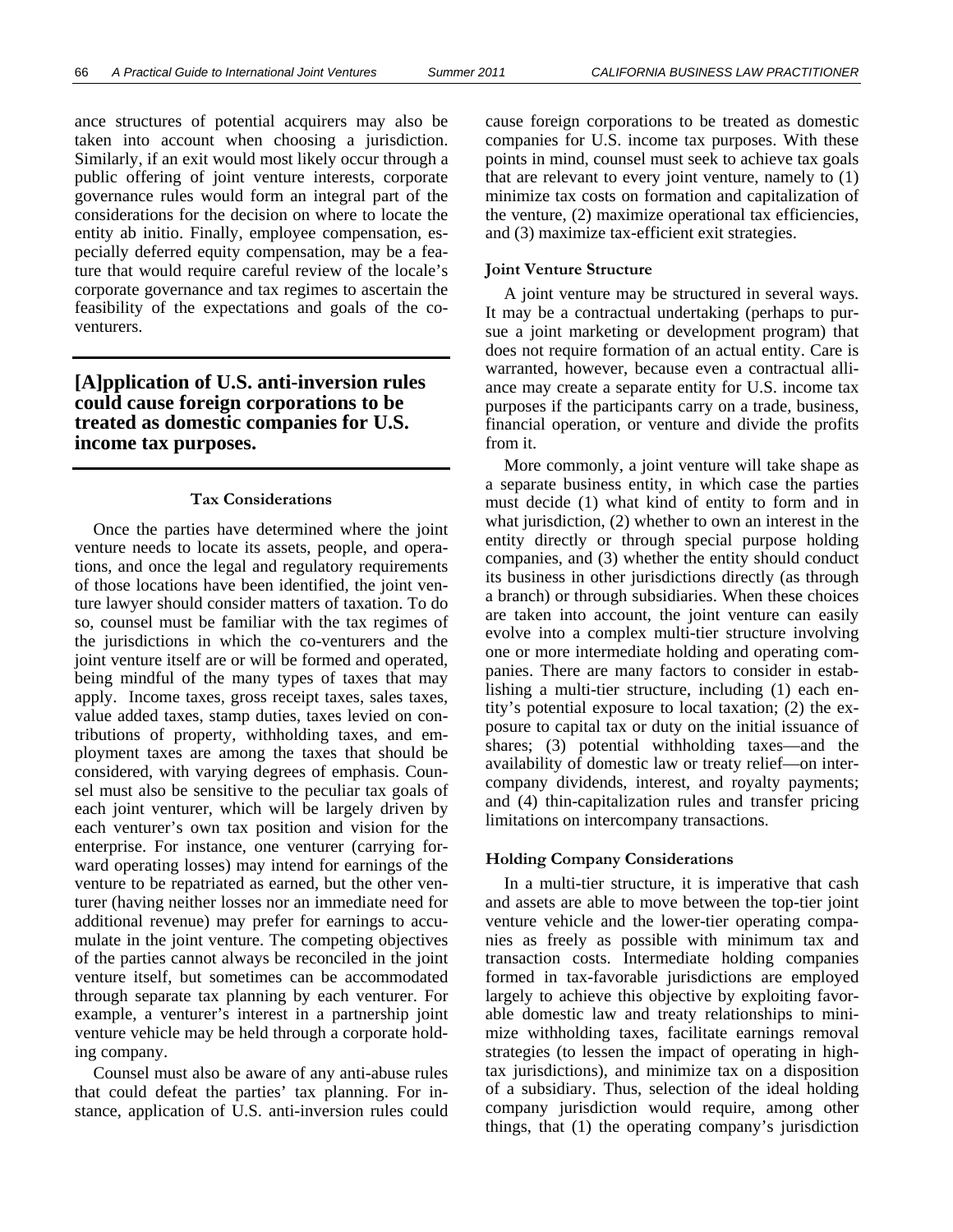of formation or operation imposes no (or low) withholding taxes on payments of dividends to the holding company parent, (2) the holding company's jurisdiction of formation or operation imposes no (or low) taxes on dividend income, and (3) the holding company's jurisdiction of formation or operation imposes no (or low) withholding taxes on payments of dividends to the joint venture parent entity.

## **The ability of taxpayers to elect the tax characterization of foreign entities adds a considerable element of complexity, as well as opportunity, to tax planning.**

#### **U.S. Tax Classification of Entities**

When choosing among entity types, it is important to recognize that foreign entities are generally classified in one of three ways for U.S. income tax purposes: as a corporation, a partnership, or an entity disregarded from its owner. A corporation is an entity that is itself subject to income tax on its earnings. See IRC §11. A partnership is a fiscally transparent, or "pass through," entity, whose earnings flow through to its owners directly without an entity level of taxation. See IRC §701. A disregarded entity is a "tax nothing," meaning it is treated as a branch or division of its 100-percent owner rather than as a separate taxpayer. See Treas Reg §301.7701–2(a). Under the socalled "check the box" entity classification rules (Treas Reg §§301.7701–1—301.7701–3), taxpayers are largely permitted to choose which U.S. tax classification they would like an entity to have (although corporate classification is mandated for certain foreign entities, and partnerships require at least two owners). The ability of taxpayers to elect the tax characterization of foreign entities adds a considerable element of complexity, as well as opportunity, to tax planning. The joint venture advisor must help the client decide whether the venture (or a constituent entity) should be fiscally transparent for income tax purposes, and if so, whether it should be a hybrid entity (*i.e.,* one that is fiscally transparent for U.S. income tax purposes but not for local tax purposes) or a reverse-hybrid entity (*i.e.,* one that is fiscally transparent for local but not for U.S. income tax purposes).

### **U.S. Tax Consequences of Entity Classification**

There are numerous tax considerations when choosing among entities, including the following:

**Opportunity for Tax Deferral.** A fundamental difference between corporate and fiscally transparent entities is the opportunity for deferral of U.S. tax, which is at the heart of U.S. international tax planning. U.S. taxpayers are subject to U.S. tax on their worldwide income. Foreign corporations, however, are only subject to U.S. tax that is effectively connected with a U.S. trade or business or earned from U.S. sources. See IRC §§881–882. But for the application of certain anti-deferral rules (discussed below), the earnings of a foreign corporation doing business abroad are not subject to U.S. tax until such time as those earnings are repatriated to the U.S.

Deferral is desirable to the extent the U.S. effective income tax rate on joint venture income exceeds the rate that is imposed locally (including taxes imposed at the intermediate holding company and operating company levels). Deferral is possible when a foreign entity that is treated as a corporation for U.S. income tax purposes is used, but not in the case of a fiscally transparent entity like a partnership. As noted above, a partnership is a conduit for U.S. tax purposes, and its partners are taxed currently on its earnings. The unavailability of deferral can be a major impediment to the use of a fiscally transparent entity if the U.S. tax on the entity's earnings is not expected to be fully offset by foreign tax credits (discussed below). Thus, if deferral of U.S. tax is a critical driver, either the joint venture vehicle itself, or a foreign holding company interposed between the U.S. owner and a joint venture vehicle, must be a corporation.

**Exposure to U.S. Anti-Deferral Rules.** The ability of taxpayers to defer from U.S. tax the earnings of foreign corporations is limited by anti-deferral rules. See, *e.g.,* IRC §§951, 1291. These rules are intended to deny the benefits of deferral in circumstances where Congress felt the use of foreign corporations was abusive, *e.g*., in the case of income of certain controlled foreign corporations (CFCs) from tax haven activities and investments. A foreign corporation is a CFC if those of its U.S. shareholders who own 10 percent or more of its stock (measured by voting power) own more than 50 percent of its stock (measured by voting power or value). See IRC §§951(b), 957–958. If the anti-deferral rules apply, a 10-percent U.S. shareholder may be required to recognize, as a deemed dividend, so-called "Subpart F" income earned by a CFC. See IRC §951.

Subpart F income includes, among other things, passive income like most dividends, interest, rents, or royalties. See IRC §§952, 954. Subpart F treatment of such passive income can be largely avoided, however, when CFCs have elected to be fiscally transparent for U.S. income tax purposes (see Treas Reg §301.7701–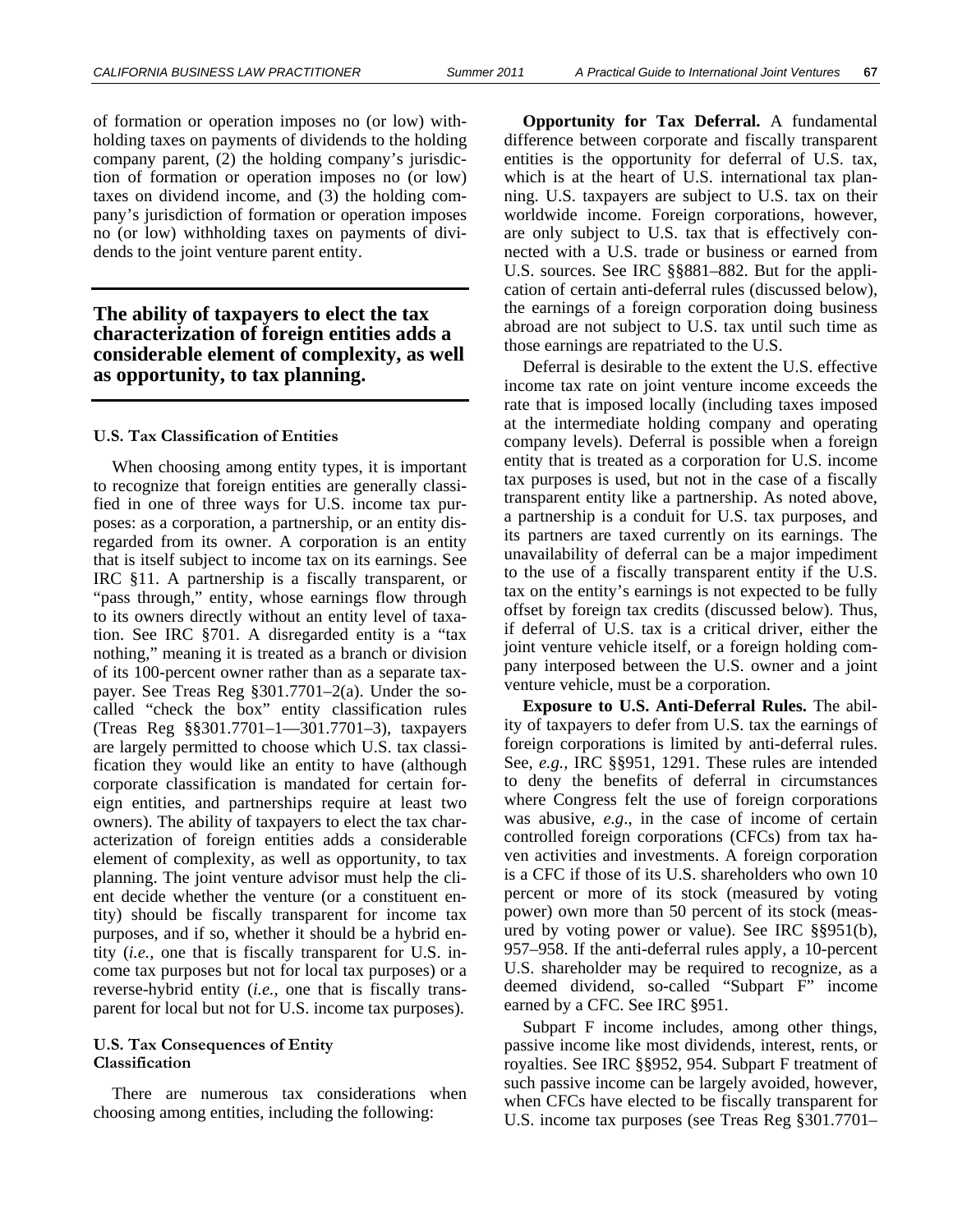$3(a)(2)$ ), although such an election does not necessarily resolve Subpart F concerns with respect to other types of income, *e.g*., income from intercompany sales or services. Avoiding application of anti-deferral rules allows the efficient reallocation of resources among the joint venture's subsidiary operations and facilitates earnings removal strategies, *e.g*., by financing high-tax foreign subsidiaries with debt from lowtax jurisdictions so as to maximize deductible interest payments.

## **Foreign corporations . . . are only subject to U.S. tax that is effectively connected with a U.S. trade or business or earned from U.S. sources.**

**Flow-Through of Losses and Special Allocations.** A fiscally transparent entity has a number of advantages over a corporate entity, including the ability for losses incurred at the joint venture level to flow through to its owners and thereby offset their taxable income. If substantial losses are anticipated in the early years of the joint venture, counsel should consider selecting partnership classification for U.S. income tax purposes.

Entities treated as partnerships for U.S. income tax purposes afford owners a greater degree of flexibility in structuring their business relationship than corporations. Unlike shareholders of a corporation, partners of a partnership are generally free to allocate among themselves income, loss, credits, deductions, and other tax items. See IRC §704(a). Thus, partnership classification may be more desirable to the extent joint venture partners intend particular allocations of income, loss, or other tax items. However, special allocations that lack "substantial economic effect" may be disregarded. See IRC §704(b).

**Availability of Foreign Tax Credits.** The U.S. system of worldwide taxation places U.S. persons doing business abroad at risk of double taxation on the same income: once by the foreign country in which business is conducted, and then again by the U.S. To mitigate this risk, U.S. persons are allowed a tax credit against their U.S. income tax liability for certain foreign taxes paid. The credit is allowed for any income, war profits, or excess profits tax paid or accrued during the tax year by the taxpayer to any foreign country or U.S. possession. See IRC §901. Taxpayers who are eligible to claim a foreign tax credit generally include U.S. citizens and residents as well as U.S. corporations. See IRC §901(b). U.S. partners of a partnership also are eligible to claim their share of creditable foreign taxes incurred by the partnership. See IRC §901(b)(5). However, if the foreign joint venture entity is classified as a corporation, a foreign tax credit is generally available only to corporate owners holding 10 percent or more of the foreign corporation's voting interests. See IRC §902. Thus, noncorporate U.S. persons (or corporate persons with a less than a 10-percent voting interest) who wish to claim a foreign tax credit should consider using a fiscally transparent entity to conduct business abroad.

A joint venture structured as a foreign corporation may be desirable to a 10-percent corporate owner because it would provide that owner control over the timing of income recognition (generally, at the time a dividend is paid) and over the use of foreign tax credits. Foreign tax credits are subject to limitation, and when a U.S. corporation is not in a position to use certain credits, it may be desirable to keep them preserved in the foreign subsidiary until they can be used. Fiscally transparent entities do not allow this degree of control because their earnings are subject to immediate U.S. tax.

**The advantages of fiscally transparent entities are magnified in the international arena. . . . [N]o gain or loss is generally recognized on a transfer of property to a foreign partnership in exchange for a partnership interest.** 

**Tax Efficient Contributions of Property**. It is generally easier to transfer appreciated assets to fiscally transparent entities in a tax-efficient manner than to corporations. For example, a transfer of assets to a corporation is tax free only if the transferors are in "control" of the transferee following the transfer, meaning that the transferors as a group must own, immediately after the transfer, at least 80 percent of the total combined voting power and value of the corporation. See IRC §§351, 368(c). This control requirement may inhibit parties from contributing additional assets to the corporation other than at the initial formation stage. In contrast, transfers to partnerships are not subject to any similar requirement. See IRC §721(a).

The advantages of fiscally transparent entities are magnified in the international arena. A U.S. shareholder's transfer of tangible assets to a foreign corporation in a transaction that would ordinarily be taxfree in the domestic context generally will remain taxfree in the cross-border context, provided that those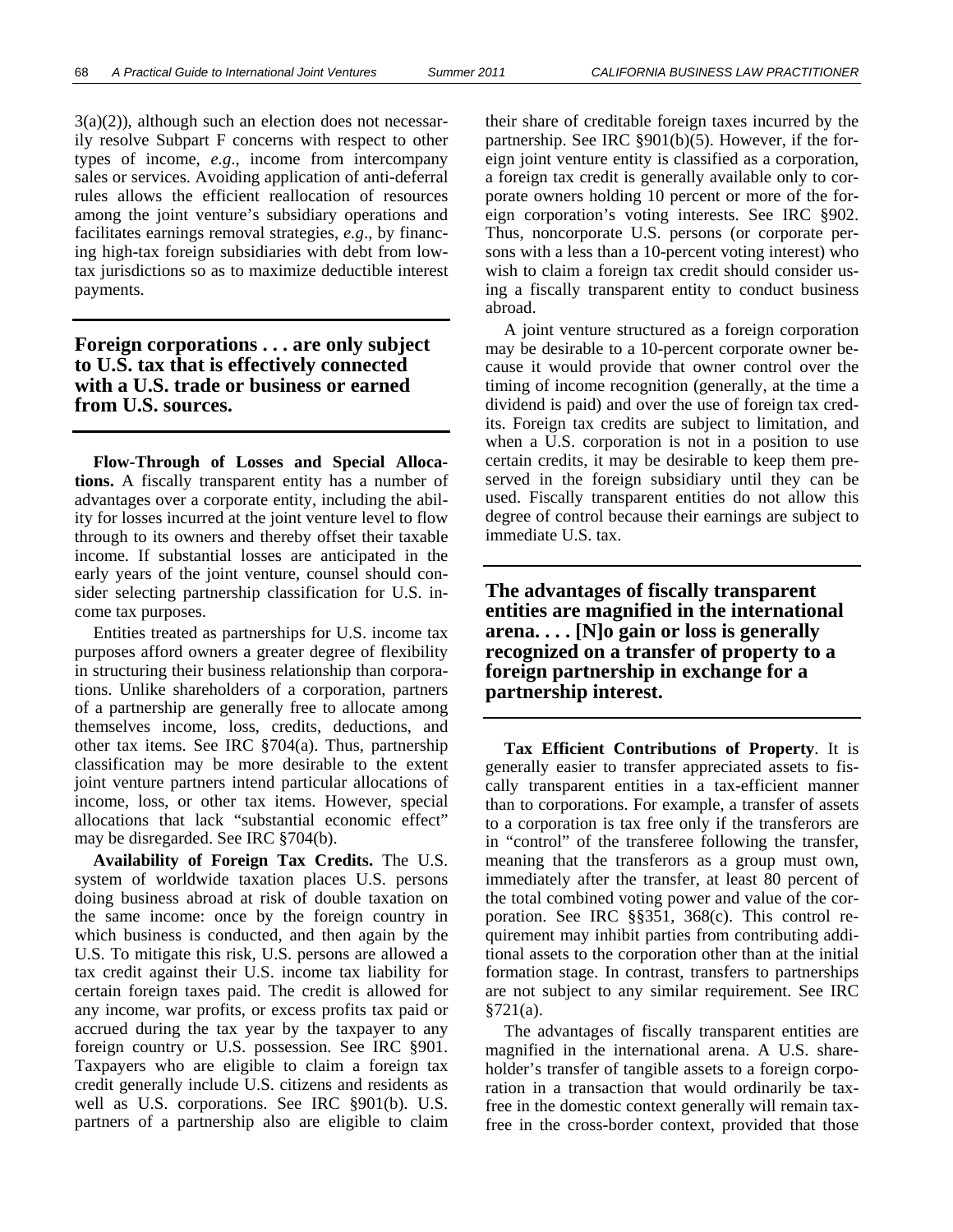assets are used by the foreign corporation in the conduct of an active trade or business outside the U.S. See IRC §367(a)(3). Certain types of assets, such as inventory and accounts receivable, are not eligible for this exception. See IRC  $$367(a)(3)(B)$ . In addition, even when eligible tangible assets are transferred, a U.S. shareholder incorporating an existing foreign branch will still recognize gain to the extent it had previously deducted branch losses in the U.S. See IRC  $\S 367(a)(3)(C)$ . Moreover, the active trade or business exception is unavailable when a U.S. shareholder contributes intangible property such as patents, copyrights, trademarks, or licenses to a foreign corporation. See IRC  $\S 367(a)(3)(B)(iv)$ . When that occurs, the U.S. transferor is treated as if it sold the intangible property in exchange for a stream of royalty payments contingent on the productivity, use, or disposition of the intangible and payable over the useful life of the transferred intangible, capped at 20 years. See IRC §367(d); Temp Treas Reg §1.367(d)–1T(c)(3). In light of this deemed royalty regime, taxpayers often prefer to transfer intangible property to a foreign corporation by way of a license rather than as a contribution to capital.

In contrast, no gain or loss is generally recognized on a transfer of property to a foreign partnership in exchange for a partnership interest. Although the Internal Revenue Service is authorized to issue regulations treating as taxable certain transfers of property to a partnership with foreign partners, to date no such regulations have been issued. See IRC §721(c).

**Tax-Efficient Removal of Property**. Assets generally may be removed from a partnership without triggering U.S. tax. See IRC §731(a). There are exceptions, however, such as when the amount of cash (or cash equivalents) distributed exceeds a partner's adjusted basis in its partnership interest. See IRC  $\S 731(a)(1)$ . Moreover, any built-in gain or loss on a distribution of property must be allocated to the partner who contributed the property if the distribution occurs within 7 years of contribution. See IRC  $\S704(c)(1)(B)$ . In contrast, assets that are held in a corporation are not easily removed without tax consequences. A distribution of property from a corporation would be treated as if the corporation sold the property and then distributed the proceeds in a taxable dividend. See IRC §§301, 311.

## **CAPITALIZATION AND CONTRIBUTIONS**

The parties to a joint venture must decide on their initial and subsequent contributions to the joint venture. In determining their contributions—whether in

cash, services, or property—the parties must identify those resources that the venture will need to succeed. The contribution of assets to a joint venture raises a number of important tax issues. Some countries impose a capital tax on contributions to a local company or the issuance of securities. Minimization strategies for such taxes may exist, such as issuing debt in lieu of some equity to the venturers, although care must be taken not to violate minimum capital requirements, and excessive debt-to-equity ratios may raise other problems as well.

The contribution of assets by U.S. persons to a foreign joint venture also raises the U.S. income tax issues discussed above. As noted previously, many of the tax complications can be mitigated if the contribution is made to a fiscally transparent vehicle. However, a contribution of services in exchange for equity interests in the joint venture will normally be taxable to the service provider, whether or not the service recipient is a corporation or partnership.

Of course, a joint venture may also gain access to assets of the counterparties through other means. For instance, intangible assets may be licensed to the joint venture, or purchased by the joint venture using capital obtained through equity or debt financing. In either case, the parties may need to ensure that their transactions pass muster under applicable transfer pricing rules (including IRC §482 and corresponding non-U.S. rules), which generally require commercial transactions to be consistent with an arm's-length dealing between unrelated persons. The application of transfer pricing rules in the joint venture context is somewhat uncertain when there are equal coventurers, although in practice joint venture counterparties are seldom true 50-50 partners.

The parties also must be mindful that the venture may not be financially self-sufficient for some time. To that end, the parties should decide among themselves how and in what proportions they will respond to capital calls from the joint venture, and whether external equity finance should be pursued at some point. The parties also should consider the extent to which the joint venture will be financed with debt, and whether that debt financing will be related-party or third-party debt. A guarantee or pledge is often necessary to secure the latter.

Capitalizing a joint venture with related-party debt can serve a number of purposes. Debt can provide a means to extract earnings from the enterprise in addition to whatever profits may be reaped by the owners. Subject to thin capitalization or other limitations, a company paying interest would usually be allowed an income tax deduction to reduce its exposure to local country taxation. Such "interest-stripping" measures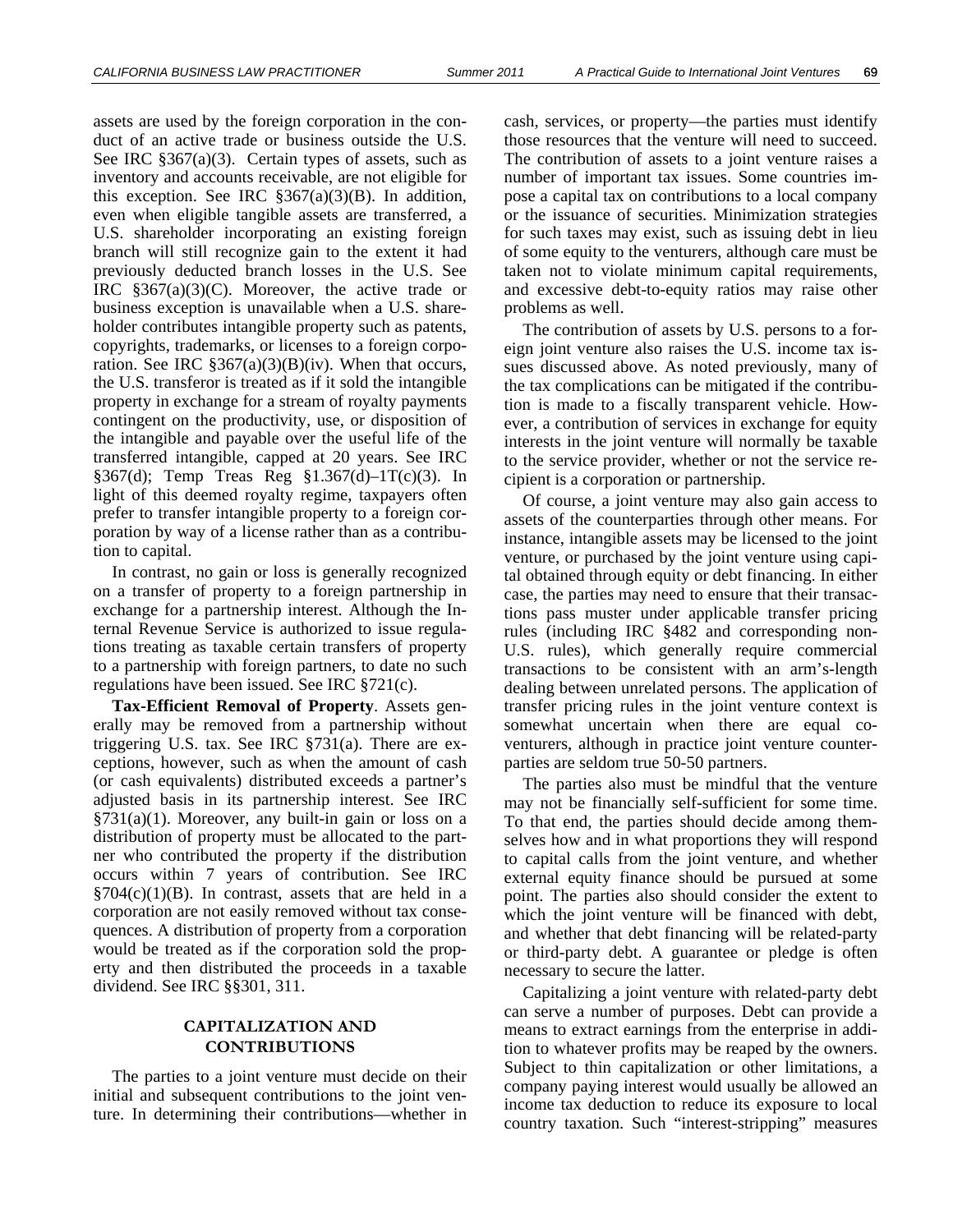are particularly useful when a joint venture operates in a high-tax jurisdiction, because the removal of earnings to a lower-tax jurisdiction can help the enterprise manage its overall effective tax rate. However, the payment of interest is often subject to local withholding taxes, and the related-party lender should therefore consider carefully whether there is domestic law or tax-treaty relief from withholding tax. Moreover, to fully benefit from an interest-stripping strategy, the lender's interest income ideally would be subject to low (or no) income taxation in its country of formation or operation.

#### **OPERATIONS AND CONTROL**

Practitioners often hear that a joint venture will survive or fail depending on the execution of the venturers' business plan. Because many joint ventures are conceived as partnerships of "equals," tailoring operational control over the new enterprise to the realities of the business is critical. Initially, the venturers need to decide whether to co-manage the newly combined joint venture business themselves or to delegate responsibility to separate management. Generally speaking, co-venturers tend to engage separate management (usually comprised of persons from within their own ranks) if the joint venture has complex operational needs. If, on the other hand, operational needs are minimal, separate management is often not required and the joint venture can lean heavily on the institutional operational capabilities and know-how of each venturer.

As in the case of closely held U.S. businesses, the venturers may want to restrict management from entering into transactions or operational actions that would fundamentally affect the joint venture, its finances, or its operational independence. Depending on the composition of the governing board, this would in most instances entail imposing substantial operational restrictions on the management of the joint venture. Often, the following matters require prior approval of the co-venturers:

- Material changes or cessation of the business of the joint venture;
- Any sale of all or substantially all the joint venture's assets;
- Any authorization of a new class of securities, issuance of new securities, granting of rights to acquire new securities, reclassification of existing securities, or changes in the rights attaching to any issued securities, which results in additional securities ranking senior to or in parity with securities held by the co-venturers;
- Any redemption or repurchase of any equity securities, or payment of any dividends or distribution on any equity securities of the joint venture;
- Any amendment, waiver, or deletion of any provision of the joint venture agreement or any other document to which the joint venturer is a party that adversely impacts the equity holdings of a coventurer;
- Any change in the size, term, or manner of election of the governing board of the joint venture;
- The creation or disposal of any subsidiaries, the purchase or disposal of equity in companies, or the merger or amalgamation of the joint venture entity or any subsidiary with any other entity; and
- Any transfer of shares held by the joint venture entity other than to a wholly owned subsidiary.

These restrictions are typically imposed through super-majority voting provisions, even in circumstances where one of the venturers has less than 50 percent voting control in the joint venture. In situations where deadlock is possible, as discussed below, mechanisms should be implemented that would prevent a complete standstill of the joint venture's operations.

**[S]tructuring decision-making in such a way as to avoid deadlock, or providing appropriate mechanisms for resolving deadlock (***e.g***., mandatory mediation and binding arbitration), are critical.** 

#### **TERMINATION AND EXIT**

Few joint venturers have failure in mind when starting out. In fact, counsel is often admonished not to focus too much on the downside risks of the transaction, but rather to view the upside potential of a successful venture. Recognizing the potential of a successful collaboration, yet being mindful of risks, are not mutually exclusive propositions, although balancing them appropriately may be difficult in practice. In many instances, it may be appropriate for counsel to approach the matter of a possible termination in such a way that the parties do not view the conclusion of the venture as a failure.

Particularly in joint ventures of purported equals, the parties may be inclined to require equal input on many matters and unanimity before certain decisions are taken. This can often be a mistake because the unanimity requirement can risk paralyzing the enterprise through deadlock if the parties disagree on an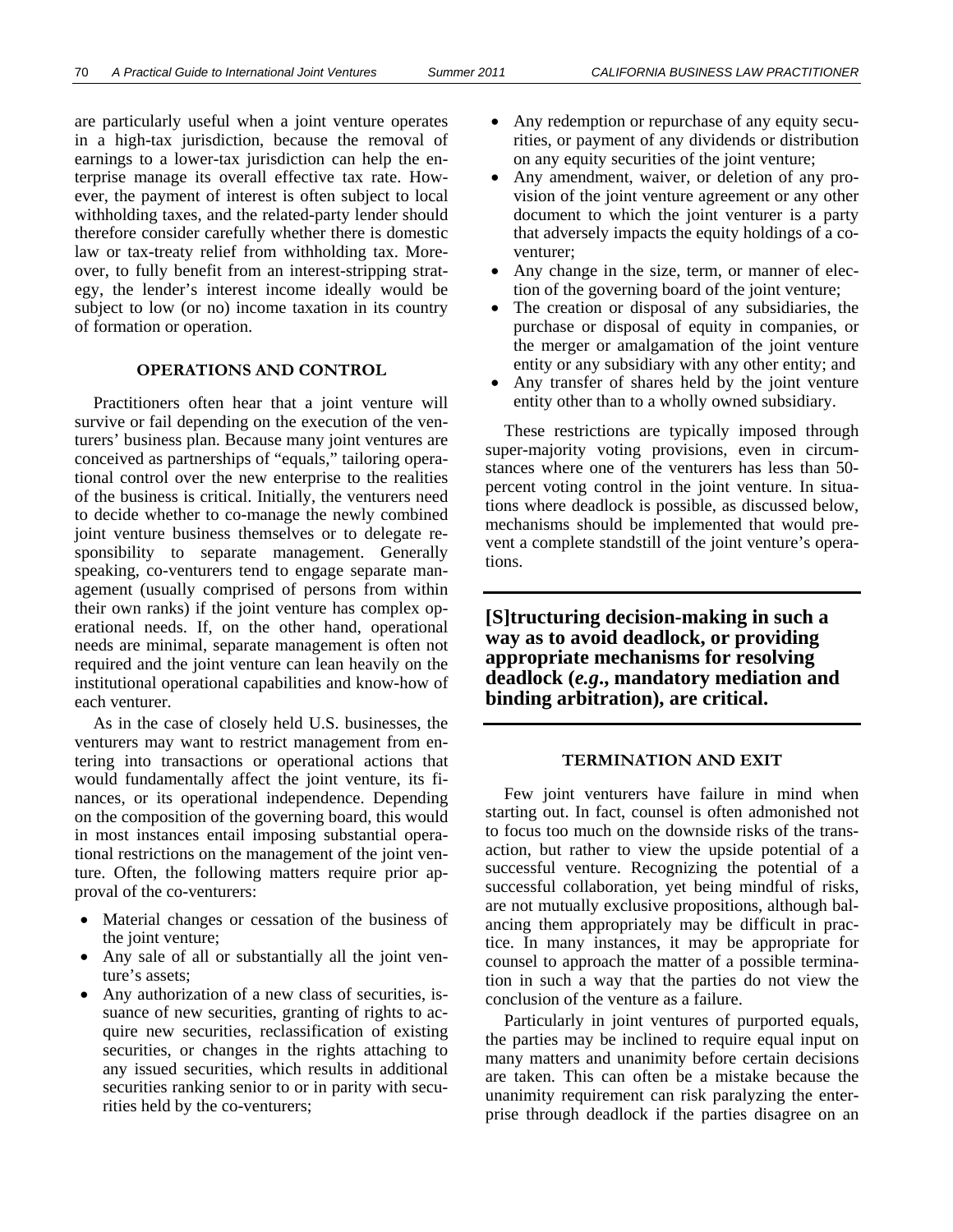important issue. Therefore, structuring decisionmaking in such a way as to avoid deadlock, or providing appropriate mechanisms for resolving deadlock (*e.g*., mandatory mediation and binding arbitration), are critical. Buy-sell mechanisms often employed in closely held or family-held businesses or mandatory dissolution procedures may be also used and should be agreed to in advance. Further, the joint venturers may explore implementing simple (or, if appropriate, elaborate) put or call rights if certain predetermined events occur. Put and call rights are often used in situations where a competitor of one of the co-venturers takes control of the other co-venturer. These mechanisms must, of course, pass anti-competition or antitrust scrutiny and will require careful consideration at the time of formation of the joint venture.

**Joint ventures are wonderfully flexible devices that can be used to achieve a number of business goals, but that flexibility comes at the expense of complexity.** 

In situations where an exit is contemplated from the beginning of the venture, the co-venturers may consider implementing typical venture capital and private equity mechanisms to allow them to benefit from a successful exit. These mechanisms include registration rights, standard drag-along and tag-along rights, as well as redemption rights. Registration rights provide liquidity to joint venturers by allowing them to require the joint venture entity to register the venturers' equity securities for sale to the public, either as part of an offering already contemplated by the joint venture entity (*i.e*., piggyback rights) or in a separate offering initiated at a joint venturer's request (*i.e*., demand rights). A drag-along right in the joint venture context generally requires one of the joint venturers to vote their equity securities in favor of a

certain transaction or action. A co-sale right in the joint venture context provides some protection against a co-venturer selling its interest in the joint venture entity to a third party by giving the other coventurer the right to sell a portion of its own stock as part of any such sale. In certain circumstances, coventurers may find it appropriate to implement redemption rights. A co-venturer's equity holdings may be redeemable, either at the option of the joint venture entity or the co-venturer or mandatorily on a certain date, perhaps at some premium over the initial purchase price of the equity in the joint venture entity.

## **CONCLUSION**

This article has highlighted the rationales for pursuing an international joint venture and explored some of the legal and tax issues affecting their formation, operation, and termination. Joint ventures are wonderfully flexible devices that can be used to achieve a number of business goals, but that flexibility comes at the expense of complexity. Joint ventures are famously difficult to negotiate, conclude, and implement successfully. One size does not fit all, and advisors who expect to follow a cookie-cutter formula in drafting a joint venture agreement will be disappointed. To be sure, joint venture templates exist, but counsel must be prepared to deviate significantly from "standard" forms in light of the innumerable variables that can dictate business and legal choices.

Moreover, it is imperative that the parties and their advisors recognize that a joint venture has no "closing," and that the execution of the definitive agreement is only the beginning of the parties' association. A joint venture is really about building a lasting business relationship and, like any good relationship, a successful joint venture requires consistent effort, flexibility, and understanding. An early realization of these requirements should promote a sense of cooperation and respect between the parties as they negotiate their business deal and then execute on their shared vision.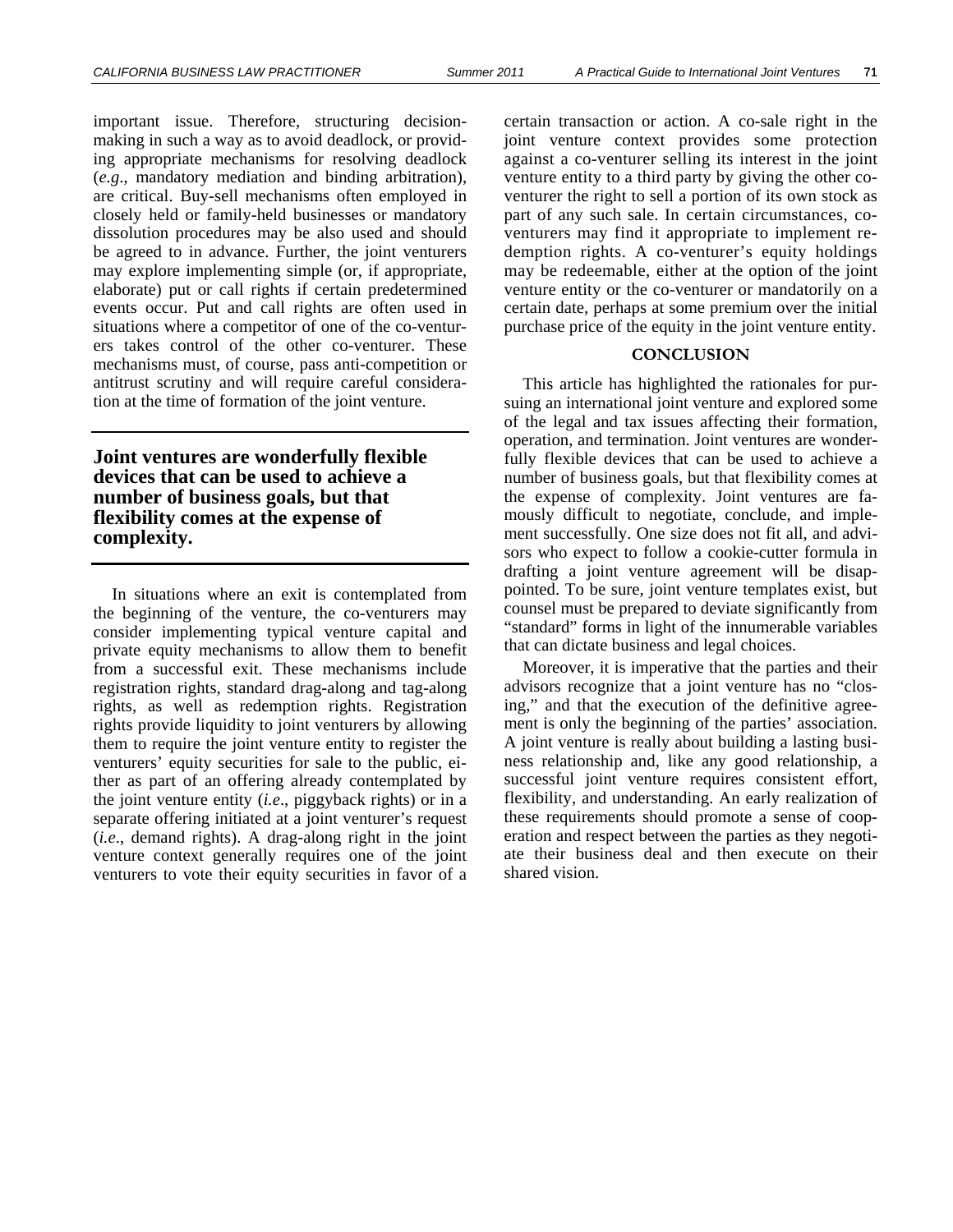## **International Commercial Arbitration**

**Jeff Dasteel** 



**Jeff Dasteel** became a full-time neutral following his 2008 retirement from Skadden, Arps, Slate, Meagher & Flom, where he was a litigation and international arbitration partner and member of the franchise law group. He conducts mediations and arbitrations of cross-border commercial transactions, franchise and distribution cases, employment-related actions, complex business/commercial multi-party disputes, and personal injury and premises liability matters. Mr. Dasteel teaches a course in international commercial arbitration at UCLA Law School and courses in franchise law and trial advocacy at Loyola Law School of Los Angeles. He has published articles on international arbitration, franchise law, and class action law. Mr. Dasteel received his undergraduate degree from the University of California, Davis, and his law degree from Loyola Law School, Los Angeles.

## **INTRODUCTION**

Attorneys who care whether they can obtain an enforceable judgment in a cross-border case should also care about international commercial arbitration. Imagine a world where there are no international treaties mandating that one signatory country enforce a judgment obtained in another signatory's domestic courts. In fact, the world today is that world. Although many countries have statutes and procedures codifying the Uniform Foreign-Country Money Judgment Recognition Act (available at http://www.law.upenn.edu/bll/ archives/ulc/ufmjra/2005final.htm), which permits the enforcement of a foreign judgment in another country's domestic courts, there are no international treaties mandating enforcement of foreign judgments. For example, assume that after 4 years of hard work and great expense, an attorney manages to obtain a jury verdict against a defendant in the United States, but the defendant's assets are outside the United States. Will a jurisdiction outside the United States enforce that hard-won judgment? The answer is: Maybe so, maybe not.

How can an attorney protect against that sort of uncertainty? What if, instead of litigation in a United States court, there was an arbitration agreement between the parties? Could an arbitration award obtained in the United States be enforced in a jurisdiction outside the United States? Or, could an arbitration award obtained outside the United States be enforced in United States courts? The answer to both

questions is very likely yes. In most cases, it is in fact easier to enforce an international arbitration award than a foreign judgment.

This article distinguishes between U.S. domestic arbitrations and international arbitrations subject to the New York Convention (discussed below). It also highlights some key features of international arbitrations as well as the enforcement mechanisms in United States federal courts and California state courts. This article briefly covers the important doctrines of separability and "competence-competence," and includes a brief discussion of pre-hearing discovery and hearing procedures in international arbitration.

#### **THE NEW YORK CONVENTION**

Unlike enforcement of foreign judgments, there are treaties that mandate enforcement of covered arbitration awards in signatory countries. There are regional treaties concerning the recognition and enforcement of arbitration, such as the European Convention on International Commercial Arbitration (1961) (http:// www.jurisint.org/en/ins/153.html) and the Inter-American Convention on International Commercial Arbitration (1975) (http://www.adr.org/sp.asp?id= 31620). There also are more specialized treaties, such as the Washington Convention on the Settlement of Investment Disputes Between States and Nationals of Other States (ICSID) (1965) (http://icsid.worldbank. org/ICSID/StaticFiles/basicdoc/CRR\_English-

final.pdf) and bilateral investment treaties between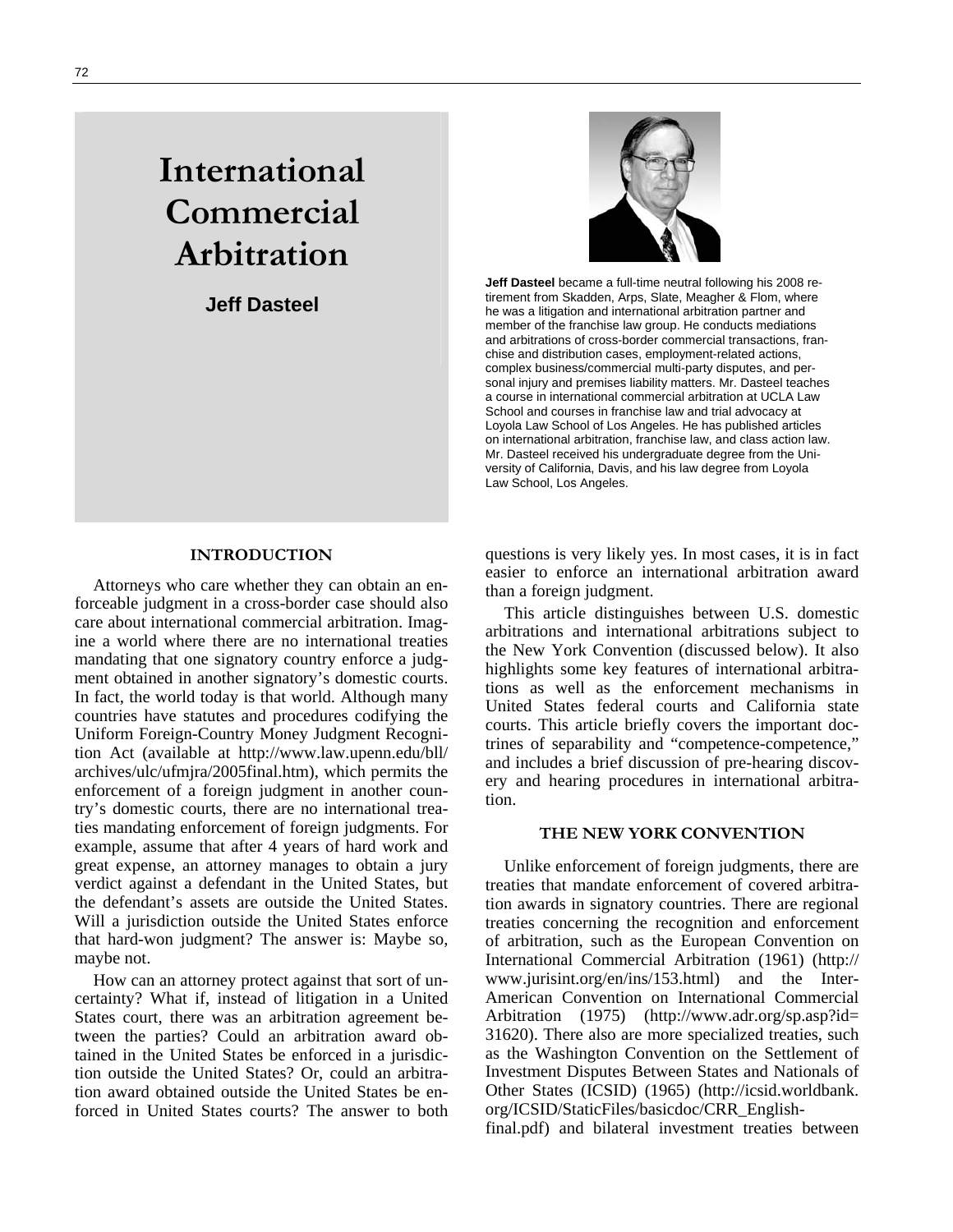various nations. However, the most significant treaty in the world of international arbitration is the 1958 Convention On the Recognition and Enforcement of Foreign Arbitral Awards (New York Convention) (http://www.uncitral.org/uncitral/en/uncitral\_texts/arb itration/NYConvention.html). The New York Convention has 145 signatory nations, all of which have agreed to require their domestic courts to enforce foreign arbitration awards covered by its terms. The New York Convention has been implemented in the United States as part of the Federal Arbitration Act (FAA) (9 USC §§201–208). California also has its own statutes covering the recognition and enforcement of international arbitrations. See CCP §§1297.11–1297.432.

## **Domestic and Non-Domestic Arbitrations**

What distinguishes an international arbitration from a garden-variety domestic arbitration? The answer to this question indicates whether the arbitration award will benefit from the privileges and protections of the New York Convention. The question amounts to whether the country where enforcement is sought considers the arbitration agreement (and any award rendered based on that agreement) to be non-domestic under that country's implementation of the New York Convention. The starting point for this analysis is the language of the treaty itself.

The terms of the New York Convention expressly apply to (1) "awards made in the territory of a State of other than the State where the recognition and enforcement of such awards are sought," and (2) "arbitral awards not considered as domestic awards in the State where their recognition and enforcement are sought." New York Convention, art I(1). The first proviso is reasonably clear: If the arbitration award has been rendered outside the territory of the country where enforcement is sought, the terms of the New York Convention apply.

There is a general exception for arbitral awards rendered in a country that is not one of the 145 signatory countries to the New York Convention when a signatory country has made a reservation for reciprocity. See New York Convention, art I(3). Signatory countries have the right to exempt from the provisions of treaty enforcement any award entered in a country that is not a party to the New York Convention. The United States has exercised that right. See New York Convention Status at http://www.uncitral.org/uncitral/ en/uncitral\_texts/arbitration/NYConvention\_status.ht ml.

The second proviso of the New York Convention, which refers to arbitrations not considered "domestic"

in the country where enforcement is sought, leaves open the possibility that an award may be considered subject to the Convention's terms even if the award is rendered in the country where enforcement is sought. For example, consider an arbitration in the United States when the client corporation is a foreign corporation and the opponent is a U.S. domestic corporation. Not only will the arbitration take place in the United States, counsel may intend to enforce any award in the United States. Under those circumstances, the New York Convention looks to the law of the country where the award was rendered to determine whether the award is or is not considered domestic.

#### **Implementing Statutes**

Although the language of the New York Convention is the starting point, it does not entirely answer the jurisdictional question because the treaty, which is not self-executing, depends on the language of implementing statutes in the signatory countries. In the United States, the New York Convention has been implemented by the Federal Arbitration Act (FAA) (Title 9 of the USC). Chapter 1 of the FAA (9 USC §§1–16) applies to domestic arbitrations; Chapter 2 (9 USC §§201–208) implements the New York Convention. Under 9 USC §202,

[a]n arbitration agreement or arbitral award arising out of a legal relationship, whether contractual or not, which is considered as commercial, including a transaction, contract, or agreement described in section 2 of this title, falls under the Convention. An agreement or award arising out of such a relationship which is entirely between citizens of the United States shall be deemed not to fall under the Convention unless that relationship involves property located abroad, envisages performance or enforcement abroad, or has some other reasonable relation with one or more foreign states. For the purpose of this section a corporation is a citizen of the United States if it is incorporated or has its principal place of business in the United States.

Section 202 therefore sets forth two principal limitations on the kinds of awards covered by the New York Convention in the United States: (1) The nature of the relationship leading to the arbitration award must be commercial, and (2) there must be a significant "foreign" element to the subject matter or to the parties to the arbitration. Note that §202 states the citizenship requirement in the negative. The New York Convention's terms do not apply if the agreement or award arising out of the relationship is *entirely* between citizens of the United States. Accordingly, complete diversity of citizenship is not required to gain jurisdiction under the New York Convention.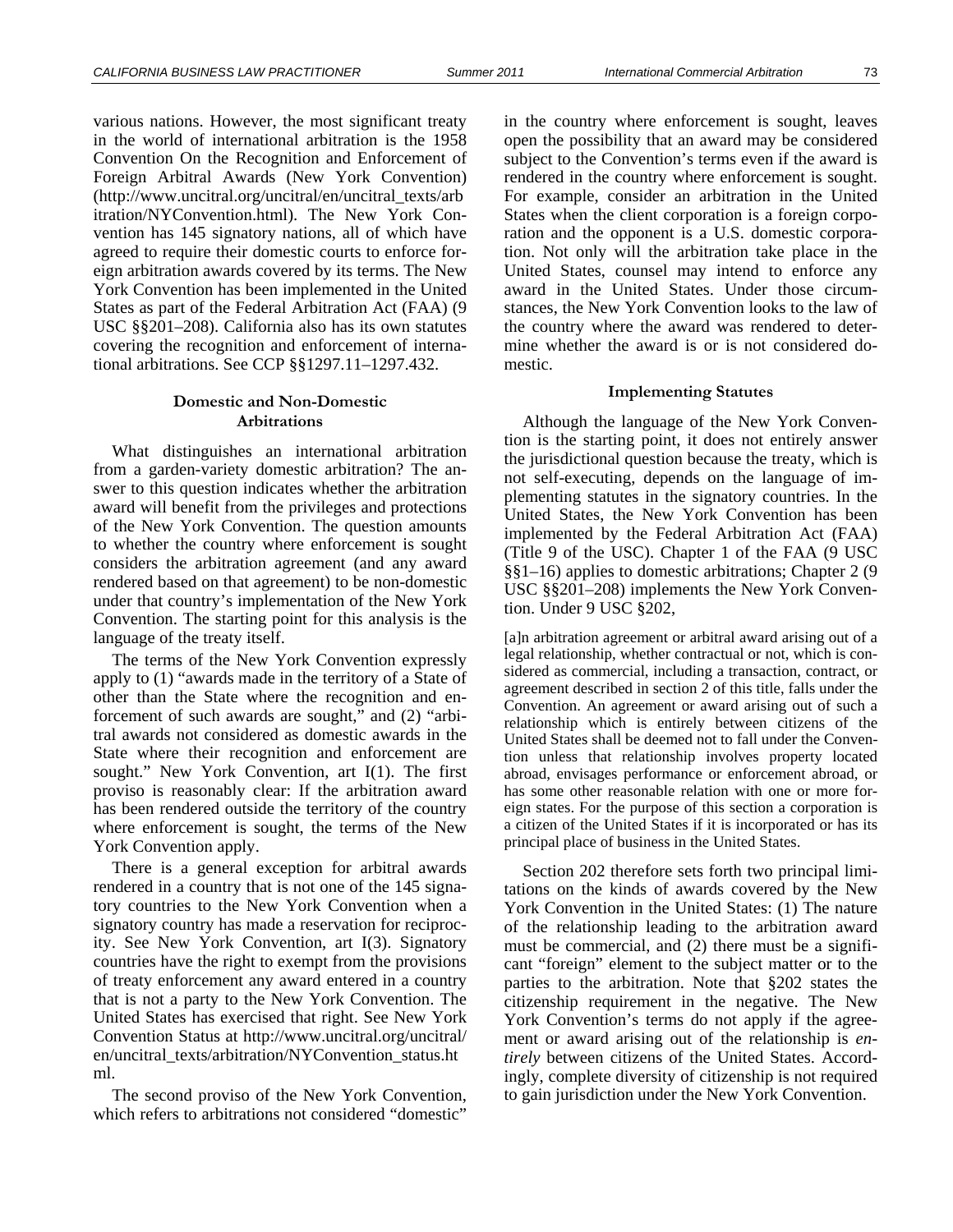Note also that there is no express requirement that the arbitration award be rendered outside the United States. As long as there is a sufficient "foreign" element to the arbitration, it will be covered by the New York Convention as implemented by the FAA, even if the arbitration was held and the award rendered in the United States. See *Yusuf Ahmed Alghanim & Sons v Toys R Us, Inc.* (2d Cir 1997) 126 F3d 15 (dispute involving two non-domestic corporations and one U.S. corporation regarding conduct and performance in Middle East falls under terms of Convention even though arbitration held in United States); *Jain v de Mere* (7th Cir 1995) 51 F3d 686, cert denied (1995) 516 US 914 (federal district court has power to compel arbitration under FAA Chapter 2 because, even though arbitration to take place in Illinois, New York Convention applies because neither party to arbitration agreement is a United States citizen); *Bergesen v Joseph Muller Corp.* (2d Cir 1983) 710 F2d 928 (New York Convention and Chapter 2 of FAA apply to arbitration award rendered in United States between two foreign parties).

Under the United States' implementation of the New York Convention, territoriality (*i.e*., where the award was rendered) is not dispositive of the question of whether an award is covered by the Convention. Even the citizenship of the parties is not dispositive as long as there is a sufficient foreign element to the subject matter. Thus, even if the litigation is entirely between citizens of the United States and the award is rendered in the United States, the award may still be considered non-domestic if, *e.g*., the property or the performance that is the subject of the dispute is located abroad. See generally *Fuller v Compagnie Des Bauxites De Guinee* (WD Pa 1976) 421 F Supp 938 (arbitration to be held in United States between two citizens of United States fell under terms of New York Convention when substantial performance under subject contract was to take place in Guinea).

#### **Reservations to the Convention**

Counsel also should be aware of two "out" clauses associated with the New York Convention. Article I, §3 of the New York Convention gives signatory nations the right to make two kinds of reservations. First, signatory nations can restrict application of the Convention to arbitrations seated in other signatory states. This "reciprocity" reservation does not apply to a party from a nonsignatory state as long as the seat of the arbitration was in the territory of a signatory state. The United States has made the reciprocity reservation. See New York Convention Status at http://www.uncitral.org/uncitral/en/uncitral\_texts/arbi tration/NYConvention\_status.html.

Second, signatory nations can restrict application of the Convention to "commercial" matters. Nations that adopt this reservation typically intend to exclude criminal matters, family law matters, and noncommercial torts. The United States has also made this reservation. See New York Convention Status at http: //www.uncitral.org/uncitral/en/uncitral\_texts/arbitrati on/NYConvention\_status.html.

**[E]ven if the litigation is entirely between citizens of the United States and the award is rendered in the United States, the award may still be considered non-domestic if,**  *e.g***., the property or the performance that is the subject of the dispute is located abroad.** 

If counsel believes that it will be necessary to enforce an arbitration award in a jurisdiction outside the United States, it will be important to determine whether the jurisdiction of enforcement has any reservations to the New York Convention, and further, whether the subject matter of the arbitration is capable of being settled by arbitration in the country of enforcement. For example, Norway's reservation provides, in part, that "[t]his State will not apply the Convention to differences where the subject matter of the proceedings is immovable property situated in the State, or a right in or to such property." See footnote (i) at http://www.uncitral.org/uncitral/en/uncitral\_ texts/arbitration/NYConvention\_status.html.

## **INTERNATIONAL ARBITRATIONS UNDER FAA CHAPTER 2**

#### **Advantages**

Comparing domestic to international arbitration, there are two key advantages to falling under the United States' implementation of the New York Convention in Chapter 2 of the Federal Arbitration Act (9 USC §§201–208): (1) original jurisdiction in the federal courts, and (2) more certain confirmation of an arbitration award. As with everything else in litigation, the question of most importance to litigants is whether the outcome is binding and enforceable. In this regard, there are two important practical reasons to care whether the arbitration award is considered non-domestic under the FAA. First, unlike Chapter 1 (applicable to domestic arbitrations), Chapter 2 of the FAA (applicable to non-domestic arbitration awards) provides original subject matter jurisdiction in the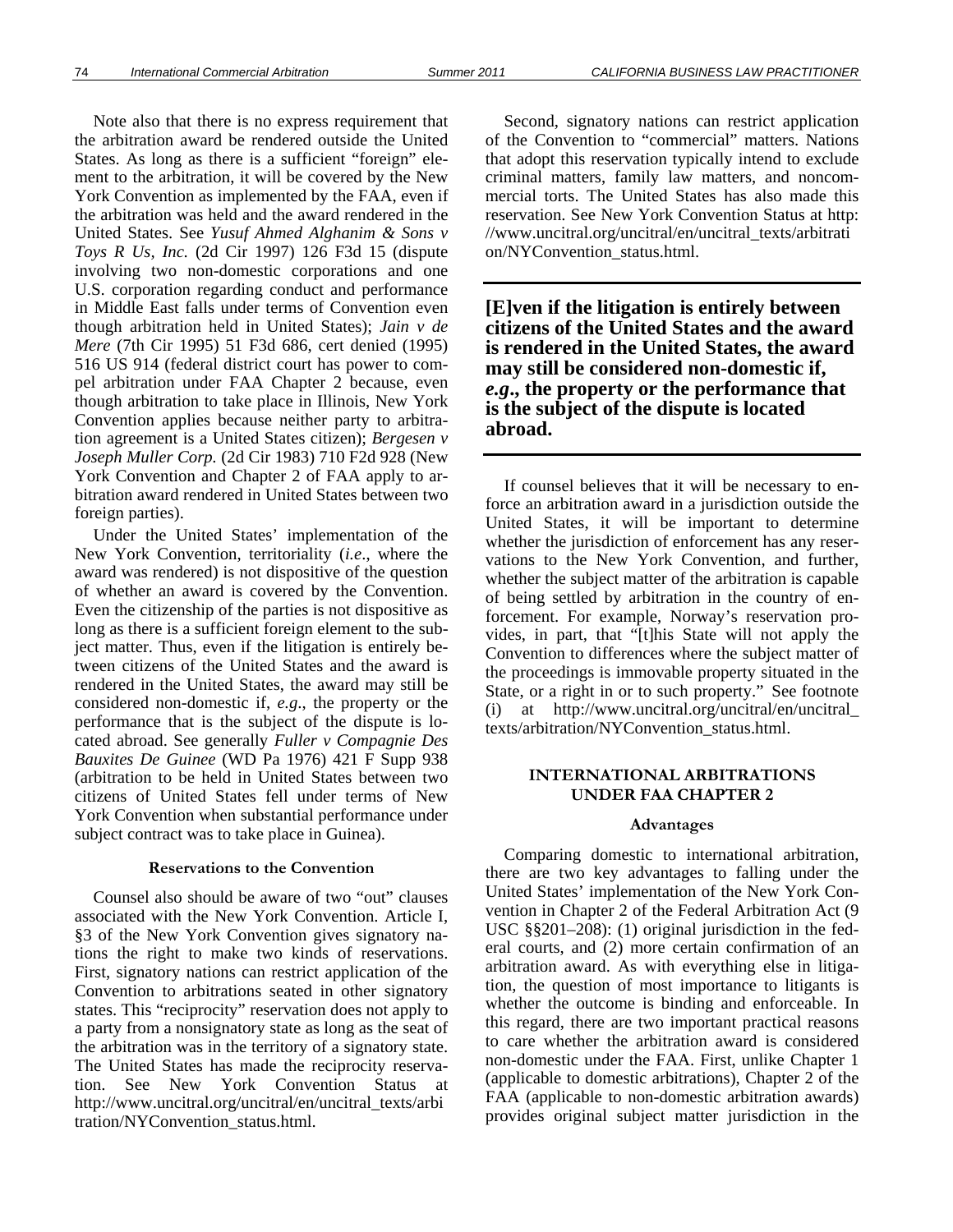federal courts, including the right to remove the matter from a state court. See 9 USC §203. This jurisdictional benefit means that, unlike domestic arbitrations, there is no need to find an independent basis for jurisdiction to get into federal court. Compare 9 USC §203 with *Vaden v Discover Bank* (2009) US . 173 L Ed 2d 206, 129 S Ct 1262, 1271 ("'As for jurisdiction over controversies touching arbitration,' however, [Chapter 1 of] the Act is 'something of an anomaly' in the realm of federal legislation: It 'bestow[s] no federal jurisdiction but rather requir[es] [for access to a federal forum] an independent jurisdictional basis' over the parties' dispute." (quoting *Hall Street Assocs., LLC v Mattel, Inc.* (2008) 552 US 576, 581, 170 L Ed 2d 254, 128 S Ct 1396)).

Second, under 9 USC §207, a court *must* confirm an international arbitration award as long as it does not find "one of the grounds for refusal or deferral of recognition or enforcement of the award specified in the said [New York] Convention." This language generally limits the grounds on which a court may refuse enforcement to the seven specified in Article V of the New York Convention:

(1) Party incapacity or invalidity of the agreement of arbitration;

(2) Lack of due process in the appointment of arbitrators or conduct of the arbitration hearings;

(3) The award covers matters outside the scope of the arbitration clause;

(4) Improper constitution of the arbitration tribunal;

(5) The award has not yet become binding or is set aside in the country or under the law under which the award was made;

(6) The subject matter of the dispute is not capable of settlement by arbitration in the country where enforcement is sought; and

(7) Enforcement would violate public policy of the country where enforcement is sought.

#### **New York Convention, Article V**

Note that Article V of the New York Convention provides that a signatory "may" refuse enforcement of an award on the enumerated grounds. That is, although enforcement of an international arbitration award is mandatory unless a ground for refusal is present, refusal to enforce an international arbitration award when such a ground is present is permissive. For example, suppose an arbitration award has not yet become final and binding under the law of the country in which the award was made because, *e.g*., a party to the arbitration has filed an appeal or application to

vacate that award. In that circumstance, a court has the discretion nonetheless to enforce the award. See *Europcar Italia v Maiellano Tours, Inc.* (2d Cir 1998) 156 F3d 310 (district court has power to decide whether to stay confirmation proceedings even if one ground to stay or reject confirmation under New York Convention was present; in this case, appeal was pending in Italy, where arbitration award was rendered).

The fact that a court may enforce an international arbitration award even if grounds for refusal are present reflects the pro-arbitration bias of the New York Convention as implemented in Chapter 2 of the FAA.

**It is generally, although not universally, accepted that the location where an international arbitration takes place gives the courts of that location exclusive jurisdiction over the supervision of the arbitration.** 

## **IMPORTANCE OF THE LOCATION (SEAT) OF THE ARBITRATION**

In United States domestic arbitrations, there often are fights over where the arbitration should take place. Most of the fights have more to do with the convenience of the venue to one of the parties than with any material distinction in substantive rights. In most cases, the procedural law of the particular state where the domestic arbitration occurs is not nearly as outcome-determinative as the substantive law to be applied to the parties' transaction. Because substantive law is usually independent of venue, the venue battle has more to do with the issue of which party gets dragged the farthest distance and is subjected to the most inconvenience.

In international arbitrations, however, the "seat" of the arbitration is of critical importance to the arbitration itself. The location (or seat) also determines how readily domestic courts will interfere in an arbitration proceeding and how easily an award may be vacated. It is generally, although not universally, accepted that the location where an international arbitration takes place gives the courts of that location exclusive jurisdiction over the supervision of the arbitration. As a result, the parties are generally limited in their ability to forum shop for a court more likely to interfere in pending arbitration proceedings. See *URS Corp. v The Lebanese Co. for the Development & Reconstruction of Beirut Cent. Dist. SAL* (D Del 2007) 512 F Supp 2d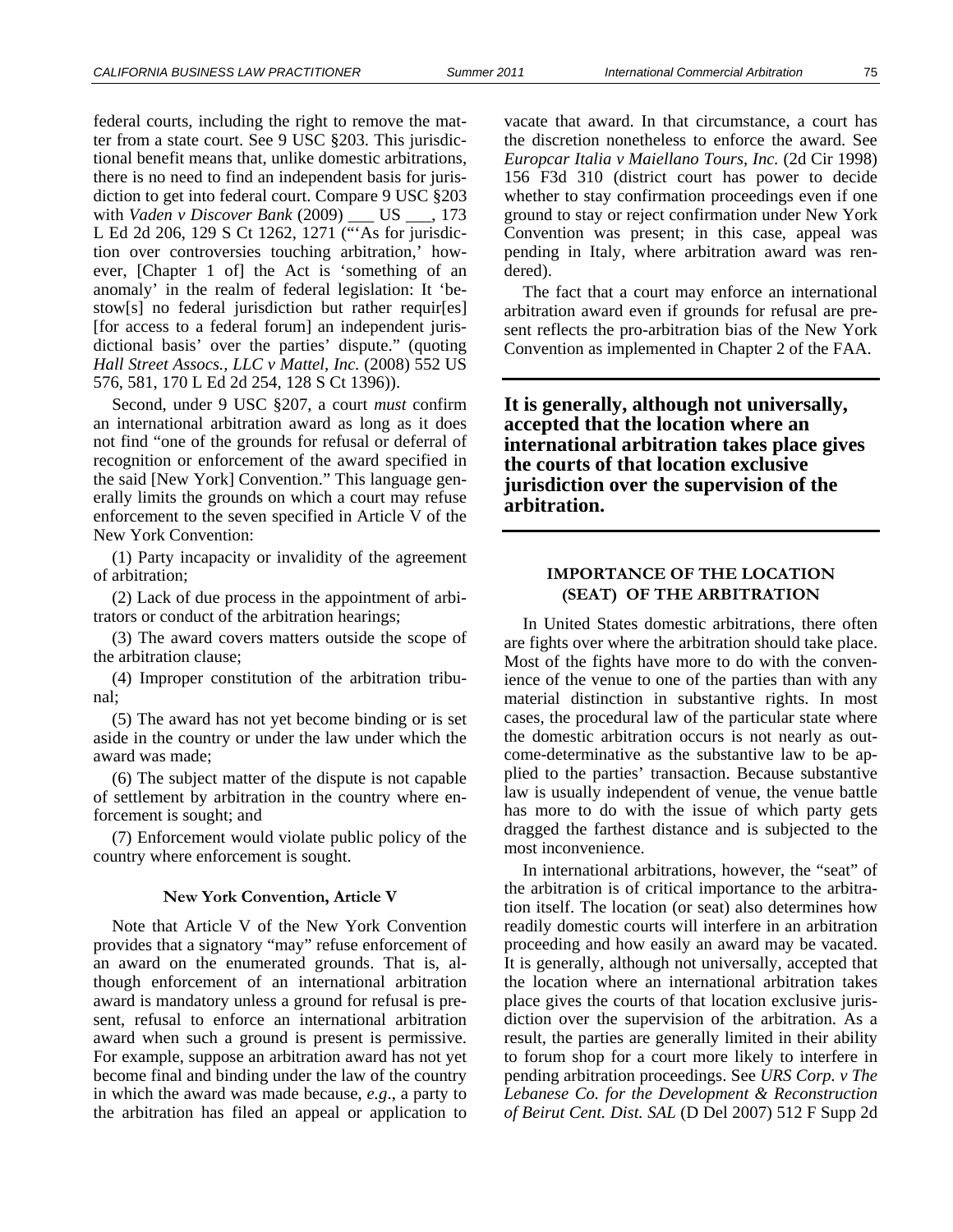199 (United States district court refused to exercise supervisory jurisdiction over arbitration when seat was in France).

#### **Consequences of the Location**

There are two key issues arising out of the seat of the arbitration. First, the arbitration becomes subject to the so-called mandatory arbitration laws of the host country. Those laws are the laws applicable to the conduct of arbitrations in the country of the seat, including laws concerning the procedures that must be followed, regardless of what may appear in the parties' arbitration agreement. Those laws therefore constitute venue-driven limits on the parties' autonomy. For example, for arbitration agreements governed by the FAA, the parties cannot design procedures that permit substantive post-arbitration appeals to the United States appellate courts. *Hall Street Assocs. LLC v Mattell* (2008) 552 US 576, 170 L Ed 2d 254, 128 S Ct 1396 (parties are not permitted to expand grounds for review under FAA by agreement, even if expanded right of review was with district court's approval). But see *Cable Connection, Inc. v Directv, Inc.* (2008) 44 C4th 1334, 82 CR 229 (even after *Hall Street Assocs.*, California state law permits parties to obtain judicial review of merits of arbitration awards in California state courts by express agreement).

The second key issue concerns host country court supervision of the arbitral proceedings. International arbitrations having their seat in the United States will be subject to domestic laws regarding vacating or setting aside arbitration awards (*i.e.,* Chapter 1 of the FAA (9 USC §§1–16)), even though they may meet the requirements to be considered "non-domestic" under the FAA. The procedures under Chapter 1 of the FAA to vacate or set aside an award are applicable to both domestic and international arbitrations sited in the United States. See *Yusuf Ahmed Alghanim & Sons v Toys R Us, Inc.* (2d Cir 1997) 126 F3d 15.

The rationale for permitting courts at the location of the arbitration to apply domestic law to vacate or set aside an international arbitration award is grounded in Article  $V(1)(e)$  of the New York Convention. As noted above, that clause permits a court to refuse enforcement if the award "has been set aside or suspended by a competent authority of the country in which, or under the law of which, that award was made." The consequence of this supervisorial authority is that, for international arbitrations held in the United States, the grounds to set aside, modify, or vacate the award set forth in 9 USC §§10–11 may be applied in addition to the grounds for setting aside an award under Article V of the New York Convention. These grounds arise (9 USC  $\S$ §10–11):

(1) When the award was procured by corruption, fraud or undue means;

(2) When there was evident partiality or corruption in the arbitrators;

(3) When the arbitrators are guilty of misconduct in refusing to postpone the hearing or hear relevant evidence;

(4) When the arbitrators exceeded their powers or failed to make a final and definite award;

(5) When there is an evident material miscalculation in the award;

(6) When the arbitrators awarded on a matter not submitted to them; and

(7) When the award is otherwise imperfect in a matter of form not affecting the merits and may be modified or corrected.

These grounds to vacate an award may or may not exist in other countries. The location of the seat of the arbitration therefore can be dispositive of whether an unhappy litigant will be successful in vacating an award. If the award cannot be vacated at the seat under the procedural law of that country, then the unhappy litigant is left with only the grounds available under the New York Convention for refusing enforcement at the location of enforcement, even if the domestic law of the enforcing country might have permitted the award to be vacated.

## **COMPELLING ARBITRATION UNDER THE NEW YORK CONVENTION**

As noted above, there are significant benefits to enforcement of an arbitration award if it is covered under the FAA's implementation of the New York Convention. There is also a benefit to having the New York Convention apply to a matter if it becomes necessary to compel a reluctant party to arbitrate or to prevent concurrent litigation in domestic courts. In that regard, the New York Convention, Article II(3) provides:

The court of a Contracting State, when seized of an action in a matter in respect of which the parties have made an agreement within the meaning of this article, shall, at the request of one of the parties, refer the parties to arbitration, unless it finds that the said agreement is null and void, inoperative or incapable of being performed.

This provision requires courts in signatory states to stay or dismiss legal proceedings in favor of arbitration. Moreover, under the FAA, a federal court has the power to order arbitration "whether that place is within or without the United States." 9 USC §206. See also 9 USC §3 (stay of proceedings), which is incorporated into Chapter 2 of the FAA by 9 USC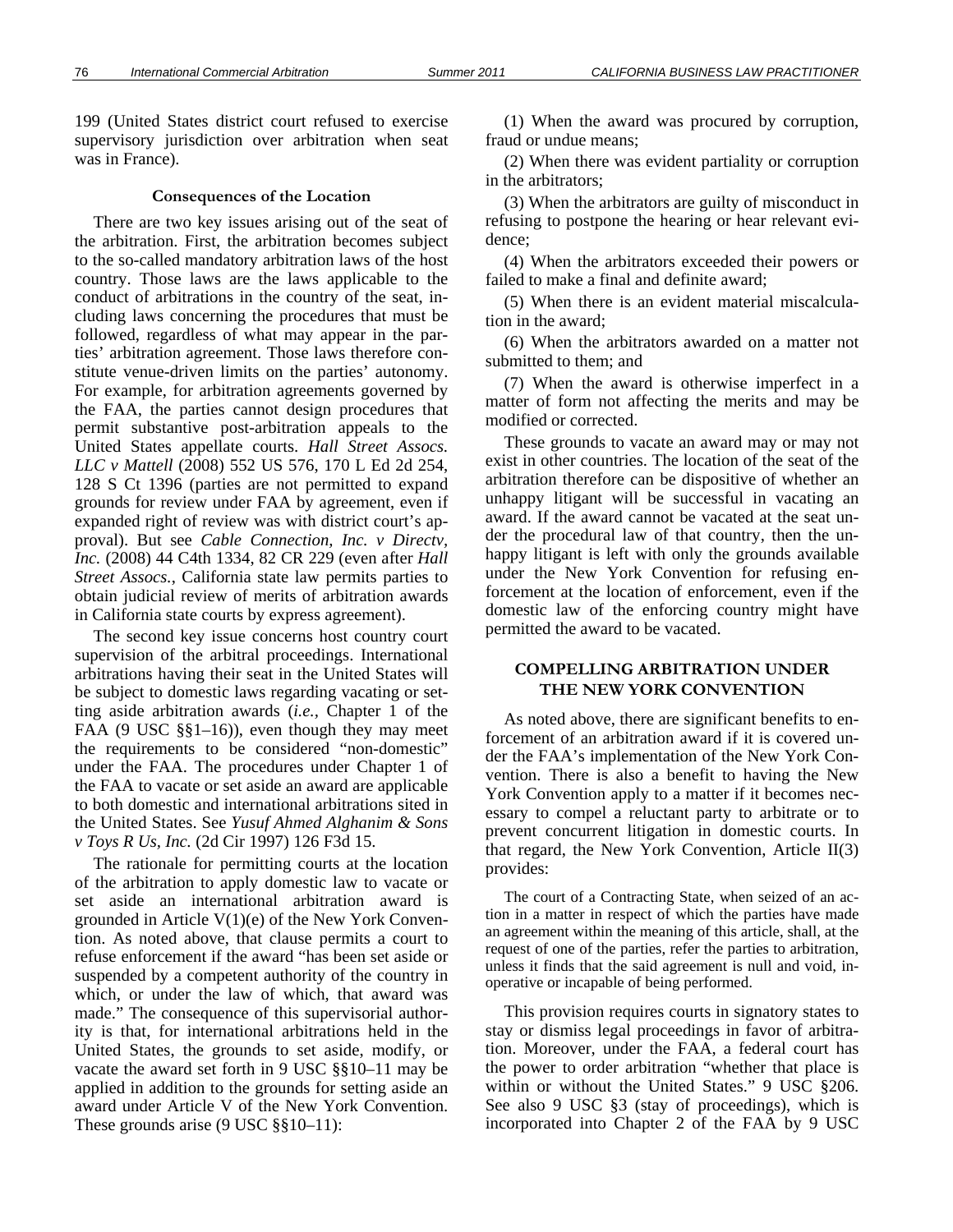§208 (residual application). There is no discretion under the New York Convention to allow a domestic court action to proceed to trial instead of arbitration. Because federal courts have original jurisdiction with respect to international arbitrations, a party to an arbitration agreement can go directly to federal court to seek an order to compel arbitration and to stay or dismiss federal or state actions that fall within the scope of the arbitration clause.

Note that the provisions of the New York Convention and Chapter 2 of the FAA are inconsistent with the provisions of California state law (discussed below) regarding domestic arbitrations. Under California law, California state courts have the power to stay arbitration pending the outcome of related litigation if any of parties in the related litigation are not subject to an agreement to arbitrate. See CCP §1281.2(c). However, these provisions by their terms apply to domestic arbitrations and not to international arbitrations.

The California International Arbitration and Conciliation Act (CCP §§1297.11–1297.432) addresses international arbitrations. Code of Civil Procedure §1297.81 provides that

when a party to an international commercial arbitration agreement as defined in this title commences judicial proceedings seeking relief with respect to a matter covered by the agreement to arbitrate, any other party to the agreement may apply to the superior court for an order to stay the proceedings and to compel arbitration.

This provision does not clearly *mandate* a stay; moreover, it does not give the court express authority to stay arbitration pending the outcome of litigation, as does the California domestic arbitration statute (CCP §§1280–1294.2). There is an easy way around this problem, however. Under the FAA, a party to a state court action has the right to remove the action to federal court, where the federal court will apply federal arbitration law to stay pending litigation and order the parties to arbitration. See 9 USC §§205, 206.

## **CALIFORNIA STATUTES REGARDING INTERNATIONAL ARBITRATION**

The Federal Arbitration Act does not generally preempt the field of arbitration law. Instead, there is concurrent jurisdiction for state courts and state law, even with respect to non-domestic arbitrations, so long as state law does not actually conflict with federal law promoting arbitration of disputes. *Volt Inf. Sciences v Stanford Univ.* (1989) 489 US 468, 103 L Ed 2d 488, 109 S Ct 1248. In that regard, the Supreme Court recently held in *AT&T Mobility LLC v* 

*Concepcion* (2011) 563 US \_\_\_, 179 L Ed 2d 742, that a state law that "'stands as an obstacle to the accomplishment and execution of the full purposes and objectives of Congress' [internal citation omitted] is preempted by the FAA." 179 L Ed 2d at 759 (FAA preempts state law that barred arbitration clauses that did not permit class-wide arbitration).

In California, as under federal law, there is one statute governing domestic arbitrations (CCP §§1280– 1294.2) and one governing non-domestic arbitrations (the California International Arbitration and Conciliation Act (CCP §§1297.11–1297.432)). California law makes clear that, except as otherwise provided, the provisions for domestic arbitration and international arbitration are mutually exclusive. See CCP §1297.17.

California's international arbitration statutes define an international arbitration to be one in which (CCP §1297.13):

- The parties, at the time of the conclusion of the agreement to arbitrate, had "their places of businesses in different states [*i.e.,* countries]"; or
- One of the following is "outside the state [country] in which the parties have their places of business": (a) the place of arbitration; (b) the place "where a substantial part of the obligations of the commercial relationship is to be performed"; or (c) "the place with which the subject matter of the dispute is most closely connected"; or
- The parties "have expressly agreed that the subject matter of the arbitration . . . relates to commercial interests in more than one state [country]"; or
- "[T]he subject matter of the arbitration . . . is otherwise related to commercial interests in more than one state [country]."

Note that California law has defined international arbitrations very broadly. Indeed, California law even allows the parties to stipulate that the subject matter of the arbitration is international in nature (something the parties cannot do under federal law).

With two exceptions, California's international arbitration statutes apply only if the place (seat) of arbitration is in the State of California. See CCP §1297.12. One exception (Article 2 of Chapter 2) is when a party seeks to compel arbitration and the associated power to stay pending California state litigation. See CCP §§1297.81–1297.82. The second exception (Article 3 of Chapter 2) applies if the parties have not vested exclusive jurisdiction in the arbitrators to rule on requests for interim or emergency relief. In that circumstance, California state courts may take such jurisdiction without the moving party being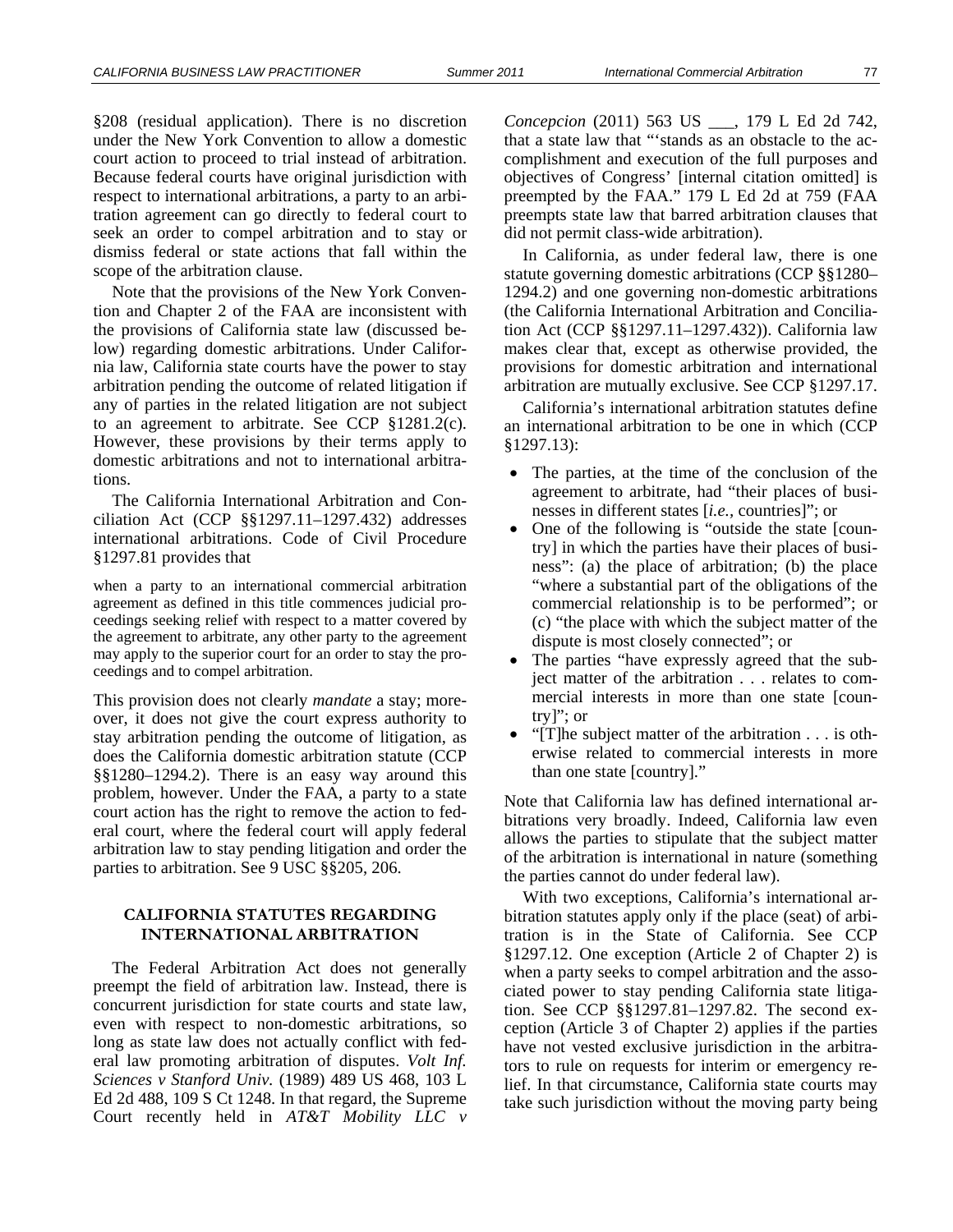deemed to have waived jurisdiction by recourse to the courts. See CCP §§1297.91–1297.95.

#### **Consequences for Arbitrations in California**

Aside from these two exceptions, there are two important consequences to the application of California's international arbitration statutes only to arbitrations held in California. First, as a matter of jurisdiction, it is doubtful that a California statute could extend to arbitrations in which the seat is located, and enforcement is sought, outside the state. Although it is conceivable that parties could specify that the California International Arbitration and Conciliation Act procedures would apply to an arbitration with a seat outside the state, courts with supervisory authority at the seat of the arbitration would in all likelihood treat California's statutory provisions like any other set of international arbitration rules. In effect, those rules would be subject to the mandatory laws of the jurisdiction at the seat of the arbitration.

Second, California's international arbitration statutes were intended to make California an "arbitrationfriendly" venue to hold international arbitrations. Unlike the FAA, the California international arbitration statutes set forth detailed default procedures for the conduct of international arbitrations. See CCP §§1297.11–1297.432. Parties are generally free to deviate from the statutory default procedures. Further, as a part of California's statutory scheme, the procedures mandate that "no court shall intervene [in a pending arbitration] except where so provided in this title, or applicable federal law." CCP §1297.51. This arbitration-friendly provision is designed to give maximum authority to the arbitrators to resolve the disputes before them (see "Competence-Competence" discussion below)—a prerequisite for any jurisdiction attempting to gain market share in international arbitrations.

#### **Absence of Pro Hac Vice Provisions**

There is, however, one difficulty. Since 1998, it has been the law in California that attorneys who participate in arbitrations as advocates are engaged in the practice of law. *Birbower, Montalbano, Condon & Frank v Superior Court* (1998) 17 C4th 119, 70 CR2d 304. Under CCP §1282.4, out-of-state attorneys are allowed to participate in domestic arbitrations in California if they follow a pro hac vice procedure set forth in the statute. However, there is no equivalent procedure for international arbitrations. Because, under CCP §1297.17, California's international arbitration statutes supersede California law related to domestic arbitrations, including CCP §1282.4, there is no

mechanism for an out-of-state lawyer to legally participate in an international arbitration seated in California.

Moreover, even if the pro hac vice provisions of CCP §1282.4 could be applied to international arbitrations, those provisions apply only to attorneys licensed to practice in another state, not in a foreign country. Accordingly, the law as it now stands makes it much more difficult for California to become a center for international arbitration. Although California attorneys can and do represent clients in international arbitrations seated in, *e.g*., London, Paris, Hong Kong, Switzerland, and elsewhere, there is no reciprocity for attorneys licensed in those jurisdictions to represent clients in international arbitrations here. Proponents of California as a center for international arbitration are currently working with the state legislature to provide a means for out-of-state and foreign attorneys to participate in international arbitrations seated in California. See, *e.g*., Caron & Harhay, *A Call to Action: Turning the Golden State into a Golden Opportunity for International Arbitration*, 28:2 Berkeley J Int'l Law 497 (2010).

**Although California attorneys can and do represent clients in international arbitrations seated in,** *e.g***., London, Paris, Hong Kong, Switzerland, and elsewhere, there is no reciprocity for attorneys licensed in those jurisdictions to represent clients in international arbitrations here.** 

#### **DOCTRINE OF SEPARABILITY**

Separability is an important doctrine in both domestic and international arbitration. The doctrine of separability is based on the concept that the agreement to arbitrate is separate and apart, and thus severable, from the remainder of the commercial relationship of the parties. Even if an agreement to arbitrate is included as one clause in a single integrated contract, the doctrine of separability holds that the agreement to arbitrate is considered to be an agreement independent of the remaining terms of the contract, as if it had been entered into in a completely separate document. The United States Supreme Court has accepted the doctrine of separability for arbitrations held in the United States: "[A]s a matter of substantive federal arbitration law, an arbitration provision is severable from the remainder of the contract." *Rent-A-Center, West, Inc. v Jackson* (2010) \_\_\_ US \_\_\_, 177 L Ed 2d 403, 412, 130 S Ct 2772 (quoting *Buckeye Check Cashing, Inc. v Cardegna* (2006) 546 US 440, 445).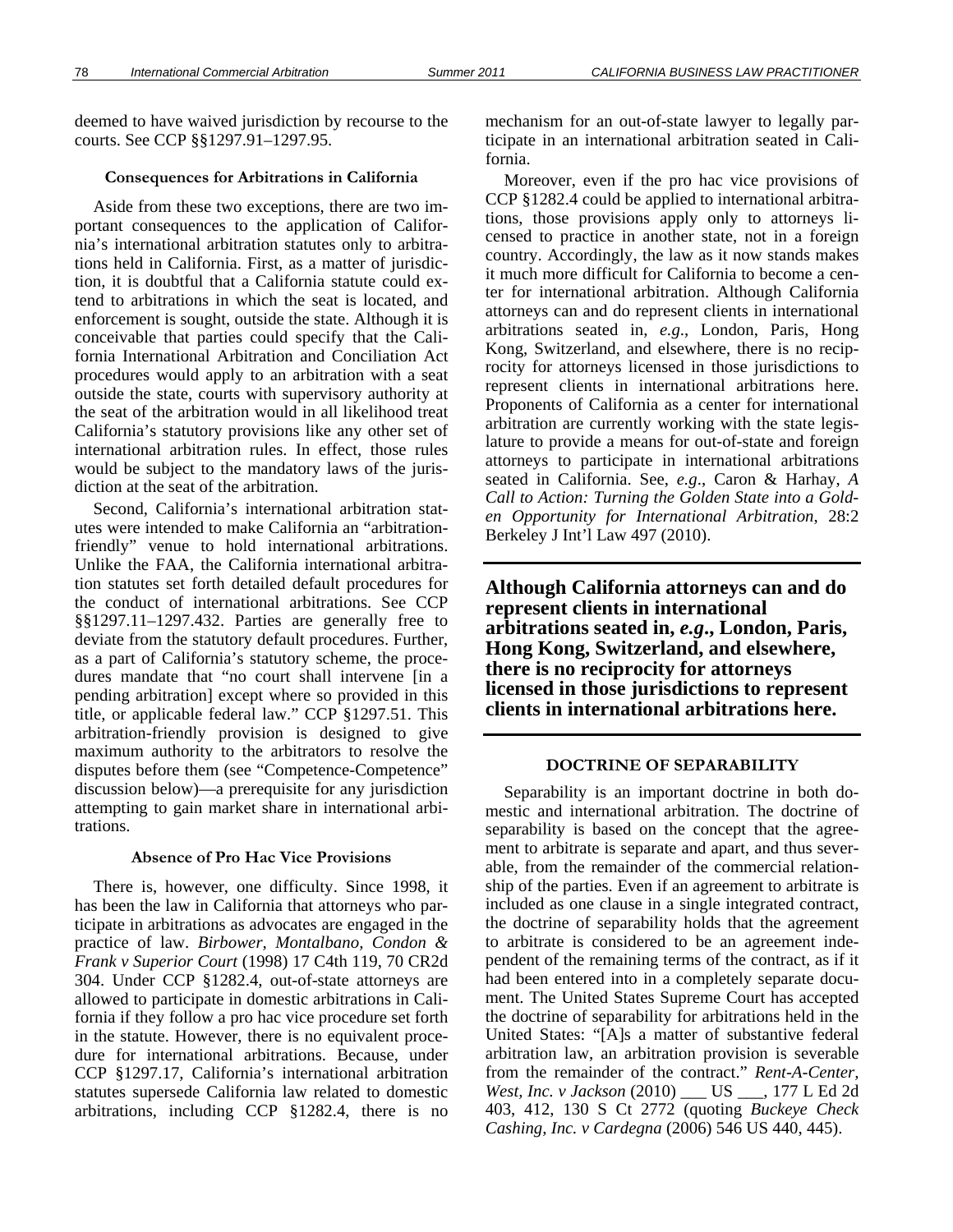The major sets of international arbitration rules have incorporated the doctrine of separability into their terms. Rule 6(4) of the International Chamber of Commerce (ICC) Rules of Arbitration (see http:// www.iccwbo.org/court/arbitration/id4199/index.html) provides that

[u]nless otherwise agreed, the Arbitral Tribunal shall not cease to have jurisdiction by reason of any claim that the contract is null and void or allegation that it is non-existent, provided that the Arbitral Tribunal upholds the validity of the arbitration agreement. The Arbitral Tribunal shall continue to have jurisdiction to determine the respective rights of the parties and to adjudicate their claims and pleas even though the contract itself may be non-existent or null and void.

The International Center for Dispute Resolution (ICDR) Rules (http://www.adr.org/sp.asp?id=33994# INTERNATIONAL ARBITRATION RULES) have a similar provision (ICDR Rule 15(2)):

The tribunal shall have the power to determine the existence or validity of a contract of which an arbitration clause forms a part. Such an arbitration clause shall be treated as an agreement independent of the other terms of the contract. A decision by the tribunal that the contract is null and void shall not for that reason alone render invalid the arbitration clause.

The London Court of International Arbitration (LCIA), Rule 23.1 (http://www.lcia.org/Dispute\_ Resolution\_Services/LCIA\_Arbitration\_Rules.aspx) similarly provides that:

[a]n arbitration clause which forms or was intended to form part of another agreement shall be treated as an arbitration agreement independent of that other agreement. A decision by the Arbitral Tribunal that such other agreement is nonexistent, invalid or ineffective shall not entail ipso jure the non-existence, invalidity or ineffectiveness of the arbitration clause.

Finally, the United Nations Commission on International Trade Law (UNCITRAL) Arbitration Rule 23.1 (http://www.uncitral.org/uncitral/en/uncitral\_texts/arb itration/1976Arbitration\_rules.html) provides that:

[a]n arbitration clause that forms part of a contract shall be treated as an agreement independent of the other terms of the contract. A decision by the arbitral tribunal that the contract is null shall not entail automatically the invalidity of the arbitration clause.

#### **Separability Doctrine in Practice**

The separability doctrine allows a party to challenge another provision of the contract or the contract as a whole without preventing the court from ordering the party to arbitrate the dispute, unless the challenge goes specifically to the validity of the arbitration agreement. The United States Supreme Court's decision in *Rent-A-Center* holds that even if the parties have challenged the validity of an agreement to arbitrate, the court may still order the parties to arbitrate the dispute if the parties have agreed to arbitrate "gateway" disputes of arbitrability. See *Rent-A-Center, West, Inc. v Jackson* (2010) \_\_\_ US \_\_\_, 177 L Ed 2d 403, 130 S Ct 2772.

**Absent an express statement in the choiceof-law clause that its terms also apply to the arbitration agreement, it is generally assumed that the parties intended for the arbitration agreement to be governed by the law of the seat.** 

The doctrine of severability or separability as enunciated by the United States Supreme Court is the same for both domestic and international arbitrations. It prevents parties who resist arbitration from landing every arbitration agreement in court by the simple expediency of challenging the validity of the underlying contract as a whole. Indeed, the doctrine of separability applies when a party asserts that the contract containing an arbitration clause is fraudulent or void ab initio. Unless those claims go separately to the existence of the arbitration agreement, courts will require the dispute to be arbitrated. Thus, although something of a fiction, the doctrine of separability is very much pro-arbitration and is key to the efficient operation of both domestic and international arbitrations.

The doctrine of separability also comes into play in international arbitration with respect to choice of law. Because the agreement to arbitrate is considered an agreement separate and apart from the remainder of the contract governing the commercial relationship between the parties, the substantive choice-of-law provision governing the remainder of the contract does not necessarily apply to the arbitration agreement. Absent an express statement in the choice-oflaw clause that its terms also apply to the arbitration agreement, it is generally assumed that the parties intended for the arbitration agreement to be governed by the law of the seat. Thus, if the contract declares that it is to be interpreted according to the laws of one country, but the arbitration clause requires the arbitration to take place in another country, the arbitration law of the seat will govern the agreement to arbitrate (instead of the law chosen to govern the substance of the parties' commercial relationship), unless the parties have expressly agreed otherwise.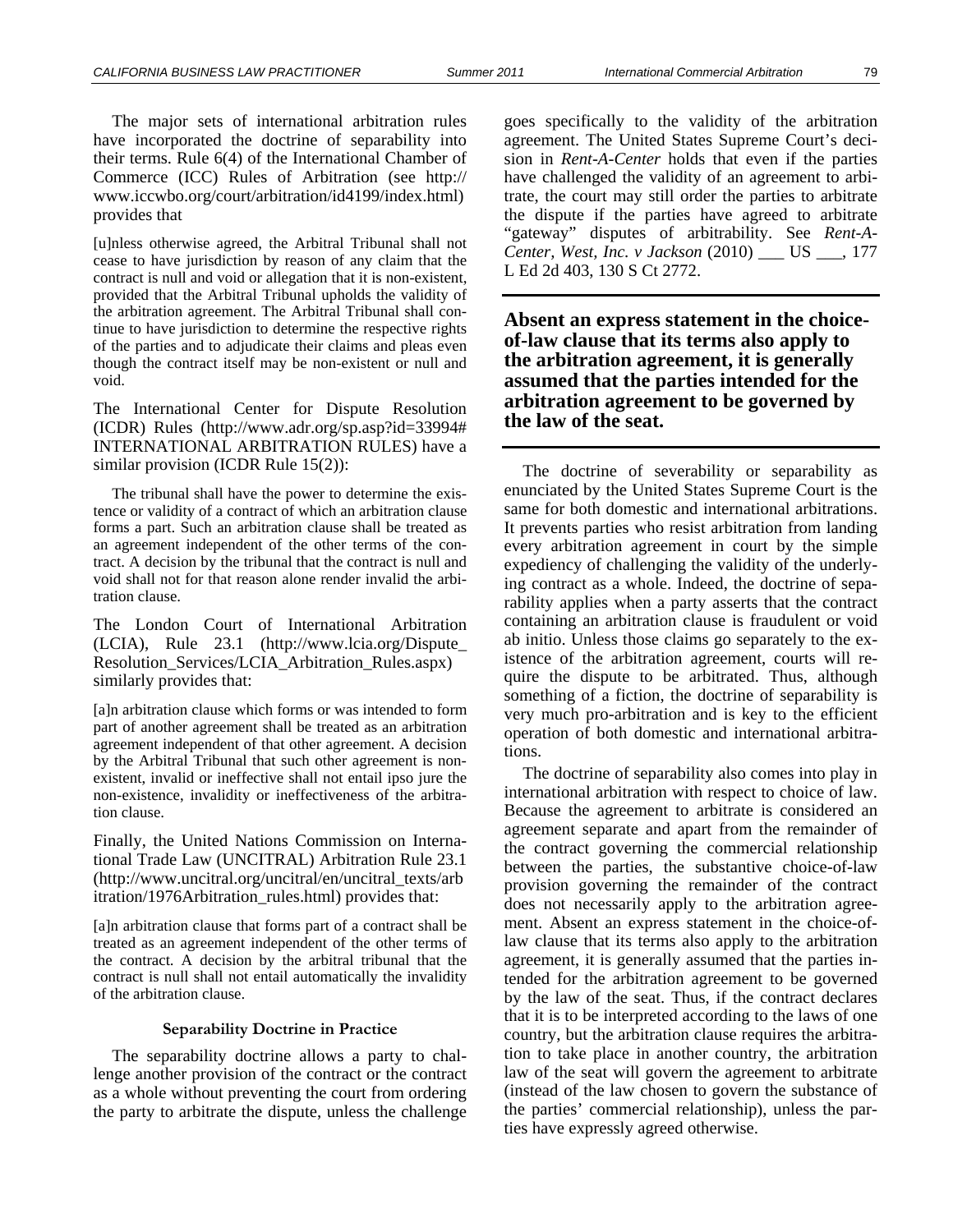#### **Consequence of the Doctrine**

The consequence of the separability doctrine is felt most strongly in international arbitration because it is very common for the seat of the arbitration to be unrelated to the parties or the commercial transaction. The reason is that parties often select a neutral location to arbitrate disputes where neither party can claim a home field advantage. Thus, a French company and an English company may choose to have their contract governed by English law but agree to hold any arbitration in New York. Unless English law is expressly made applicable to the "separate" agreement to arbitrate, New York state and United States federal arbitration law will apply to the terms of the arbitration clause. United States policies on court interference in an arbitration proceeding will therefore apply to the matter, even if an English court might have taken a different approach under its arbitration laws.

## **DOCTRINE OF "COMPETENCE-COMPETENCE"**

For practitioners accustomed to handling domestic arbitrations in the United States, perhaps the most surprising difference between arbitrations seated in the United States and those seated virtually anywhere else in the world is the allocation of jurisdiction between courts and arbitration tribunals under the doctrine of "competence-competence." The doctrine of competence-competence, which is closely related to the doctrine of separability, holds that arbitration tribunals in the first instance have jurisdiction to determine their own jurisdiction over the subject matter or the parties to the arbitration—including the existence of the relationship giving rise to the arbitration. Taking the two most common jurisdictional issues, under the doctrine of competence-competence, arbitration tribunals thus have jurisdiction to consider (1) whether a matter in dispute falls within the scope of a particular arbitration agreement, and (2) whether a particular party is subject to an arbitration agreement.

The rule in United States federal courts has been very different. Under U.S. federal law, unless the parties have expressly allocated the power to determine the scope of an arbitration clause to the arbitrators, it is for a court to determine whether a particular matter falls within the terms of an arbitration agreement or whether parties in fact entered into an agreement to arbitrate. See *First Options of Chicago, Inc. v Kaplan*  (1995) 514 US 938, 944, 131 L Ed 2d 985, 115 S Ct 1920. Indeed, a party may even get an injunction against a pending arbitration until the court determines whether the party has obligated itself to arbitrate the matter, on the theory that being required to

proceed to arbitration when not obligated to do is per se irreparable harm. *Masefield AG v Colonial Oil Indus., Inc.,* (SD NY 2005) 2005 US Dist Lexis 6737 (citing *Maryland Cas. Co. v Realty Advisory Bd. on Labor Relations* (2d Cir 1997) 107 F3d 979, 985).

#### **Impact of Rent-A-Center Decision**

The recent United States Supreme Court decision in *Rent-A-Center* appears to chip away at what had been a peculiarly American allocation of jurisdiction through an extension of the separability doctrine. In a 5–4 decision, the *Rent-A-Center* court held that the issue of unconscionability of an arbitration agreement is for the arbitrator, not the court, to decide. *Rent-A-Center, West, Inc. v Jackson* (2010) \_\_\_ US \_\_\_, 177 L Ed 2d 403, 130 S Ct 2772. In *Rent-A-Center,* the claim of unconscionability was isolated to the parties' arbitration agreement rather than the terms of their overall employment relationship. The Supreme Court nonetheless held that, because the unconscionability claim challenged the arbitration agreement as a whole instead of that part of the arbitration agreement that delegated authority to the arbitrator to resolve gateway disputes, the jurisdictional dispute had to be resolved by the arbitrator. 177 L Ed 2d at 419.

The *Rent-A-Center* majority ruled that the clause in the arbitration agreement dealing with the scope of the arbitrator's authority was severable from the rest of the arbitration agreement. In that way, the majority could assert that it was following *Buckeye Check Cashing, Inc. v Cardegna* (2006) 546 US 440, 163 L Ed 2d 1038, 126 S Ct 1204, in which the arbitration agreement was severable from the underlying contract: "In this case, the underlying contract is itself an arbitration agreement. But that makes no difference. Application of the severability rule does not depend on the substance of the remainder of the contract." *Rent-A-Center*, 177 L Ed 2d at 413. Accordingly, unless the challenge is specifically to the scope of the arbitration agreement, it is for the arbitrator, not the court, to decide the issue of unconscionability in the first instance.

The *Rent-A-Center* majority's extension of the doctrine of separability has gone a long way toward adoption of the international view of competencecompetence with respect to the arbitrators' jurisdiction. Unless the parties have a specific challenge to the scope of the arbitrator's jurisdiction under the arbitration agreement, it will be up to the arbitrators to decide the issue of validity of the arbitration agreement, *i.e.,* to determine their own jurisdiction. Under an arbitration agreement that expressly grants to the arbitrators the jurisdiction to determine whether the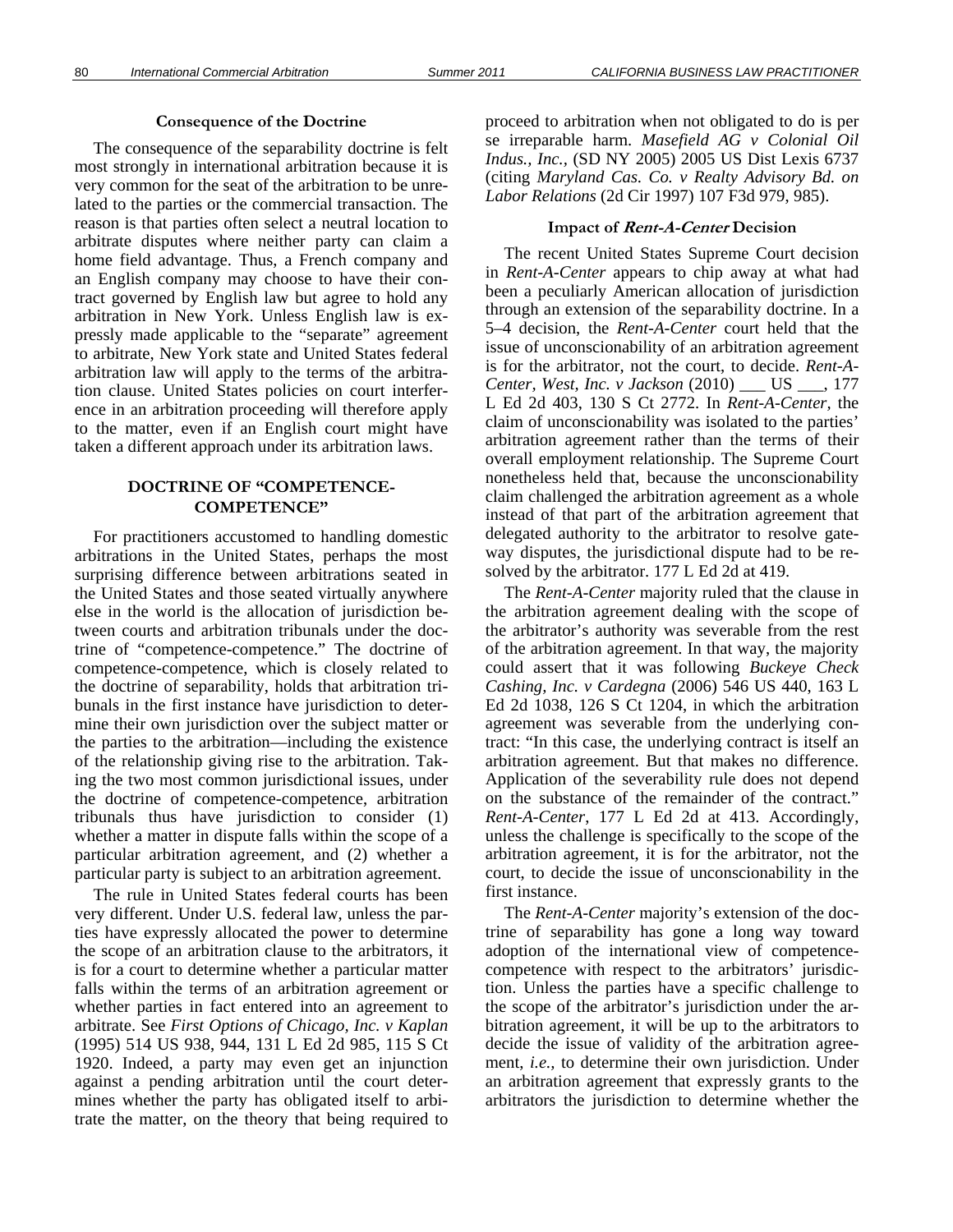agreement is valid, the arbitrators will have competence to make that decision in the first instance.

The doctrine of competence-competence has been enshrined in many of the sets of international arbitration rules. See, *e.g.,* ICC Rules of Arbitration, Rule 6(2) (http://www.iccwbo.org/court/arbitration/id4199/ index.html):

[I]f any party raises one or more pleas concerning the existence, validity or scope of the arbitration agreement, the Court may decide, without prejudice to the admissibility or merits of the plea or pleas, that the arbitration shall proceed if it is prima facie satisfied that an arbitration agreement under the Rules may exist. In such a case, any decision as to the jurisdiction of the Arbitral Tribunal shall be taken by the Arbitral Tribunal itself.

See also ICDR Rules of International Arbitration Rule 15(1) (http://www.adr.org/sp.asp?id=33994# INTERNATIONAL ARBITRATION RULES); LCIA Rule 23.1 (http://www.lcia.org/Dispute\_Resolution\_ Services/LCIA\_Arbitration\_Rules.aspx); UNCITRAL Rule 23.1 (http://www.uncitral.org/uncitral/en/uncit ral\_texts/arbitration/1976Arbitration\_rules.html).

The California International Arbitration and Conciliation Act also expressly adopts the rule of competence-competence. It provides that (CCP §1297.161):

The arbitral tribunal may rule on its own jurisdiction, including ruling on any objections with respect to the existence or validity of the arbitration agreement, and for that purpose, an arbitration clause which forms part of a contract shall be treated as an agreement independent of the other terms of the contract, and a decision by the arbitral tribunal that the contract is null and void shall not entail ipso jure the invalidity of the arbitration clause.

After *Rent-A-Center*, the old U.S. federal common law rule of arbitration that a court, not an arbitrator, decides threshold challenges to arbitration agreements will largely be a thing of the past. Most agreements to arbitrate either have a broad arbitration clause or incorporate by reference arbitration rules that expressly allocate to arbitrators the gateway jurisdictional issues. The doctrine of competence-competence found outside the United States has therefore finally taken root here.

## **DISCOVERY IN INTERNATIONAL ARBITRATION**

In U.S. domestic arbitrations, the parties often engage in typical forms of litigation-style discovery, including depositions, broad-ranging document demands, and even interrogatories and requests for admission. Domestic arbitrators typically have subpoena power to require third parties to produce documents

or to appear at depositions or arbitration hearings. In that respect, U.S. domestic arbitrations have come to resemble domestic litigation.

International arbitration has a different philosophy. International arbitration has grown out of an attempt to meld the different legal systems that exist internationally, including the civil law system (in which pretrial discovery is generally not permitted) and common law procedural methods. Even in common law systems outside the United States, document discovery is much more limited than under the broad U.S. standard of discoverability, and depositions are unheard of. Although not prohibited by the New York Convention or the FAA, U.S.-style discovery is almost universally not permitted in international arbitrations when the seat is outside the United States. Even if the seat of the arbitration is in the United States, discovery is generally much more restricted.

Under the principle of party autonomy, the scope of pre-hearing discovery is a procedural issue, largely left to the rules agreed to by the parties. One of the most common sets of rules used in the discovery and evidentiary stages of international arbitration is the IBA Rules on the Taking of Evidence in International Arbitration (IBA Rules) (http://www.ibanet.org/ Publications/publications IBA guides and free materials.aspx). The IBA Rules are designed to be used in conjunction with both institutional rules (*e.g.,* the arbitration rules of the ICC, the ICDR, or the LCIA) and ad hoc rules (*e.g*., the arbitration rules of UNCITRAL or of the International Institute for Conflict Prevention and Resolution (CPR Institute)) for conducting international arbitrations.

There is no provision in the IBA Rules for the taking of depositions, even testimonial depositions of witnesses outside the subpoena power of the arbitral tribunal. Further, with regard to production of documents, the IBA Rules set forth limitations on scope such that with the permission of the arbitral tribunal a party may only request (1) specifically identified documents, or (2) "a description in sufficient detail (including subject matter) of a narrow and specific requested category of Documents that are reasonably believed to exist." IBA Rule  $3(a)(ii)$ . In addition, the requesting party must state why the requested documents are "relevant to the case and material to its outcome." IBA Rule  $3(a)(ii)$ . Finally, the requesting party must state (1) that it does not already have the requested documents in its possession, or why it would be unreasonably burdensome to produce them, and (2) why the requesting party believes the responding party has the documents. IBA Rule 3(a)(ii). Although the IBA Rules are not used in all international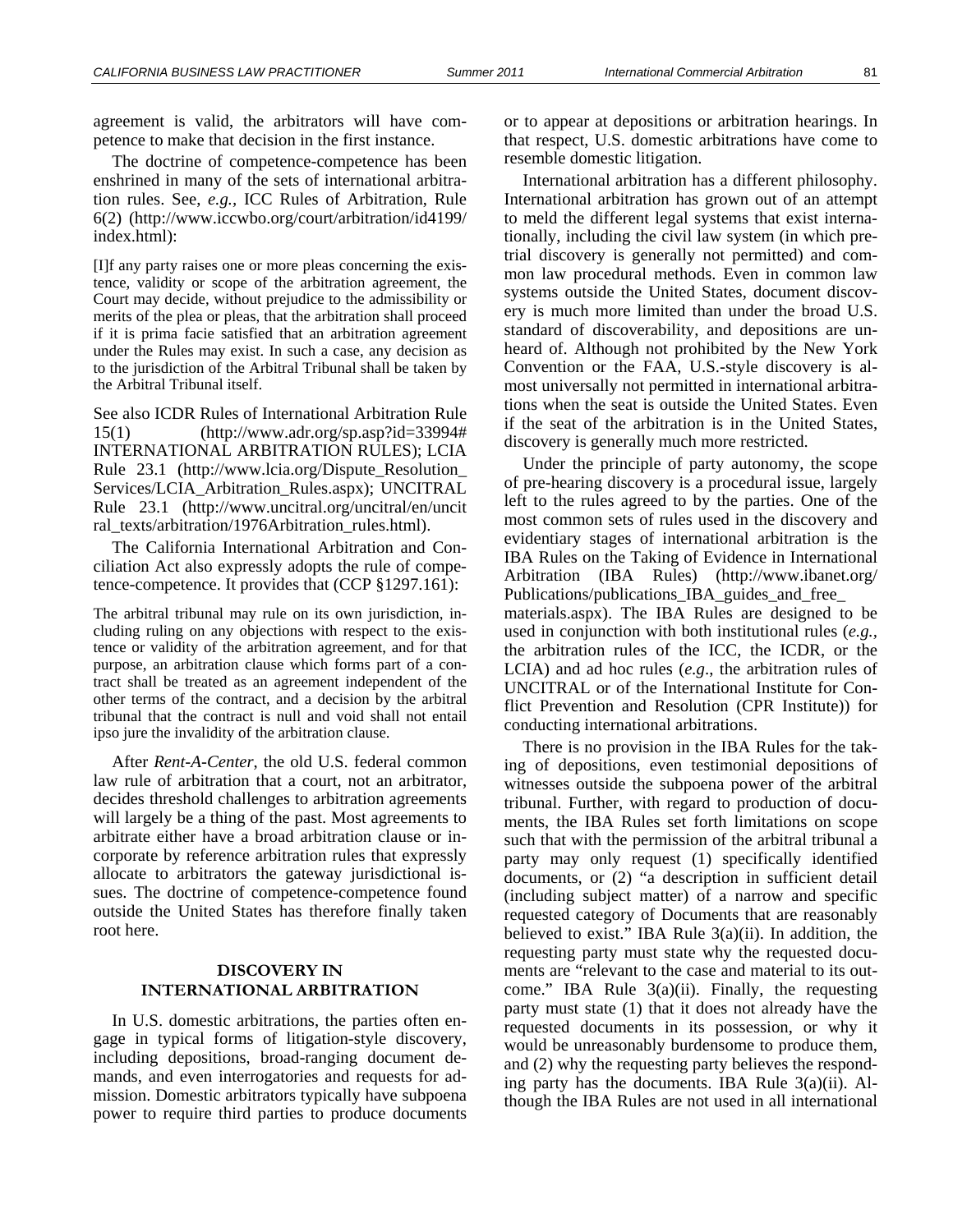## on pre-hearing discovery available in this context.

## **Discovery Under the FAA and California Law**

The FAA is silent regarding the details of prehearing procedures. However, for international arbitrations seated in the United States, 9 USC §7 applies to permit courts to order third parties to produce documents and appear as witnesses at arbitrations. There is, however, a conflict among the courts regarding whether the subpoena power included in §7 permits tribunals to order pre-hearing discovery. Compare *Security Life Ins. v Duncanson & Holt, Inc.* (8th Cir 2000) 228 F3d 865, 870, with *Life Receivables Trust v Syndicate 102* (2d Cir 2008) 549 F3d 210. When the seat of the arbitration is in a "no prehearing discovery" jurisdiction, some practitioners try to avoid the "no pre-hearing discovery" restriction by requesting the arbitration tribunal to convene a hearing specifically for the purpose of preserving testimony or subpoenaing documents. It is an open question whether "no pre-hearing discovery" jurisdictions will countenance this artifice.

Like the FAA, the California International Arbitration and Conciliation Act provides little guidance to tribunals on how much pre-hearing discovery is available to litigants. Although California's statute does not specifically mention document production or depositions, it does provide for subpoenas to obtain evidence. See CCP §1297.271. In contrast, California's domestic arbitration rules do mention the right to discovery and, indeed, make that right nonwaivable in certain contexts. See CCP §§1283, 1283.05.

## **E-Discovery in International Arbitration**

The restricted approach to pre-hearing discovery in international arbitration turns into active aversion when it comes to production of electronically maintained documents. Although e-discovery is relatively common in both U.S. courts and in domestic arbitration proceedings, it is very rare in international arbitrations. The international arbitration rules largely ignore the issue. By default, they leave arbitration tribunals with the power to fashion their own solutions, although without much guidance. The newly revised IBA Rules address the issue, by providing that  $(IBA Rules §3(3))$ 

in the case of Documents maintained in electronic form, the requesting Party may, or the Arbitral Tribunal may order that it shall be required to, identify specific files, search terms, individuals or other means of searching for such Documents in an efficient and economical manner.

## **HEARING PROCEDURES IN INTERNATIONAL ARBITRATION**

Practices with respect to the conduct of arbitration hearings vary widely in the world of international arbitration. In general, as long as there is basic due process and the parties are treated with equality, the parties and the tribunals are free to design their own hearing procedures. This freedom makes it difficult to identify distinctions between hearing procedures in domestic and international arbitrations. Some generalizations can be made, however. Although domestic arbitrations in the United States more or less resemble bench trials, with heavy reliance on direct and crossexamination, international arbitrations may proceed quite a bit differently, depending on the tribunal. It is common in international arbitration for direct examination to be submitted in the form of written witness statements, with the witness sitting for cross-examination and questions by the tribunal. Local practices may be applied to the scope and manner of examination, privilege issues, and admissibility of evidence, with the result that even practitioners who share the same common legal tradition, but come from different countries, may have to make significant adjustments to their means and manner of presentation at hearings. See Jacobs & Dasteel, *American Werewolves in London*, 18(2) Arbitration Int'l 165 (Oct 2, 2002).

Recently, international tribunals have begun to experiment with different ways of dealing with expert evidence. The traditional model of having each expert give testimony and then stand separately for crossexamination has been challenged. Some tribunals and parties have experimented with so-called "hot tubbing," where opposing experts meet in advance of the hearing to try to isolate their differences and then appear simultaneously at the hearing to explain those differences and respond to questions. See Kao et al., *Into the Hot Tub . . . A Practical Guide to Alternative Expert Witness Procedures in International Arbitration*, 44(3) Int'l Lawyer 1035 (Fall 2010).

In the end, the international arbitration rules typically leave the conduct of hearings entirely in the hands of the tribunal, mandating only the most basic due process requirements, *e.g*., the right to be represented by counsel, an opportunity to appear and present evidence, and the right to timely notice of any hearing. Beyond these basic requirements, international tribunals are generally free to decide whether and in what manner to receive testimony or documents.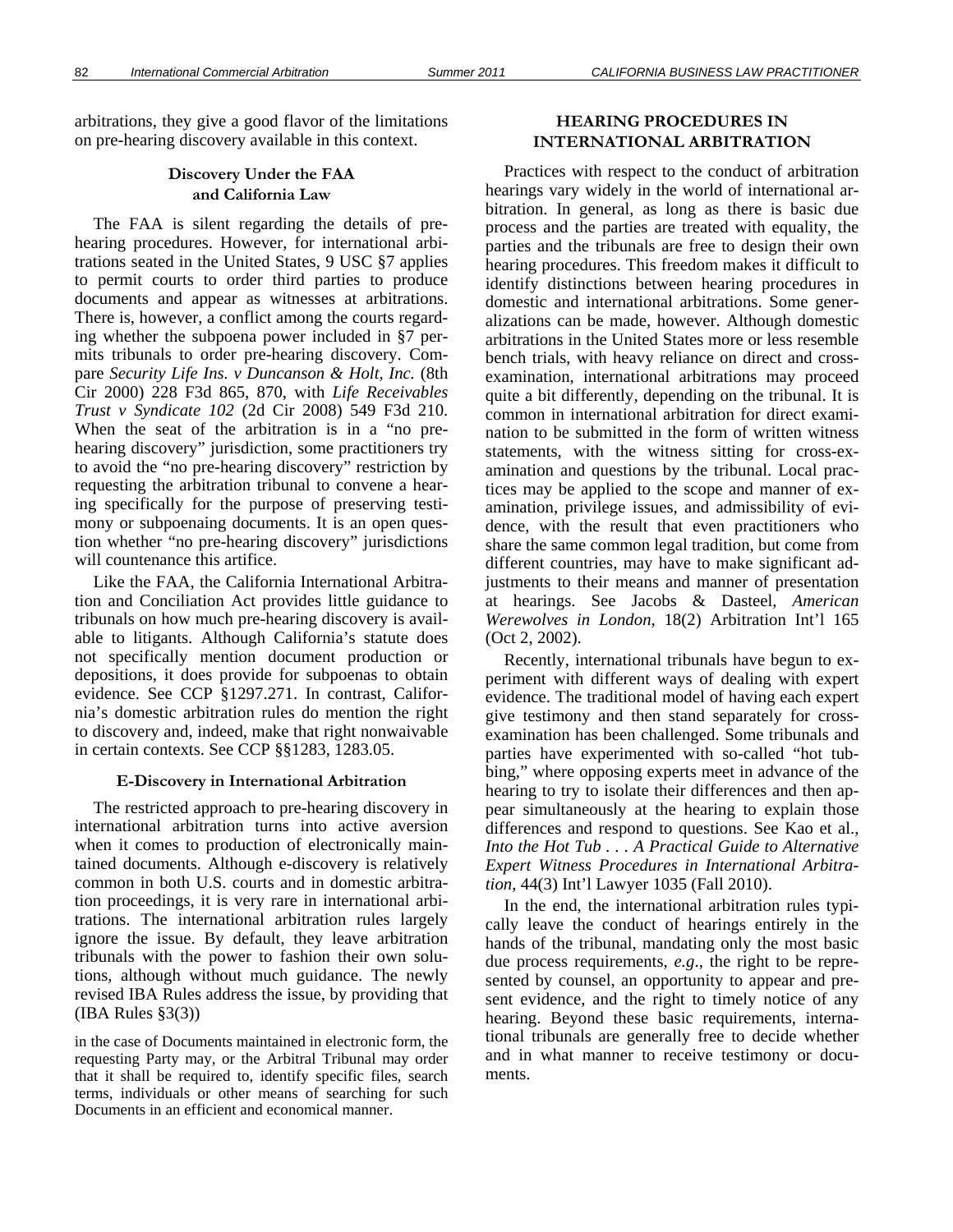### **REQUIREMENT FOR A REASONED AWARD**

The last key issue in international arbitration is the concept of a reasoned award. Most attorneys who have arbitrated under the domestic American Arbitration Association rules have seen the standard form of award, which merely states who won and how much. The idea behind this short form of award was to create a slender profile for appeal. It is hard to mount a claim that an arbitrator has engaged in manifest disregard of the law (to the extent U.S. courts still have access to that ground) or has exceeded the scope of his or her authority if all that a party has is a one-sentence award. One-sentence awards are routinely upheld in domestic arbitrations. See *United Steelworks v Enterprise Wheel & Car Corp.* (1960) 363 US 593, 598, 4 L Ed 2d 1424, 80 S Ct 1358 ("Arbitrators have no obligation to the court to give their reasons for an award."). But is the same true for international arbitrations?

First, Article IV of the New York Convention provides three formal requirements to obtain recognition and enforcement of an international arbitration award. The party applying for recognition and enforcement must supply (1) "the duly authenticated original award or a duly certified copy thereof"; (2) "the original agreement [to arbitrate] referred to in article II or a duly certified copy thereof"; and (3) "if the said award or agreement is not made in an official language of the country in which the award is relied upon . . . a translation of these documents into such language." New York Convention, Art IV, §§1, 2. The New York Convention's terms do not require that the award include reasons.

Similarly, the Federal Arbitration Act does not require reasons for an award. Section 207 merely refers back to the New York Convention for the grounds on which the court may refuse enforcement. The only additional ground for refusal added by the FAA is that the application for confirmation of an award must be brought within 3 years after the award was made. 9 USC §207.

Although neither the New York Convention nor the FAA expressly requires a reasoned award, international arbitration essentially requires a reasoned decision as a matter of practice. See Born, 2 International Commercial Arbitration 2451. There are two reasons: First, most countries outside the United States will not enforce an award that does not include a reasoned decision. See Born, 2 International Commercial Arbitration at 2452. Many jurisdictions consider it an

essential element of the adjudicative process to provide reasons for a decision. See Born, 2 International Commercial Arbitration at 2453. Accordingly, even though there is no technical requirement under the New York Convention or the FAA for a reasoned award, failure to require a tribunal to issue a reasoned award may mean that the award is not enforceable outside the United States.

Second, most sets of international arbitration rules require a reasoned award. See ICC Rule 25(2); LCIA Rule 26.1; UNCITRAL Rule 34(3); ICDR Rule 27(2). Indeed, the ICC arbitration rules not only require a reasoned award but also require "scrutiny" of the award by the ICC court before the award will be issued to the parties. ICC Rule 27. Thus, as a practical matter, even if a reasoned award is not technically required for enforcement under U.S. law, the rules adopted by the parties in an international arbitration will likely require one. Under the California International Arbitration and Conciliation Act, unless the parties otherwise agree, "[t]he arbitral award shall state the reasons upon which it is based." CCP §1297.313.

#### **CONCLUSION**

There are fundamental differences between international arbitration and domestic arbitration. There is a widely adopted international treaty, the New York Convention, which requires signatory countries to recognize and enforce covered arbitration awards. The New York Convention has been implemented in the United States by Chapter 2 of the Federal Arbitration Act, a statutory scheme different from and parallel to Chapter 1, which concerns domestic arbitrations. California has its own dual statutory scheme separating international arbitrations from domestic arbitrations.

The different statutory schemes mean that different rules govern the procedures for enforcing or setting aside an international arbitration award. These jurisdictional distinctions may provide advantages for parties seeking to enforce an arbitration clause or award.

The differences between domestic and international arbitrations do not end with recognition and enforcement, however. Arbitration procedures also reflect key differences. As noted in this article, the concepts of separability and competence-competence have special application in the realm of international arbitration. In addition, practitioners should expect more limitations on pre-hearing discovery and, in some cases, no discovery at all may be permitted. Finally, practitioners should make sure to request a "reasoned" award in any international arbitration to reduce the risk that a hard-won award will not be enforced.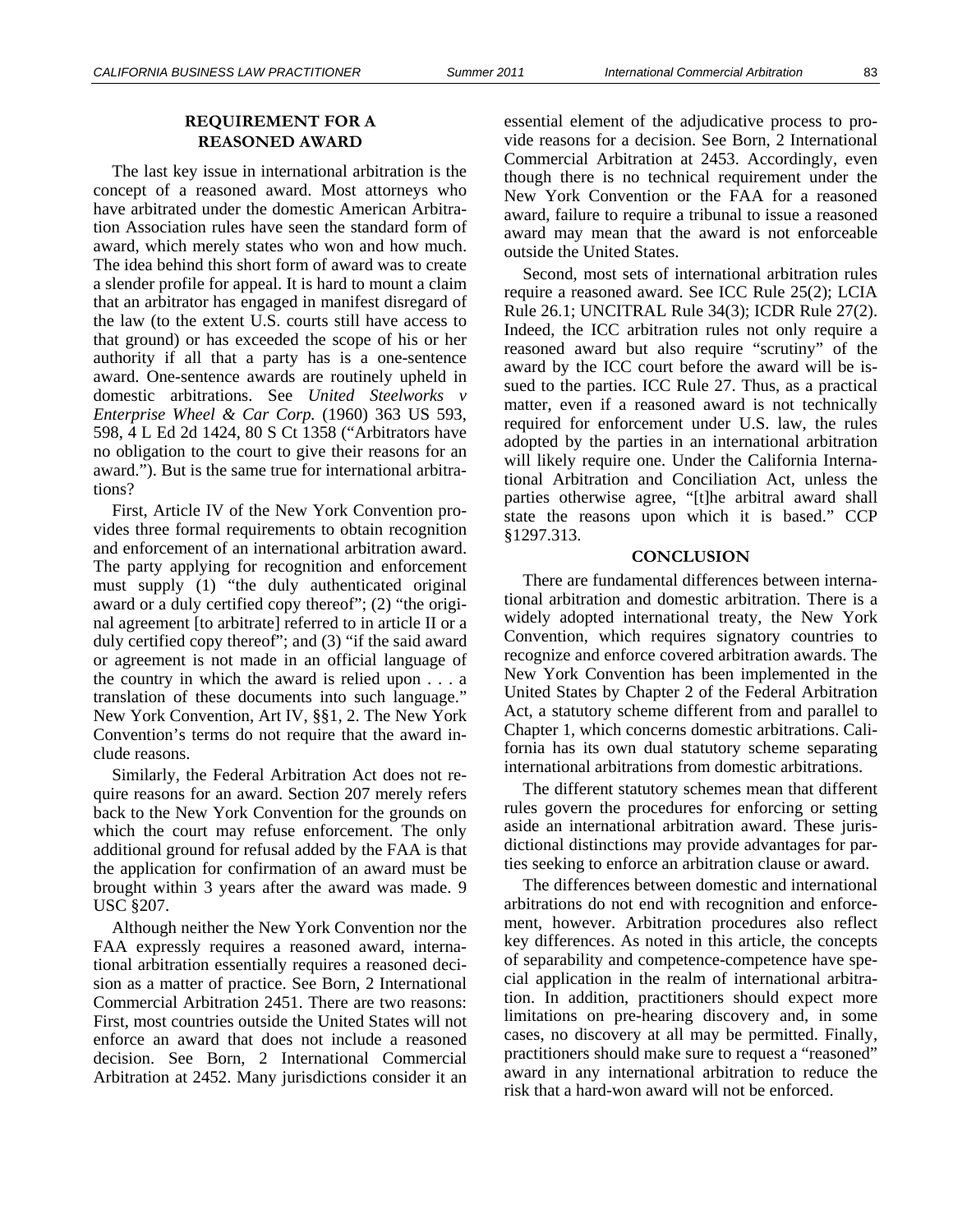## **Financing Provisions in Acquisition Agreements**

**Linda L. Curtis Melissa L. Barshop** 



**Linda L. Curtis** is partner in the Los Angeles office of Gibson, Dunn & Crutcher LLP. Her practice focuses on all aspects of corporate finance, including leveraged financings and debt capital markets transactions. She received her A.B. in Public Affairs/ Economics from Princeton University, her B.A. in Jurisprudence from Oxford University, and her J.D. and M.B.A. degrees from Stanford University.



**Melissa L. Barshop** is an associate in the Century City office of Gibson, Dunn & Crutcher LLP. Her practice focuses on corporate finance, including secured and unsecured credit transactions and debt capital markets transactions. She received her B.A. from the University of California, Berkeley, and her J.D. from Columbia University.

## **INTRODUCTION**

Corporate acquisition transactions can take many forms, including mergers, equity purchases, asset purchases, and recapitalizations. Regardless of form, many acquisitions are funded with a combination of equity financing from the buyer and debt financing from a lender or group of lenders identified by the buyer. Especially in public company acquisition transactions, there can be a long time-lag between execution of the acquisition agreement and consummation of the transaction, due to the need to satisfy closing conditions such as antitrust clearance and shareholder approval. Although lenders often provide financing commitments at the time of signing of the acquisition agreement, the commitments typically have some conditions to their obligation to consummate the financing. These conditions may include contingencies not reflected in the acquisition agreement, such as financial conditions applicable to the business of the target company at closing. In the wake of the 2008 financial crisis, one of the most hotly negotiated issues in leveraged acquisition transactions is the allocation between the buyer and the seller of the risk that the contemplated debt financing for the acquisition fails to materialize between signing and closing.

*NOTE:* The buyer in a corporate acquisition may be a financial sponsor or strategic purchaser, or a combination of one or more sponsors and strategic purchasers. The buyer may include one or more shell acquisition subsidiaries. The term "seller" as used in this article includes not only

the target company but also, to the extent applicable, the target's equity holders receiving consideration in the transaction.

The allocation between buyer and seller of the risk that an acquisition financing may not be obtained is accomplished in part by provisions in the acquisition agreement. These provisions may include (1) the presence, or absence, of a financing condition to the buyer's obligation to close (and alternative provisions, such as a reverse breakup fee), (2) the buyer's representation to the seller concerning the terms of its committed debt financing, (3) the covenant of the buyer to obtain financing, and (4) the covenant of the seller to cooperate with the buyer in obtaining financing. The acquisition agreement also may include financing-related provisions specific to the business of the buyer or seller or to the transaction itself. In addition, in the wake of the litigation among buyers, sellers, and lenders that occurred when acquisition financing collapsed during the financial crisis, it has become customary for lenders to seek in acquisition agreements so-called "Xerox" provisions, intended to mitigate the lenders' risk of liability to the buyer for failure to fund.

## **FINANCING CONDITIONS AND REVERSE BREAKUP FEES**

A financing condition is a condition to the buyer's obligation to close the acquisition that the buyer has obtained the debt financing contemplated at the date of signing the acquisition agreement, or alternative debt financing on comparable terms. A "pure" financ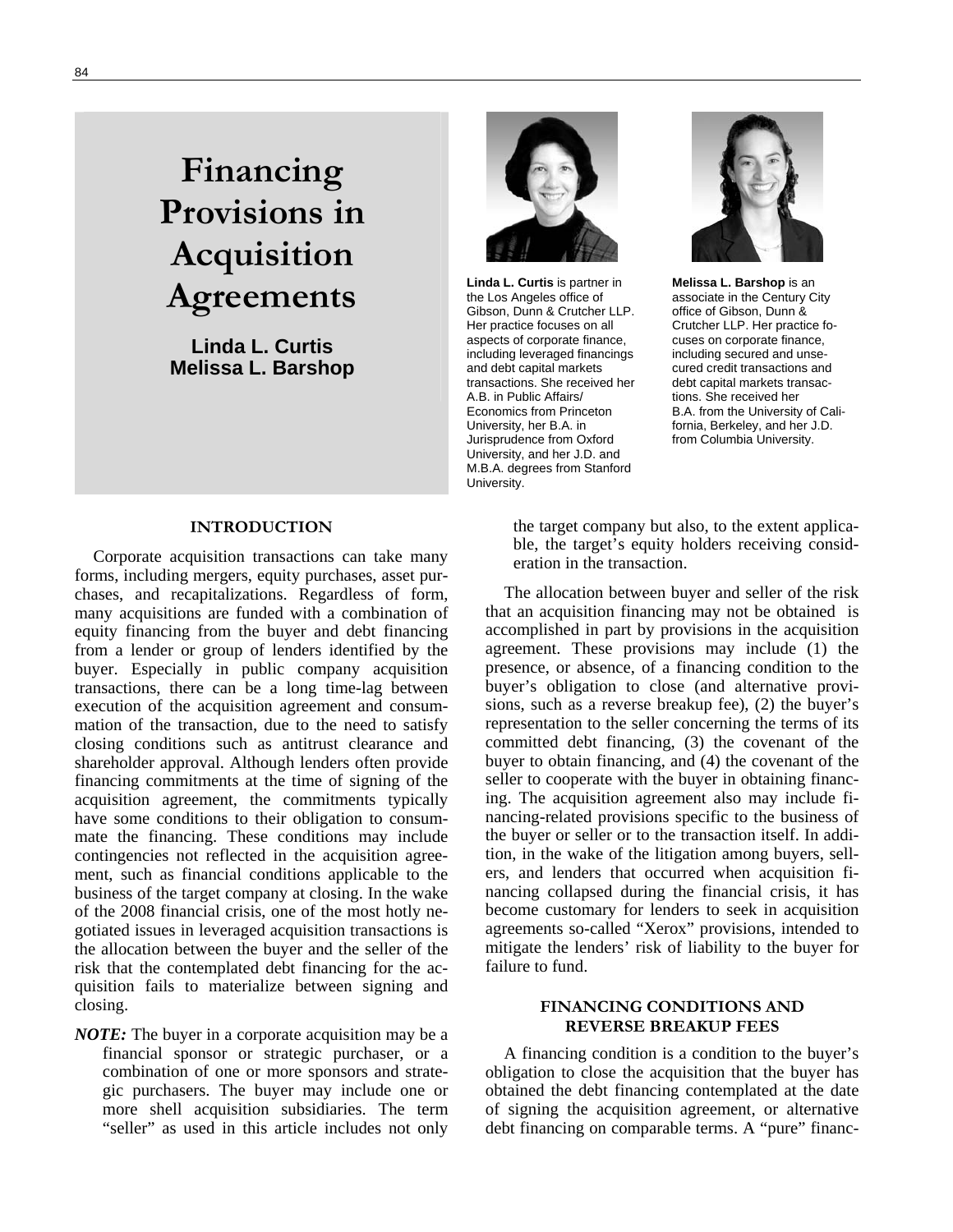ing condition squarely allocates the risk of a failure of the debt financing to the seller. If the debt financing fails to materialize, the buyer's obligation to consummate the acquisition is excused and the buyer has an option to walk away from the deal without penalty. The consequences to the seller of a failure of the debt financing may include material economic loss. The seller may not be able to obtain a price comparable to the original price, and there is a risk of reputational loss for a failed deal. Out-of-pocket expenses for the seller may also be significant. For this reason, sellers often resist a "pure" financing condition strongly, particularly in auction situations where sellers have many alternative suitors.

Financing conditions that allocate the financing risk completely to the seller as described above are rare in the current public market. Indeed, a number of recent public merger agreements have included language specifically disclaiming any financing condition. A compromise approach that has become common in order to allocate the risk of a failure of the debt financing between seller and buyer is the socalled "reverse breakup fee." A reverse breakup fee is an amount payable to a prospective *seller* if the buyer fails to consummate the acquisition due to conditions specified in the acquisition agreement, which may include the failure of the buyer's proposed debt financing. (In contrast, a traditional breakup fee is an amount payable to a prospective *buyer* if the seller fails to consummate the acquisition as a result of specified conditions, such as the acceptance of an alternative bid by the seller.)

In some deals, the reverse breakup fee is the sole remedy for a financing failure, but the buyer retains a potential remedy of specific performance or damages for a willful or other type of breach. In other deals, the reverse breakup fee is the sole remedy for any type of breach by the buyer. The latter type of structure is called a "pure option" reverse breakup fee, because, in essence, it gives the seller an option to walk away from the transaction for an agreed price.

The reverse breakup fee provisions need to be considered in the overall context of the other remedial provisions of the acquisition agreement. Some deals establish one level of reverse breakup fee for financing failures and another level for other types of breaches, often including a higher amount for "willful" breaches. It is important that the specific performance, damages, and reverse breakup fee provisions be drafted clearly and that their interaction consistently reflects the parties' intent. The Delaware Chancery Court has held that a specific performance remedy may be unavailable in light of conflicted contractual provisions. See *United Rentals, Inc. v RAM*  *Holdings, Inc. & RAM Acquisition Corp.* (Del Ch 2007) 937 A2d 810.

In addition, in reviewing its remedies for a potential buyer breach or financing failure, the seller will want to take into account the creditworthiness of the buyer entity. In many leveraged transactions, the buyer's merger subsidiary and its direct owner (the parties to the acquisition agreement) may be mere shell entities with no assets at the time of execution of the agreement. As a result, the seller will want to seek a guaranty or other type of recourse to a creditworthy entity.

**A reverse breakup fee is an amount payable to a prospective** *seller* **if the buyer fails to consummate the acquisition due to conditions specified in the acquisition agreement, which may include the failure of the buyer's proposed debt financing.** 

#### **BUYER'S FINANCING REPRESENTATIONS**

## **Representations Concerning Financing Commitments**

The buyer will be asked to make certain representations to the seller regarding its financing commitment letters. As used in this article, the phrase "financing commitment letters" includes one or more of the equity and debt commitment letters, the fee letter relating to the debt commitment, and (if applicable) any engagement letter with respect to potential debt securities to be included in the debt financing. One of these representations will be that the buyer has provided to the seller true, correct, and complete copies of the applicable financing commitment letters. (See Example 1, p 86.)

From the buyer's perspective, the seller's representation that it has provided to the buyer current copies of its financing commitment letters is essential. Whether there is a financing condition in the agreement or not, the seller needs to be able to understand how the conditions to the financing relate to the conditions to the acquisition. The conditions to the debt financing are usually the focus of most of the discussion. Both buyer and seller will be incentivized to make the conditions to the debt financing track as closely as possible the conditions to closing in the acquisition agreement. It is common, for example, for the material adverse change condition in the debt financing commitment to be conformed virtually word for word to the material adverse change condition in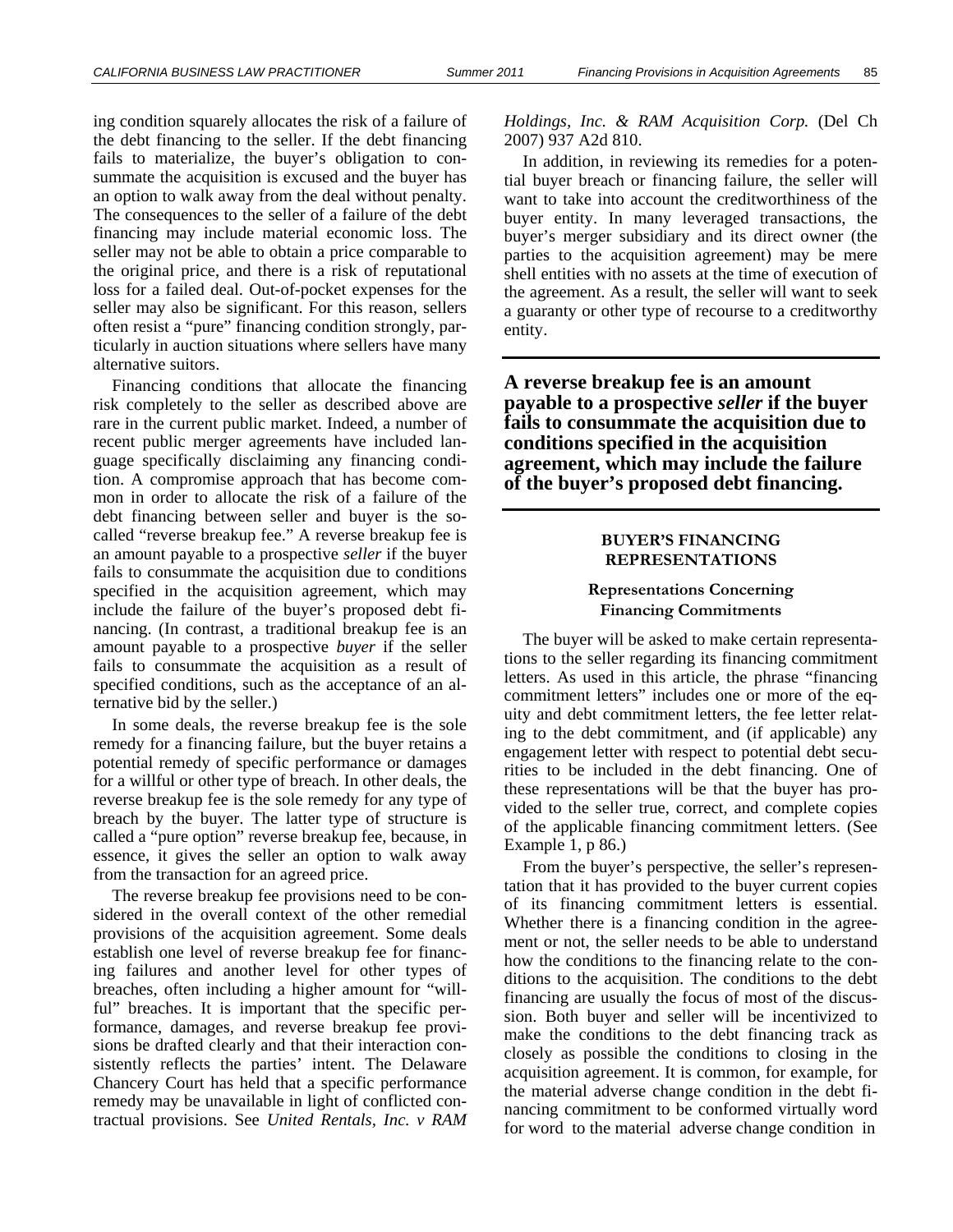## **Example 1: Sample Buyer Financing Representation (Availability of Commitment Letters)**

**Parent has delivered to the Company true, correct and complete copies of the executed commitment letters from Bank of America, N.A., Merrill Lynch, Pierce, Fenner & Smith Incorporated and Royal Bank of Canada, dated as of the date hereof (the "Debt Commitment Letter"), pursuant to which, and subject to the terms and conditions thereof, the lender parties thereto have committed to lend the amounts set forth therein to Parent for the purpose of funding the transactions contemplated by this Agreement (the "Debt Financing"), and (ii) the executed equity commitment letter, dated as of the date hereof (the "Equity Commitment Letter" and, together with the Debt Commitment Letter, the "Financing Commitments") from certain funds affiliated with Apax Partners, L.P. ("Sponsor") pursuant to which Sponsor has caused such funds to commit to invest the amounts set forth therein (the "Equity Financing" and, together with the Debt Financing, the "Financing"). The Equity Commitment Letter provides, and will continue to provide, that the Company is a third party beneficiary thereof.** 

See Epicor Software Corporation, Current Report on Form 8-K, Exhibit 2.1 (Agreement and Plan of Merger dated as of April 4, 2011 between Eagle Parent, Inc., Element Merger Sub, Inc., and Epicor Software Corporation) (Epicor Merger Agreement), Section 5.8(a), filed April 6, 2011, available at http://www.sec.gov/Archives/edgar/data/891178/ 000119312511090368/dex21.htm.

the acquisition agreement. Both buyer and seller will focus on, and attempt to eliminate, conditions to the debt financing that are not conditions to the acquisition (*e.g.,* minimum EBITDA or other financial conditions). So called "SunGard" provisions (limiting conditionality in debt financing commitments with respect to representations and warranties required for closing, and with respect to certain collateral matters) are common in the current market.

One particular point of contention in the financing representation can be whether a redacted version of the fee letter between the buyer and its lenders will be disclosed to the seller, and what information will be redacted. It has become customary in preparing acquisition financing commitments to include in the fee letters not only the amount of any fees payable to the lenders, but also other potentially confidential provisions. A key set of provisions often included in fee letters are the so-called "market flex" provisions, which give the lenders some flexibility to change provisions of the financing commitment in connection with the syndication of the debt. Because fee letters are subject to confidentiality requirements, a buyer will need to obtain its lenders' consent for any disclosure, which the lenders may be unwilling to provide. At a minimum, they will insist on redaction of the fee amounts. They may also redact certain of the market flex provisions and other amounts. If the buyer has entered into an engagement letter with an investment bank to place a portion of the financing, the treatment of confidential economic information may be similar to that of the fee letter. (See Example 2, p 87.)

The seller, however, may request limited information relating to market flex and the maximum amount of fees payable under the commitment letter(s). The market flex provisions of the fee letter give the lenders flexibility on pricing and potentially other terms in connection with syndication of the loans, but in reviewing these provisions, the seller will want to make sure that they do not give the lenders the ability to impose new conditions to the availability of the financing at closing.

The buyer's financing representation also normally includes the following matters relating to the financing commitments:

- A representation with respect to the enforceability of the financing commitment letters;
- A representation that, as of the date of the acquisition agreement, there has been no event that would constitute a default under the financing commitment letters;
- A statement that there are no contingencies to funding the full amount of the financing, other than as set forth in the financing commitment letters;
- A representation that, assuming the full amount of the financing is funded at closing, the buyer will have sufficient funds to pay the acquisition consideration, as well as any fees and expenses required to be paid in connection with the acquisition and the financing, and to pay amounts related to refinancing of any outstanding indebtedness of the seller contemplated by the acquisition agreement and financing commitment letters.

#### **Buyer's Solvency Representation**

Separate from the representation concerning the financing commitments, it has become common in public leveraged buyouts for the buyer to represent to the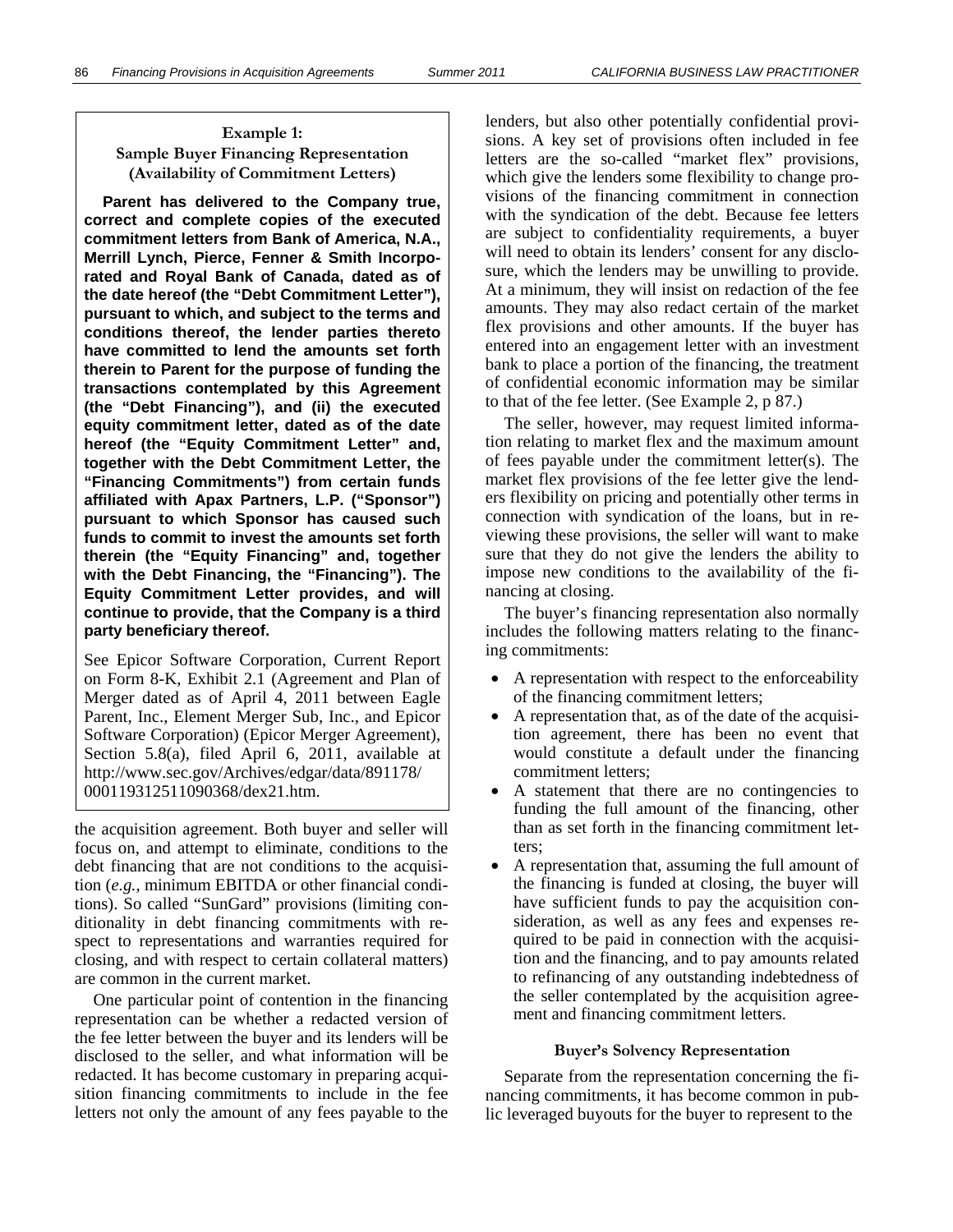## **Example 2: Sample Buyer Financing Representations (Fee Letter and Engagement Letter)**

**Except for a fee letter and an engagement letter (complete copies of which have been provided to the Company with only the fee amounts and certain economic terms of the market flex (none of which would adversely affect the amount or availability of the Debt Financing if so required by the lenders party to such letters) redacted), there are no side letters or other agreements, contracts or arrangements relating to the Financing Commitments.** 

See Epicor Merger Agreement, Section 5.8(b), third sentence.

**Parent has delivered to the Company true, correct and complete fully executed copies of the commitment letter, dated as of the date hereof, among Parent, Bank of America, N.A. and Merrill Lynch, Pierce, Fenner & Smith Incorporated, including all exhibits, schedules, annexes and amendments to such agreement in effect as of the date of this Agreement, and excerpts of those portions of each fee letter and engagement letter associated therewith that contain any conditions to funding or "flex" provisions (excluding provisions related solely to fees) regarding the terms and conditions of the financing to be provided thereby . . .** 

See Silgan Holdings Inc., Current Report on Form 8-K, Exhibit 2.1 (Agreement and Plan of Merger dated as of April 12, 2011 between Silgan Holdings Inc. and Graham Packaging Company Inc.) (Silgan Merger Agreement), Section 3.02(s), filed April 18, 2011, available at http://www.sec.gov/ Archives/edgar/data/849869/000119312511101026 /dex21.htm.

seller that the purchased enterprise will be "solvent" after giving effect to the sale transaction and related debt financing. Solvency is usually defined in a way consistent with applicable state and federal fraudulent transfer laws and in light of case holdings that certain aspects of leveraged buyout transactions may be challenged as fraudulent transfers. The solvency definition will therefore usually include not only a balance sheet test but also tests to the effect that the entity will be able to pay debts as they become due and that the entity will not be left with unreasonably small capital. Solvency—either of the seller's enterprise as a whole

on a consolidated basis or with respect to specific borrower and guarantor entities—may be a condition to the debt financing. The buyer may have more detailed information available to it concerning the economics of the financing than will the seller. In making the solvency representation, the buyer will usually be able to assume that the seller is in compliance with all of its representations and warranties in the acquisition agreement or at least the provisions relating to its financial condition.

**A key set of provisions often included in fee letters are the so-called "market flex" provisions, which give the lenders some flexibility to change provisions of the financing commitment in connection with the syndication of the debt.** 

## **BUYER'S COVENANT TO OBTAIN FINANCING**

The buyer's financing covenant contains the buyer's undertaking to use "reasonable best" efforts (or "commercially reasonable" efforts, or a similar formulation) to obtain the financing described in the financing commitment letters. The additional provisions of the covenant supplement and add detail to this general undertaking. They often include the buyer's agreement not to permit any modification of the terms of the financing commitments without the seller's consent, subject to certain exceptions (which often include adding or replacing lenders, but not adding any new conditions to funding or expanding the existing conditions). Further, in the additional provisions of the covenant, the buyer usually agrees to:

- Maintain the financing commitment letters in effect and comply with all obligations thereunder;
- Enter into definitive agreements for the debt financing (sometimes within a specified number of days of signing the acquisition agreement);
- Give notice to the seller if certain events (such as default) occur under the financing commitment letters; and
- Obtain alternative financing (generally, on terms not materially less favorable to the buyer) if the original financing contemplated by the financing commitment letters becomes unavailable.

One component of the covenant to obtain the financing under the financing commitment letters is that the buyer generally agrees to use reasonable ef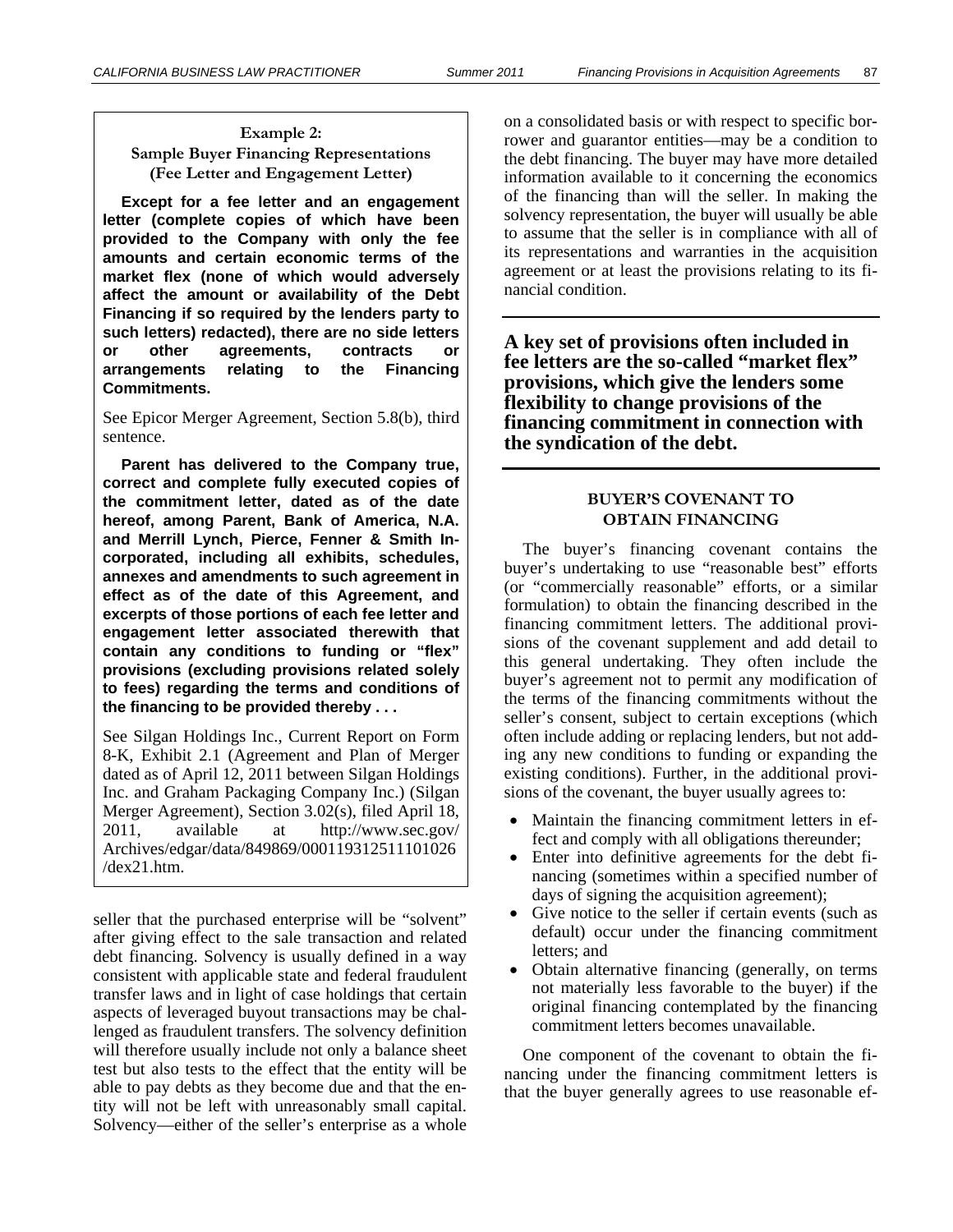forts (or a similar standard) to enforce its rights under the commitment letters. (See Example 3, p 88.)

**Example 3: Sample Buyer Covenant to Enforce Financing Commitments (General Undertaking and Enforcement of Commitment Language)** 

**Parent shall use its reasonable best efforts to take, or cause to be taken, all actions and to do, or cause to be done, all things necessary, proper or advisable to consummate and obtain the Financing on the terms and conditions described in the Commitment Letter, including using best efforts to (i) maintain in effect the Commitment Letter and, if entered into prior to the Closing, the definitive documentation with respect to the Financing contemplated by the Commitment Letter (the "Definitive Agreements"), . . . and (v) enforce its rights under the Commitment Letter and Definitive Agreements in the event of a breach by the Financing Sources that impedes or delays the Closing, including by seeking specific performance of the parties thereunder if necessary, unless Parent reasonably concludes that seeking specific performance is impracticable or not reasonably likely to succeed under such circumstances. In the event that all conditions to the Financing have been satisfied, Parent shall use its reasonable best efforts to cause the lenders and the other persons providing such Financing to fund such Financing on the Closing Date.** 

See Silgan Merger Agreement, Section 5.12(a) (excerpted from first sentence).

The wording of the provision concerning the buyer's obligation to enforce its rights under the financing commitment letters can be controversial. The buyer will want the maximum flexibility in its relationship with its lenders. Accordingly, the buyer may be hesitant to be overly specific in the acquisition agreement about the actions it will take to enforce its rights under the commitment letters.

## **SELLER'S FINANCING COOPERATION COVENANT**

In a leveraged buyout, the target's assets and revenue are used to support the acquisition financing. Indeed, in a financial sponsor acquisition, the target's business may be the sole or primary source of recourse for the acquisition lenders. Even if the buyer is

a strategic buyer, the target's business likely will provide part of the credit support for any acquisition financing. Accordingly, the buyer will seek a covenant from the seller that it will cooperate with the buyer in obtaining the buyer's financing contemplated by the financing commitment letters.

In the wake of the financial crisis, buyers have been serving up significantly more detailed and extensive requirements for the seller's assistance with the financing. This development is being driven in part by lenders' insistence on increasingly detailed syndication conditions in the financing commitment letters. It also benefits the buyer by creating more "optionality" in the acquisition agreement: If the buyer does not want to close, it will look for covenant breaches by the seller, which will allow it to terminate the acquisition agreement without paying the reverse breakup fee. On the other hand, sellers seek to streamline their cooperation covenant and define their obligations as clearly as possible. As a result, these provisions are heavily negotiated.

As in the case of the buyer's covenant to obtain the financing, the seller's cooperation covenant begins with a general statement of the seller's obligation, followed by specific agreements that supplement the general undertaking. (See Example 4, below.)

**Example 4: Sample Seller Covenant to Cooperate With Buyer in Obtaining Financing (General Undertaking)** 

**The Company shall, and shall cause its Subsidiaries to, at the sole expense of the Parent use its and their reasonable best efforts to provide such cooperation as may be reasonably requested by Parent in connection with the financing of the Transactions, if any, including . . . .** 

DPL Inc., Current Report on Form 8-K, Exhibit 2.1 (Agreement and Plan of Merger dated as of April 19, 2011 between DPL Inc., The AES Corporation, and Dolphin Sub, Inc.) (AES Merger Agreement), Section 5.13(a) (initial sentence/lead in), available at http://www.sec.gov/Archives/edgar/data/874761/ 000114420411023092/v219172\_ex2-1.htm.

The list of specific seller undertakings often includes the seller's agreement to, or in certain cases to use "reasonable best" efforts (or "commercially reasonable" efforts, or a similar formulation) to: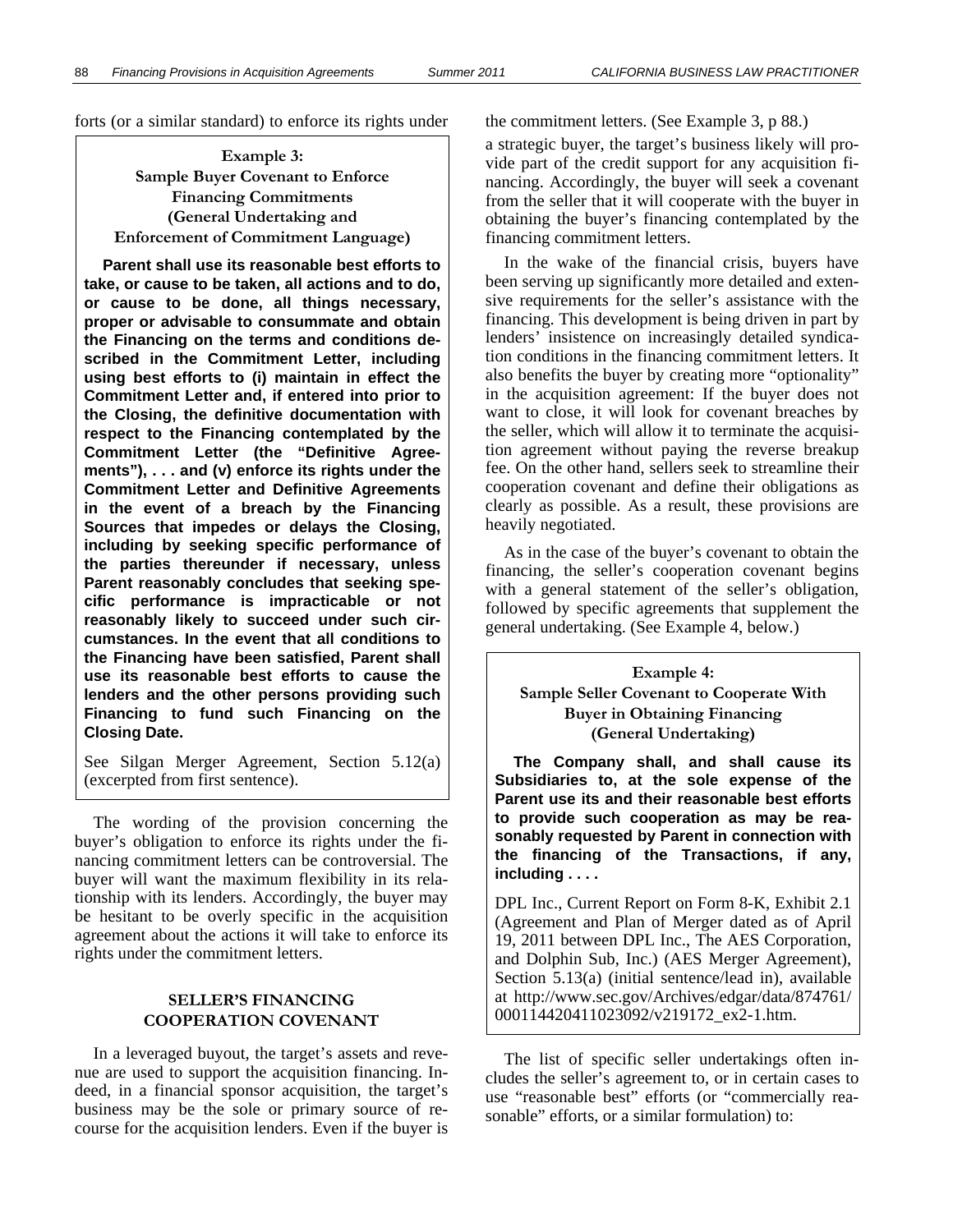- Participate in lender meetings, rating agency presentations, and bond offering road shows, and prepare related documents (bank book, rating agency presentation, and bond offering documents);
- Execute definitive loan documents and certificates (including a solvency certificate) for closing of the financing; and
- Obtain auditor comfort letters and legal opinions.

The seller typically requires the buyer to indemnify the seller for any actions taken in connection with buyer's financing and to reimburse the target for any fees and expenses that it incurs by its compliance with the cooperation covenant. The covenant also customarily makes clear that the seller will not be liable for any fees or expenses related to the financing unless and until the acquisition closes.

#### **Required Information and Marketing Period**

#### **Required Information**

The financing cooperation covenant will often include an obligation of the seller to deliver "Required Information" (sometimes called "Required Financial Information") to start the "Marketing Period." The intent of this covenant is to give the buyer a sufficient period of time before the closing to syndicate its debt financing, including (but not necessarily limited to) any part of the debt financing consisting of a private placement or public offering of securities. These two definitions are often the most heavily negotiated of the financing-related provisions in the acquisition agreement.

In general, "Required Information" is the financial information needed by the buyer to prepare an offering document for its debt financing. There is an important distinction between "Required Information" (which must be provided before the closing of the acquisition) and the other information and assistance required by the cooperation covenant (which usually requires only "reasonable efforts" or a similar standard to satisfy). For this reason, the seller will want to move as many requirements as possible out of the "Required Information" definition and into the general provisions of the financing assistance covenant. At a minimum, "Required Information" will usually include financial statements and other financial data required by Regulation S-X (17 CFR pt 210) and Regulation S-K (17 CFR pt 239) of the Securities Act of 1933 (Securities Act) (15 USC §§77a–77aa) for registered offerings, of the type and form customarily included in private placements under Rule 144A of the Securities Act (17 CFR §230.144A). Often it will also include other information and data as necessary

to receive customary auditor comfort letters with respect to the financial statements and other financial data described above. The buyer will often request that "Required Information" include information necessary to prepare pro forma financial statements. The seller may agree to include such information as "Required Information," but will clarify that preparation of the pro forma financial statements is the buyer's responsibility. There often are deal- and party-specific carveouts and exceptions to the definition. (See Example 5, p 90.)

#### **Marketing Period**

The "Marketing Period" ties to the buyer's obligation to close the transaction. As usually defined, it is the minimum number of days that must elapse before closing to allow for marketing the buyer's financing. The basic length of the marketing period for many transactions in the current market is 20 calendar or business days. Many acquisition agreements will provide for a delay after execution of the agreement before the marketing period can begin, to give the buyer time to prepare the bank book, rating agency presentation, and bond offering memorandum. The time period of this delay may be tied to the expiration of the go-shop period or the mailing of the proxy statement. Depending on the time of year in which the acquisition agreement is signed, the marketing period may also have a built-in delay for the winter holiday season or other seasonal events to account for the difficulty of marketing debt during this time. For example, the acquisition agreement may provide that if the marketing period has not ended before Christmas, it will not commence until after the new year.

In addition, the Marketing Period usually can begin only after certain closing conditions in the acquisition agreement are satisfied or waived. At a minimum, these conditions include stockholder approval of the deal, a bring-down of the seller representations (including the representation that there has been no material adverse change), and the absence of any injunction or law restraining or prohibiting consummation of the acquisition. The buyer will seek to include additional conditions, such as compliance with covenants, obtaining regulatory or third party consents, and delivery of certain certificates and affidavits. The seller will often draft a notice provision in the acquisition agreement, enabling it to give notice to the buyer that it believes in good faith that it has provided the Required Information and that the Marketing Period will be deemed to have commenced unless the buyer objects in good faith within a specified time period.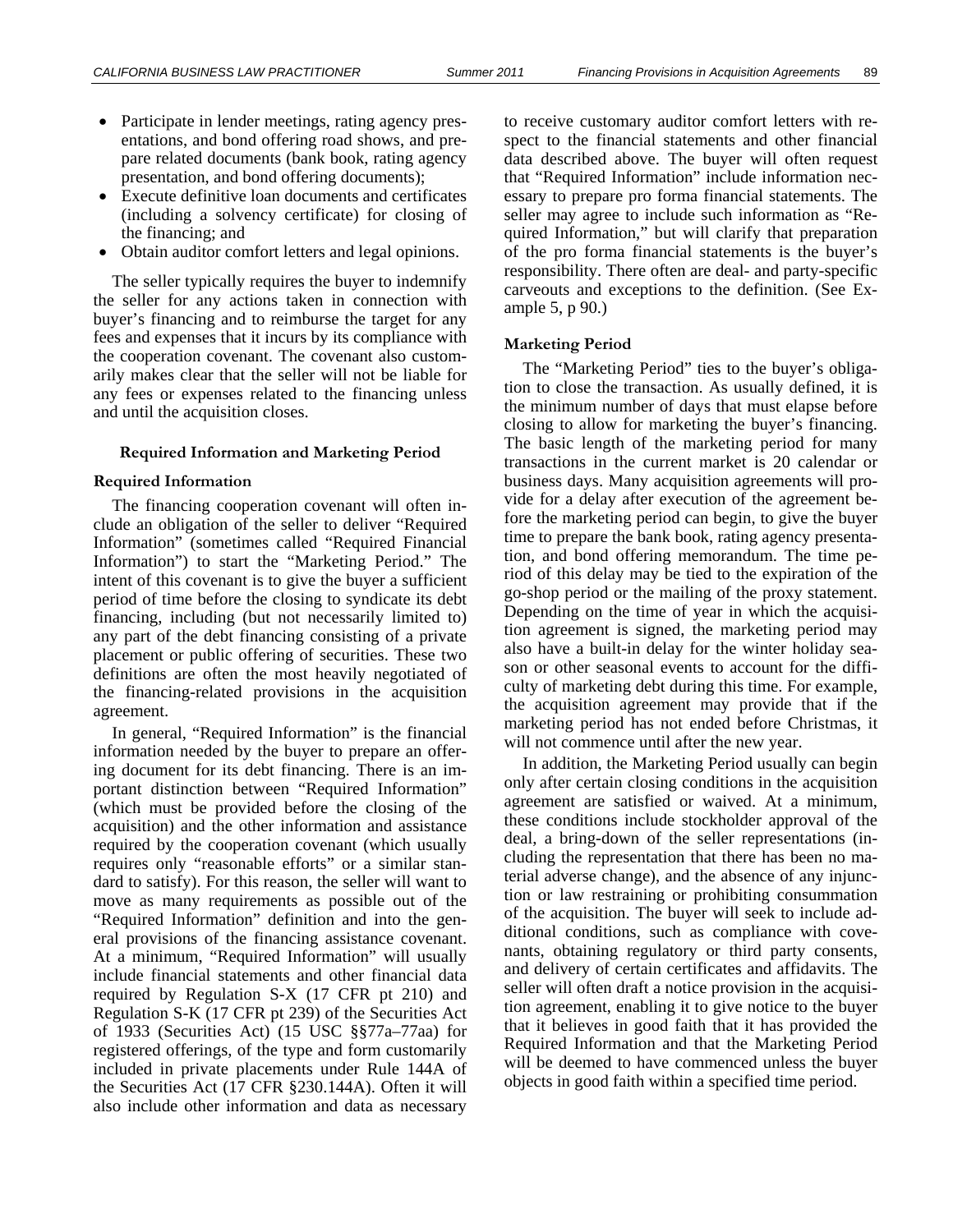## **Example 5: Sample Definition of "Required Information"**

**. . . all consolidated financial statements and other pertinent information related solely to the Company and the Company Subsidiaries required by the Financing Commitments and all financial statements, financial data, audit reports and other information related solely to the Company and the Company Subsidiaries required by Regulation S-X (other than Sections 3-10 and 3-16) and Regulation S-K under the Securities Act and of type and form customarily included in an offering memorandum pursuant to Rule 144A under the Securities Act to consummate the offering(s) of debt securities contemplated by the Financing Commitments, but without the Company having to prepare separate financial statements for any Company Subsidiary or changing any fiscal period and (ii) during the period commencing on the twentythird (23rd) Business Day immediately prior to July 13, 2011, and ending on the filing of the 2011 10-K, preliminary financial results of the Company and the Company Subsidiaries for the fiscal year ended May 31, 2011, including a preliminary consolidated balance sheet, preliminary income statement and preliminary cash flow statement (and, if available, any preliminary audit adjustments and notes thereto) (all such information in this clause (d), the "Required Financial Information"); provided, however, that Required Financial Information shall not include, and Parent shall be solely responsible for, the preparation of pro forma financial information including, pro forma cost savings, synergies, capitalization, ownership or other pro forma adjustments desired to be incorporated into any pro forma financial information; provided, further, however, that Required Financial Information shall not include any of the information required by Items 10-14 of Form 10-K;** 

See Lawson Software, Inc., Current Report on Form 8-K, Exhibit 2.1 (Agreement and Plan of Merger by and among GGC Softward Holdings, Inc., Atlantis Merger Sub, Inc. and Lawson Softward, Inc. dated as of April 26, 2011), Section 6.7(d), filed on April 26, 2011, available at http://www.sec.gov/Archives/edgar/data/1344632/0 00104746911004086/a2203658zex-2\_1.htm.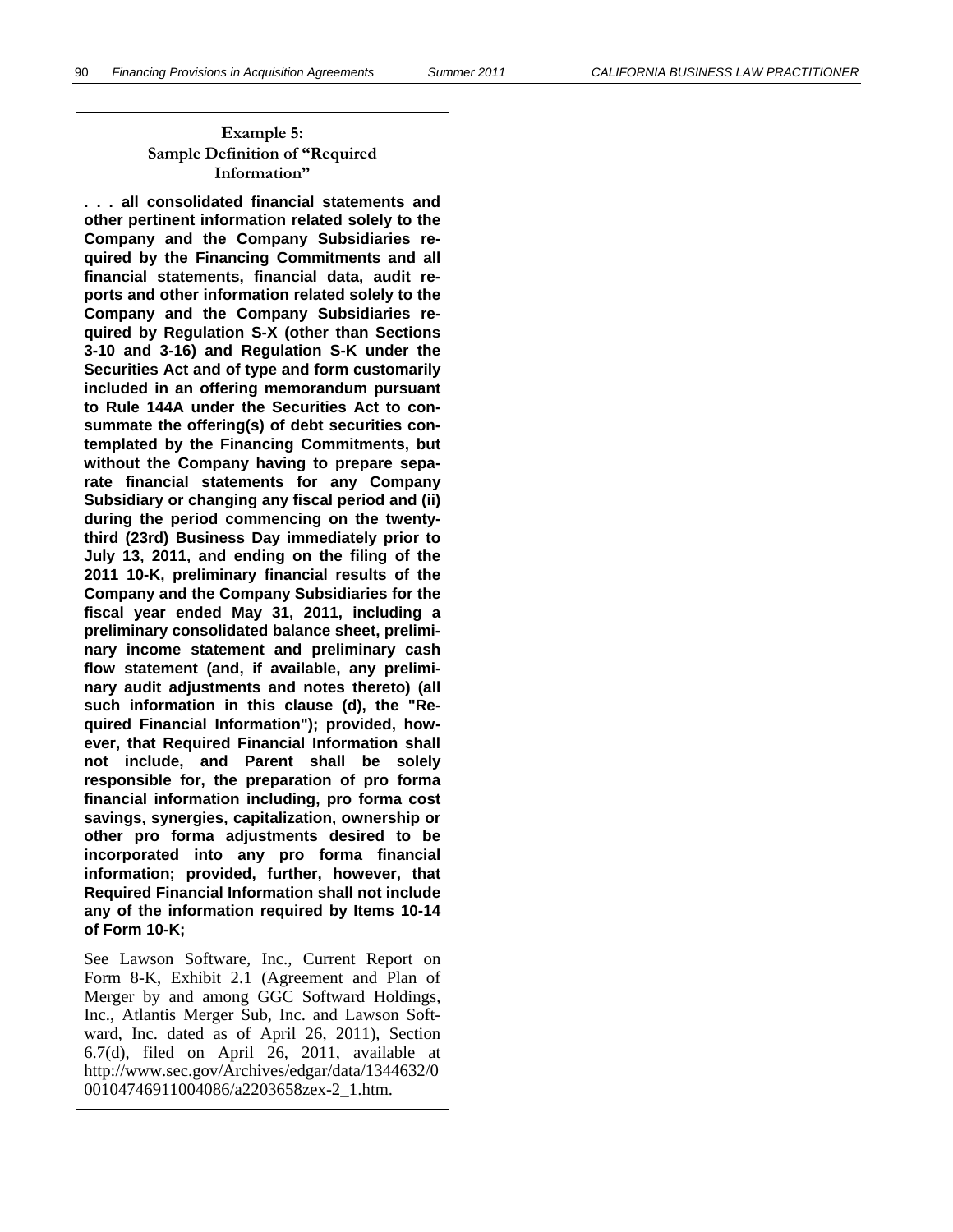The Marketing Period may also include triggers for certain accounting-related events that will suspend the Marketing Period, such as withdrawal of the audit opinion with respect to any financial statements, announcement of a restatement of the seller's financials, a delay in SEC reporting, or the receipt of material SEC comments on a disclosure document. The seller should exercise caution, however, because these triggers can work as a proxy for financial-related conditions that would not otherwise cause a failure of a closing condition. Because these conditions are not typically included in the financing commitment letters, the seller will argue that these conditions should not delay or prevent the closing of the acquisition. If the buyer's debt financing includes a Rule 144A (or other securities) offering component, the buyer will often negotiate with its lenders for a committed bridge loan to be available in the event that the securities markets are unfavorable at the time of the closing. The seller will expect such a bridge commitment and will argue in the context of negotiating the Marketing Period definition that the bridge loan is intended to be a backstop to the securities offering.

The buyer also needs to ensure that the financial information provided does not go stale during the Marketing Period. As a result, the definition often incorporates a provision that the Marketing Period will not be deemed to have commenced if the financial statements included in the Required Information would be required to be updated under Regulation S-X during the 20-day period in order to permit a registration statement using those financial statements to be declared effective by the SEC.

#### **DEAL-SPECIFIC FINANCING PROVISIONS**

In addition to the provisions discussed above, an acquisition agreement may include specific financingrelated provisions concerning the particular buyer, seller, or transaction. Examples of these provisions include provisions relating to the disposition of convertible debt securities, the seller's cooperation with respect to a preclosing tender offer for debt securities of the seller, and the prepayment of the seller's bank debt. The buyer's confidentiality obligations with respect to nonpublic information of the seller will need to be tailored to take into account the possible disclosure of such information to prospective lenders as part of the debt syndication process.

### **LENDER LIABILITY PROTECTION PROVISIONS**

In the wake of litigation relating to financing failures during the financial crisis (see, *e.g.*, *BT Triple Crown Merger Co., Inc. v Citigroup Global Mkts., Inc.* (NY Sup Ct 2008) 866 NYS2d 90; *Hexion Specialty Chems., Inc. v Huntsman Corp.* (Del Ch 2008) 965 A2d 715), acquisition lenders are concerned that sellers may claim that any failure to fund committed acquisition financing amounts to tortious interference with the acquisition agreement and that lenders could face potential tort liability. This liability might even exceed the amount of any reverse breakup fee or damages cap negotiated by the buyer in the acquisition agreement. The lawsuits potentially could be brought in forums favorable to the seller (*e.g*., before juries in the seller's home state).

In response, acquisition lenders have developed the so-called "Xerox" language to be included in the acquisition agreement. (The language is referred to as "Xerox" language because it first came to the market's attention when it was included in a 2009 merger agreement among Xerox Corporation, Boulder Acquisition Corp., and Affiliated Computer Services, Inc. See http://www.sec.gov/Archives/edgar/data/ 108772/000119312509199142/dex21.htm) The language gives the lenders the benefit of any cap on damages negotiated by the buyer. Some variant of the Xerox language is now routinely included in public acquisition agreements.

The Xerox provisions typically include the following:

- The lenders have the benefit of any cap on damages negotiated by the buyer (so that if the reverse breakup fee is the sole and exclusive remedy of the seller under the acquisition agreement as against the buyer, it is also the sole and exclusive remedy as against the lenders);
- New York is the exclusive jurisdiction for any action brought against the lenders in connection with the acquisition;
- Buyer and seller waive any right to a jury trial; and
- The lenders are express third-party beneficiaries of these provisions.

#### **CONCLUSION**

Debt financing will continue to be an important part of corporate acquisitions for the foreseeable future. As long as debt remains an important source of funding, sellers and buyers will continue to struggle with minimizing, and allocating between themselves,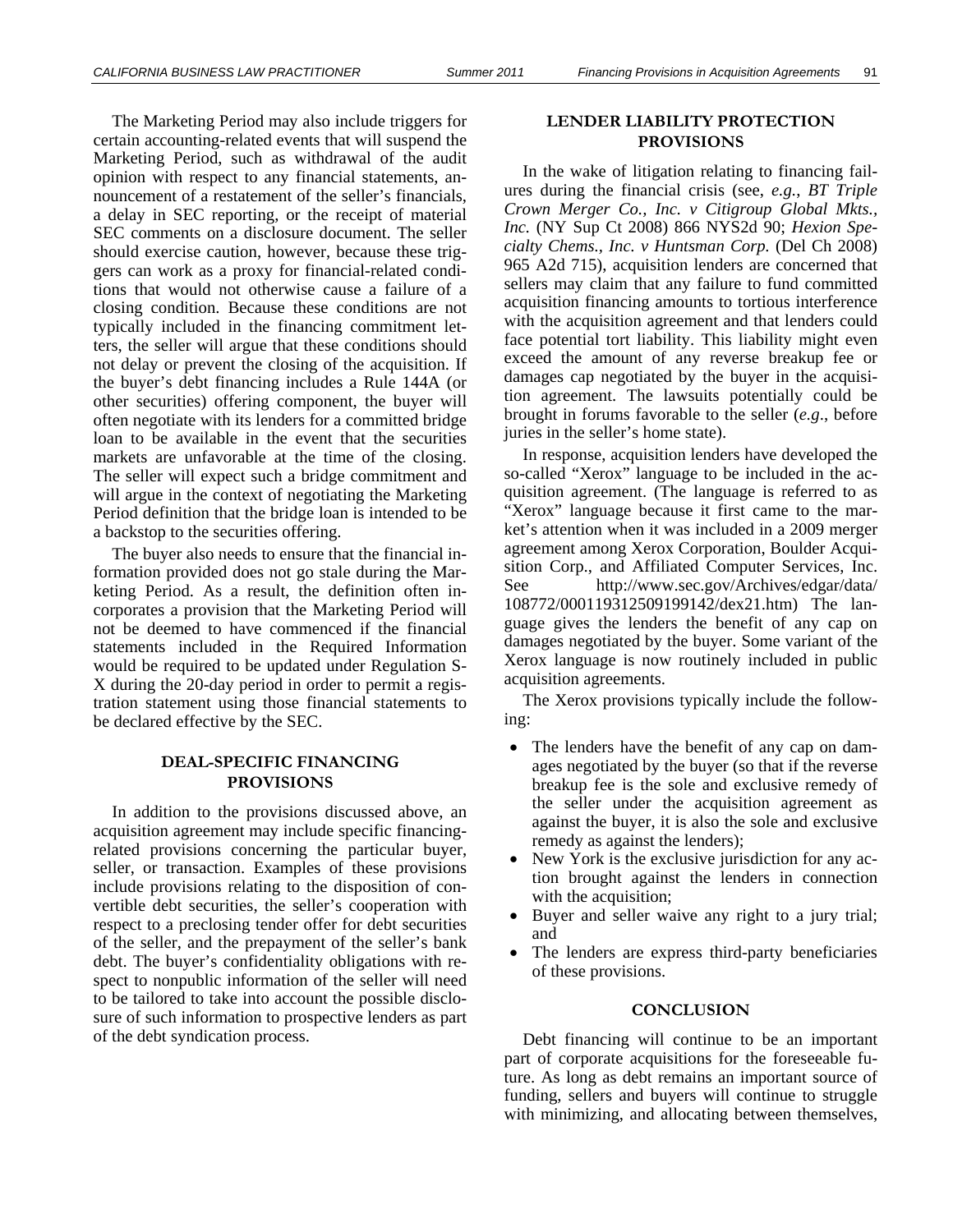the risk of a debt financing failure between signing and closing. The outcome of this negotiation in any particular transaction will depend in part on the negotiating leverage of the parties and the nature of their particular businesses. The typical representations, warranties, and covenants that allocate the financing risk in the acquisition agreement are complex and will continue to evolve as creative buyers and sellers (and their counsel) continue to improve and refine them.